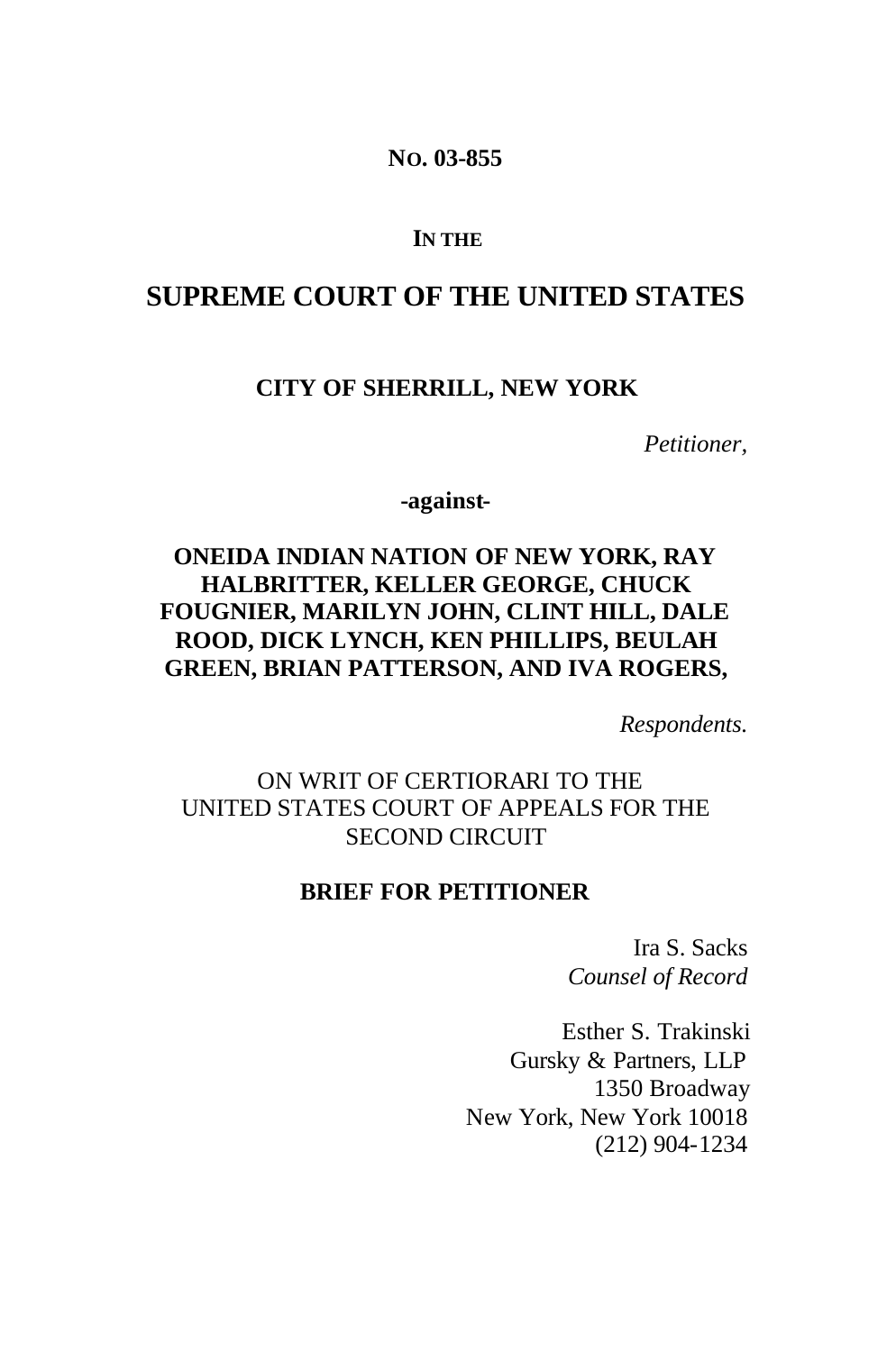## **QUESTIONS PRESENTED FOR REVIEW**

1. Whether alleged reservation land is Indian country pursuant to 18 U.S.C. § 1151 and this Court's decision in *Alaska v. Native Village of Venetie Tribal Gov't*, 522 U.S. 520 (1998) ("*Venetie*") where the land was neither set aside by the federal government nor superintended by the federal government?

2. Whether alleged reservation land was set aside by the federal government for purposes of Indian country analysis under 18 U.S.C. § 1151 and *Venetie* where the 1788 Treaty of Fort Schuyler terminated all aboriginal title and the alleged reservation was established by the State of New York in the 1788 Treaty of Fort Schuyler, and not by any federal treaty, action or enactment?

3. Whether the 1838 Treaty of Buffalo Creek, which required the Oneidas to permanently abandon their lands in New York, resulted in the disestablishment of the Oneida's alleged New York reservation?

4. Whether alleged reservation land may (i) remain Indian country or (ii) remain subject to the protections of the Indian Trade and Intercourse Act, 25 U.S.C. § 177, if the tribe claiming reservation status and Indian Trade and Intercourse Act protection ceases to exist?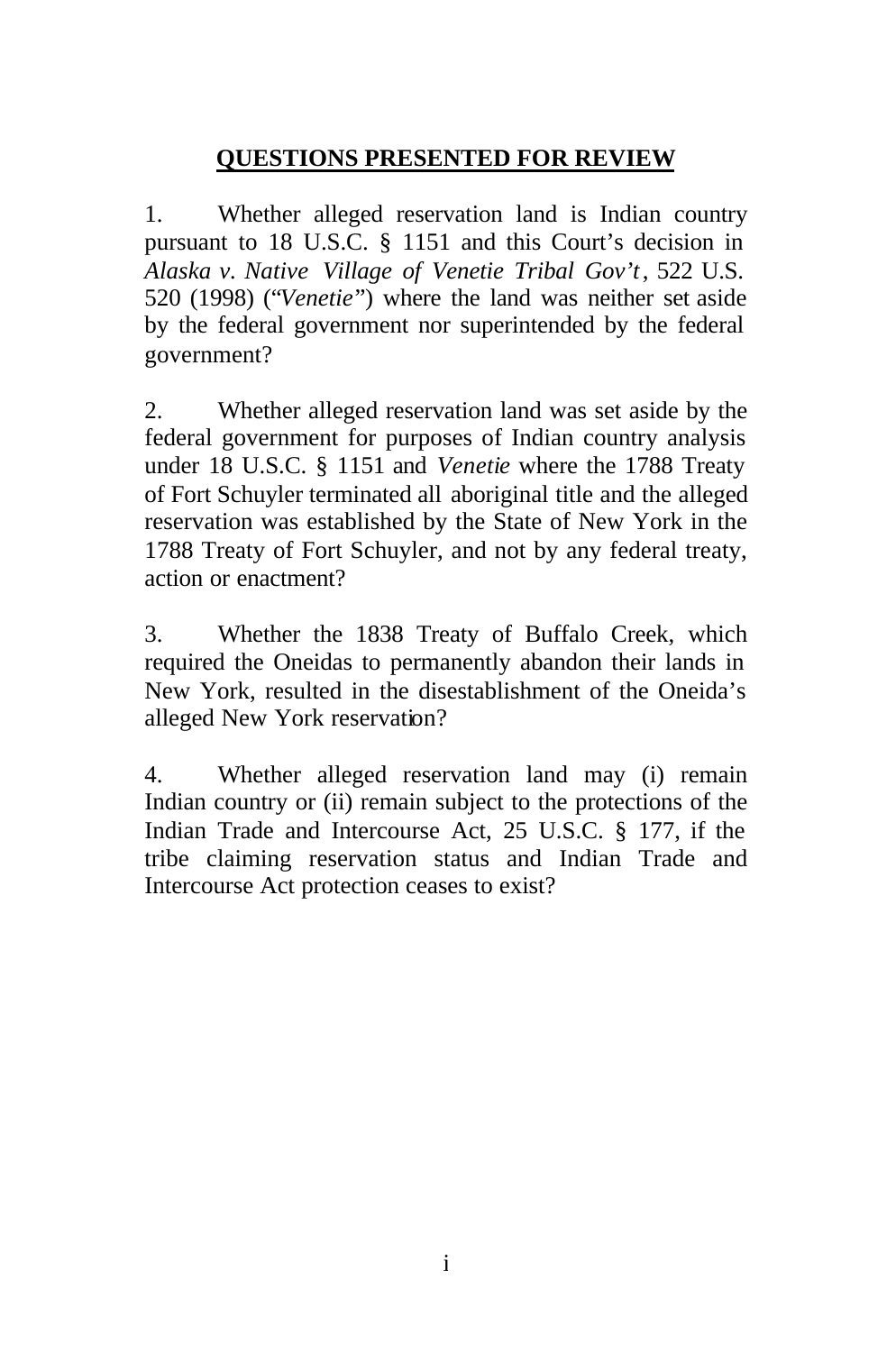### **PARTIES TO THE PROCEEDINGS**

The parties to the proceedings in the United States Court of Appeals for the Second Circuit were petitioner City of Sherrill, New York and respondents Oneida Indian Nation of New York, Ray Halbritter, Keller George, Chuck Fougnier, Marilyn John, Clint Hill, Dale Rood, Dick Lynch, Ken Phillips, Beulah Green, Brian Patterson and Iva Rodgers. Respondent Ruth Burr was a party in the district court and Second Circuit, but a suggestion of death of Ruth Burr was filed in the Second Circuit on May 10, 2002. Madison County, Oneida County and the State of New York appeared as *amici curiae* in the district court, Second Circuit and in connection with the petition to this Court.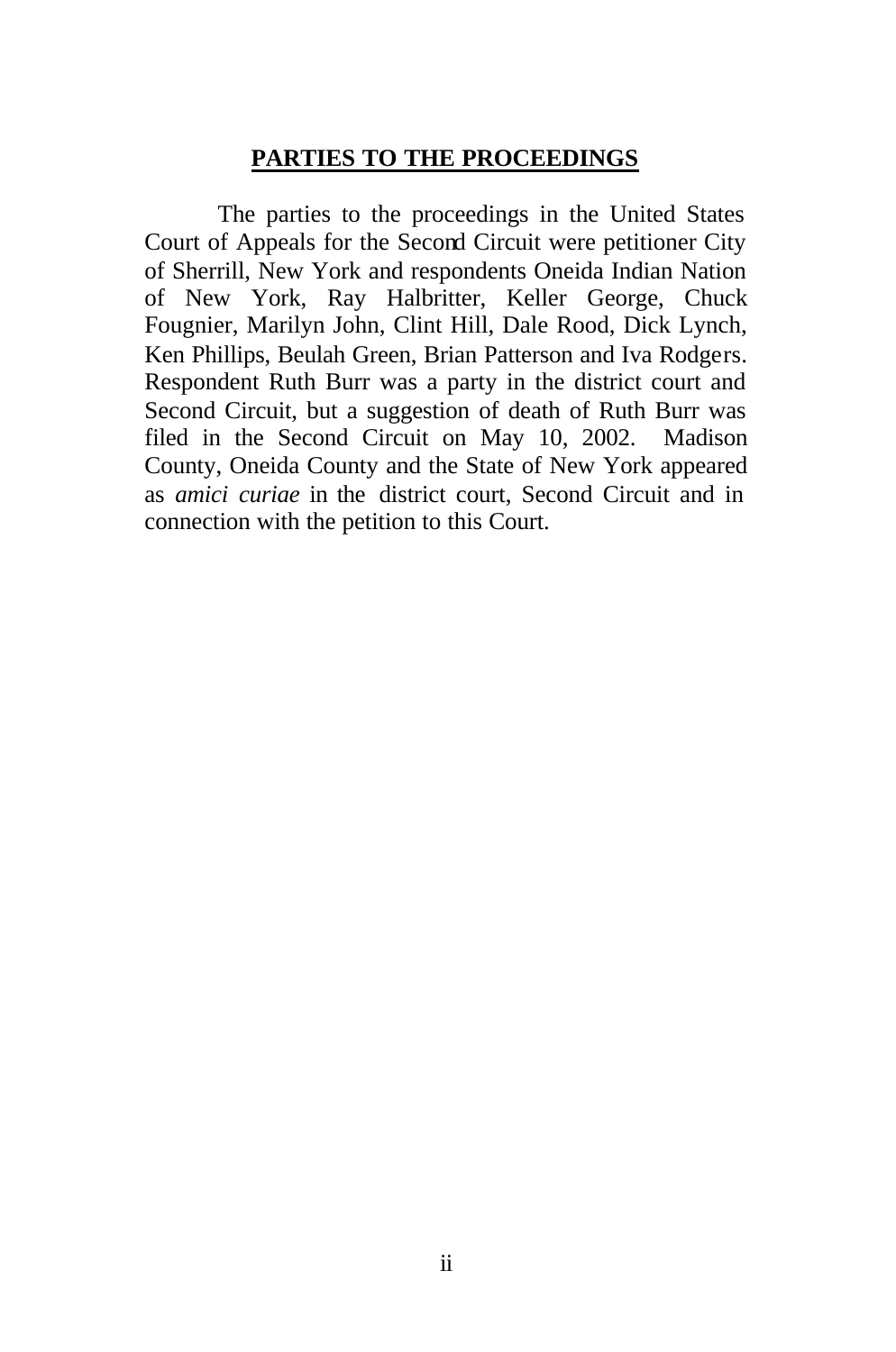# **TABLE OF CONTENTS**

|                                                     | Page |
|-----------------------------------------------------|------|
| QUESTIONS PRESENTED FOR REVIEW                      |      |
|                                                     |      |
|                                                     |      |
|                                                     |      |
|                                                     |      |
|                                                     |      |
|                                                     |      |
| TREATY, CONSTITUTIONAL AND STATUTORY                |      |
|                                                     |      |
|                                                     |      |
|                                                     |      |
| 1. The Treaties of Fort Schuyler and Canandaigua 2  |      |
| 2. Indian Removal and the Treaty of Buffalo Creek 4 |      |
|                                                     |      |
|                                                     |      |
|                                                     |      |
|                                                     |      |
|                                                     |      |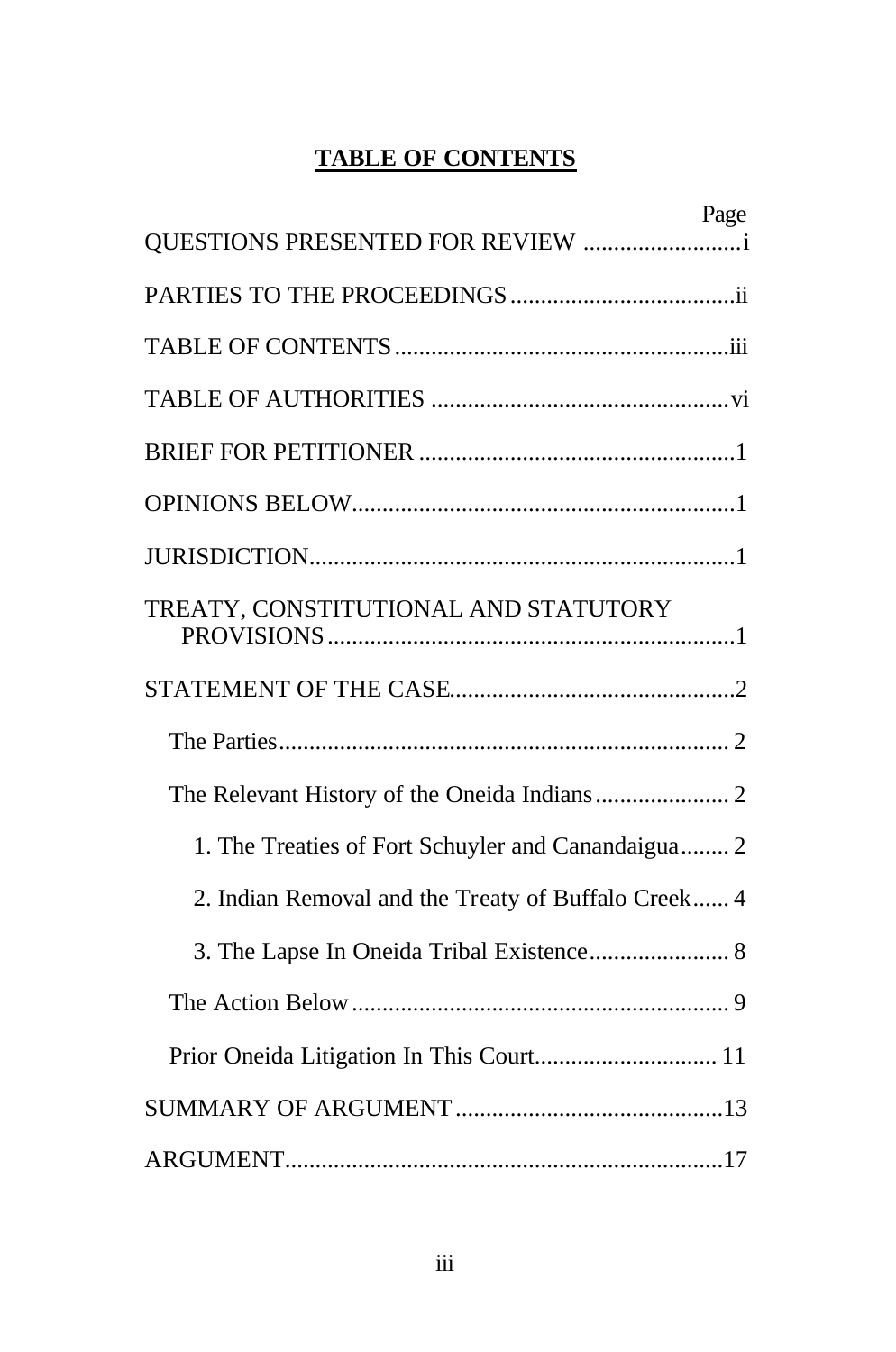| I.             | UNDER THIS COURT'S DECISION IN VENETIE<br>AND THE 1788 TREATY OF FORT SCHUYLER, THE<br>PROPERTIES ARE NOT INDIAN COUNTRY 17            |
|----------------|----------------------------------------------------------------------------------------------------------------------------------------|
| A.             | The Properties Were Set Aside By The State of New                                                                                      |
|                | 1. The 1788 Treaty of Fort Schuyler Terminated<br>Aboriginal Title and Set Aside A State Reservation                                   |
|                | 2. The 1794 Treat of Canandaigua Merely<br>Acknowledged The Existing State Reservation, And<br>Did Not Create A Federal Reservation 22 |
| <b>B.</b>      | The Properties Were Never Under Federal                                                                                                |
| $\mathbf{C}$ . | The Sherrill Properties Are Freely Alienable And Are<br>Not Indian Country Absent Federal Regulatory                                   |
|                | 1. The Properties Are Freely Alienable  27                                                                                             |
|                | 2. Indian Country Status Can Only Be Reclaimed By                                                                                      |
|                | II. THE 1838 TREATY OF BUFFALO CREEK<br>DISESTABLISHED ANY ONEIDA RESERVATION                                                          |
| A.             | The Treaty of Buffalo Creek and New York Indians<br>Make Plain That No Oneida Reservation In New                                       |
| <b>B.</b>      | The Second Circuit Distorted The 1838 Treaty of                                                                                        |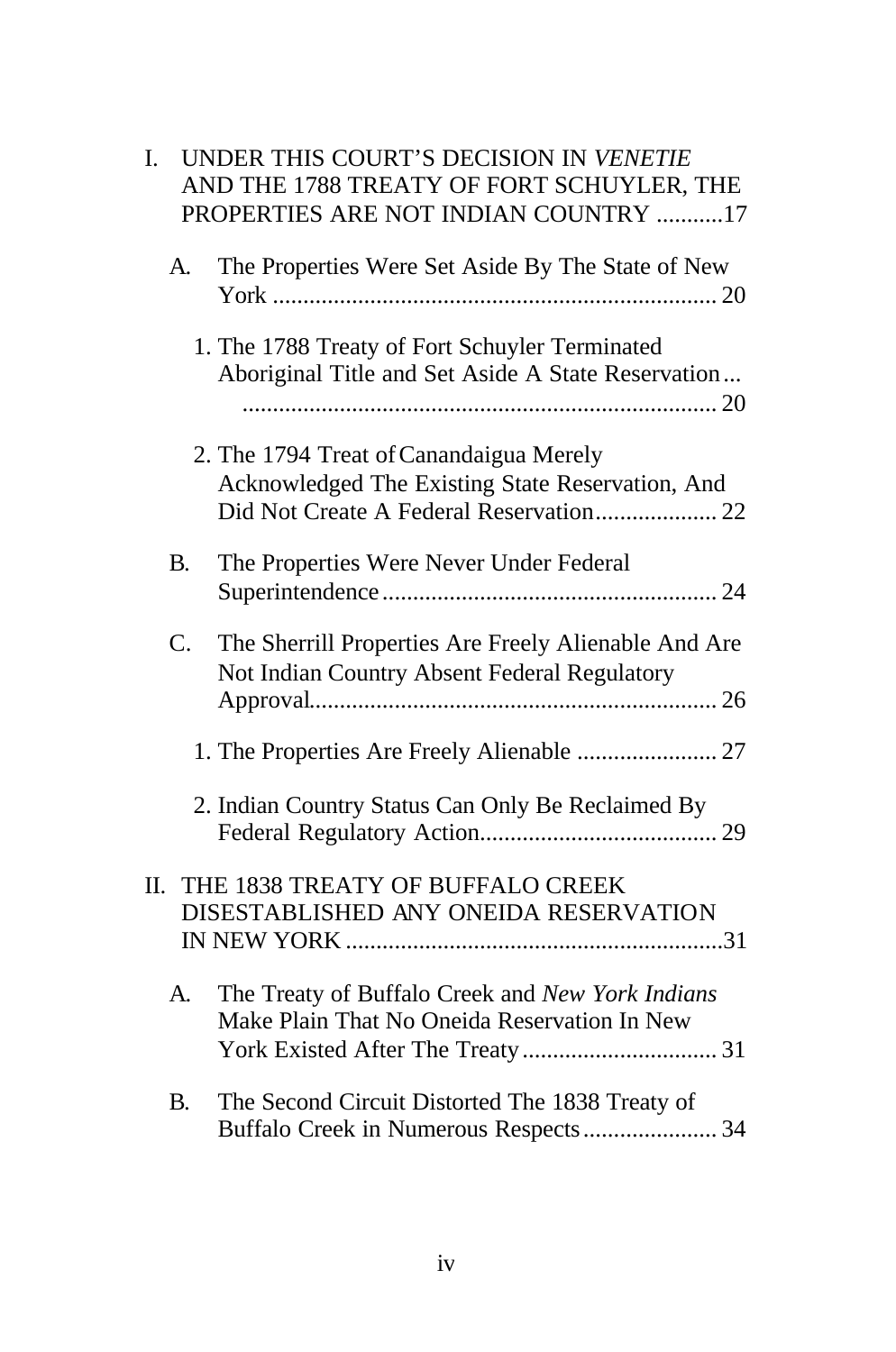| III. INDIAN COUNTRY STATUS CEASES WHEN A |  |
|------------------------------------------|--|
|                                          |  |
|                                          |  |
|                                          |  |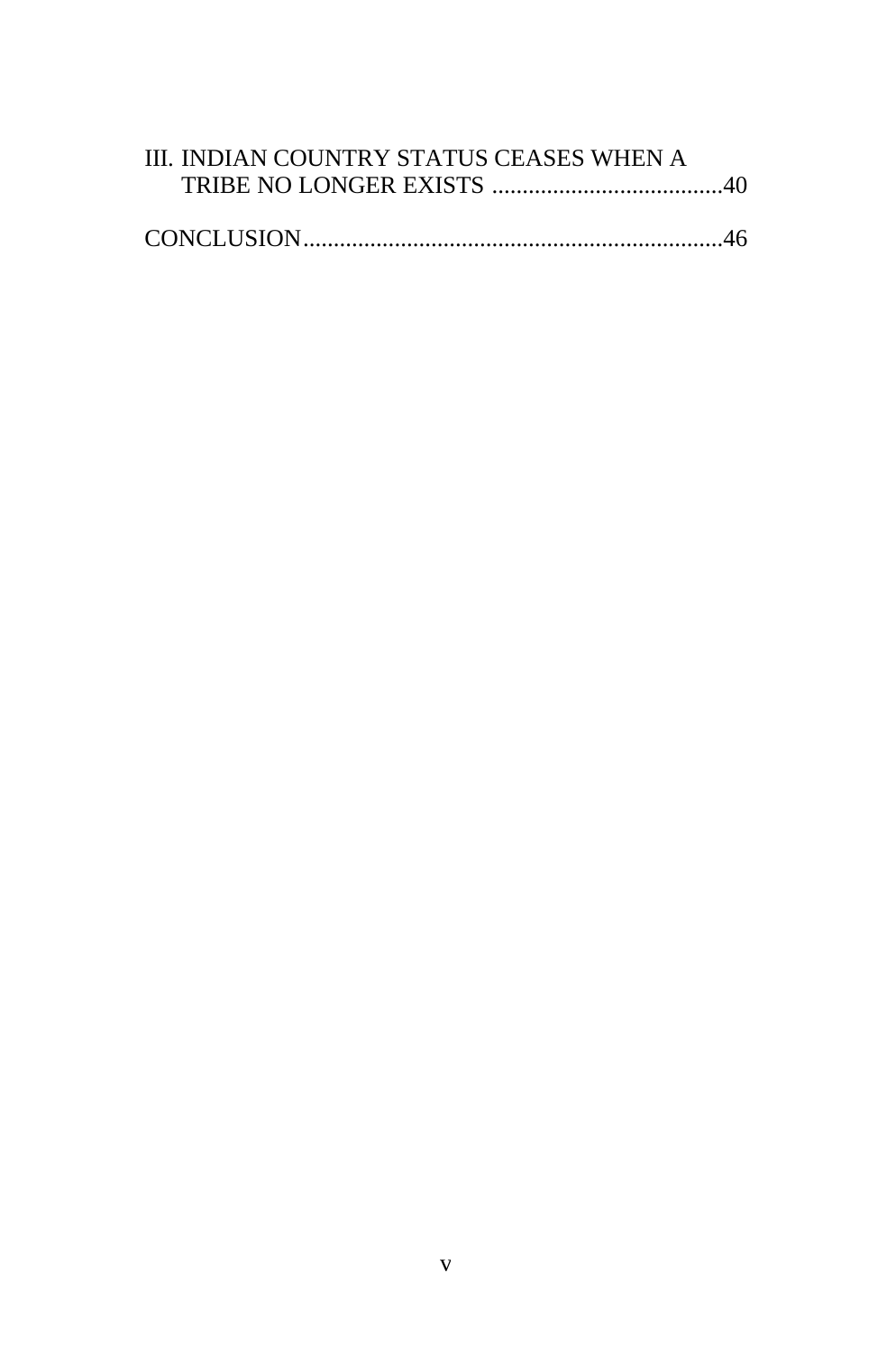# **TABLE OF AUTHORITIES**

## Page

# **Supreme Court Cases**

| Alaska v. Native Village of Venetie Tribal Gov't, 522 U.S.                                         |
|----------------------------------------------------------------------------------------------------|
|                                                                                                    |
| American Fur Co. v. United States, 27 U.S. 358 (1829)  28                                          |
|                                                                                                    |
| Blatchford v. Native Village of Noatak, 501 U.S. 775 (1991).                                       |
| Cass County, Minn. v. Leech Lake Band of Chippewa<br>Indians, 524 U.S. 103 (1998).  15, 16, 30, 41 |
| Cherokee Nation v. Georgia, 30 U.S. 1 (1831)  22                                                   |
| County of Oneida, New York v. Oneida Indian Nation of New                                          |
| DeCoteau v. District County Court for the Tenth Judicial                                           |
| Federal Power Comm'n v. Tuscarora Indian Nation, 362                                               |
| Hagen v. Utah, 510 U.S. 399 (1994)  36, 38                                                         |
|                                                                                                    |
| Minnesota v. Mille Lacs Band of Chippewa Indians, 526 U.S.                                         |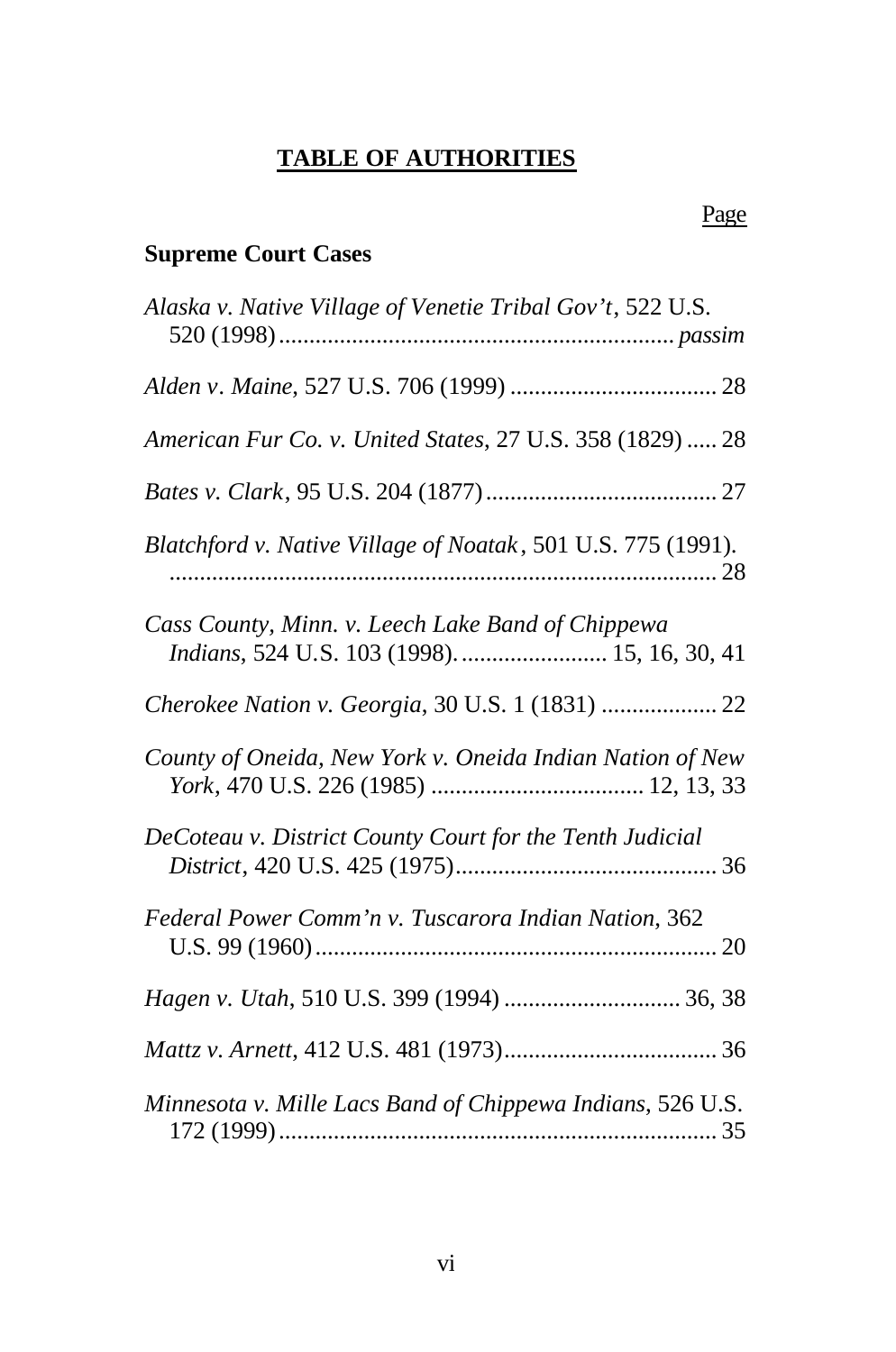| New York Indians v. United States, 170 U.S. 1 (1898)                                             |
|--------------------------------------------------------------------------------------------------|
| Northern Sec. Co. v. United States, 193 U.S. 197 (1904) 28                                       |
| Oklahoma Tax Comm'n v. Citizen Band Potawatomi Indian                                            |
| Oneida Indian Nation of New York State v. County of<br>Oneida, New York, 414 U.S. 661 (1974)  12 |
| Railroad Co. v. Maryland, 88 U.S. 456 (1874)  28                                                 |
| Rosebud Sioux Tribe v. Kneip, 430 U.S. 584 (1977)  36                                            |
| Seminole Tribe of Florida v. Florida, 517 U.S. 44 (1996)28                                       |
|                                                                                                  |
| South Dakota v. Yankton Sioux Tribe, 522 U.S. 329 (1998)                                         |
|                                                                                                  |
| United States v. New York Indians, 173 U.S. 464 (1899)                                           |
| United States v. Pelican, 232 U.S. 442 (1914)  19                                                |
| United States v. Santa Fe Pacific R. Co., 314 U.S. 339 (1941)                                    |
| Wabash, St. Louis & Pac. Ry. v. Illinois, 118 U.S. 557 (1886)                                    |
| Williams v. City of Chicago, 242 U.S. 434 (1917)  42                                             |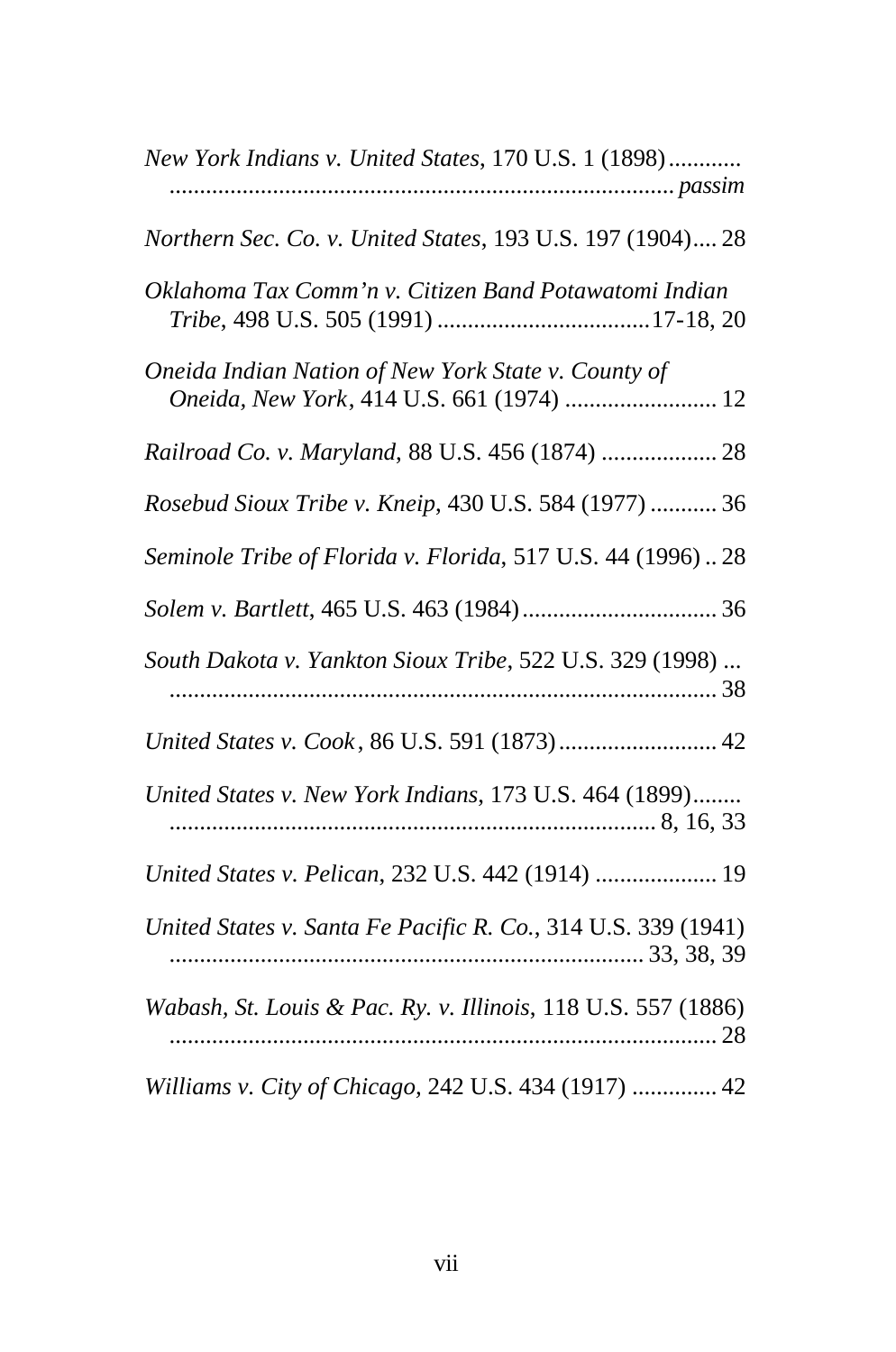## **Cases**

| Blunk v. Arizona Dep't of Transp., 177 F.3d 879 (9th Cir.                                                       |
|-----------------------------------------------------------------------------------------------------------------|
| Buzzard v. Oklahoma Tax Comm'n, 992 F.2d 1073 (10th                                                             |
| Cayuga Indian Nation v. Cuomo, 730 F. Supp. 485                                                                 |
| Golden Hill Paugussett Tribe v. Weicker, 39 F.3d 51 (2d Cir.                                                    |
| Goodell v. Jackson, 20 Johns. 693 (N.Y. Sup. Ct. 1823)                                                          |
| HRI, Inc. v. E.P.A., 198 F.3d 1224 (10th Cir. 2000) 25                                                          |
| In re Appeal of New York Indians, 41 Ct. Cl. 462 (1906)                                                         |
| Indian Country, U.S.A., Inc. v. Oklahoma Tax Comm'n, 829                                                        |
| Malabed v. North Slope Borough, 42 F. Supp.2d 927 (D.                                                           |
| Mashpee Tribe v. New Seabury Corp., 592 F.2d 575 (1st Cir.                                                      |
| Mashpee Tribe v. Secretary of the Interior, 820 F.2d 480 (1st                                                   |
| Mashpee Tribe v. Town of Mashpee, 447 F. Supp. 940 (D.<br>Mass. 1978), aff'd, 592 F.2d 575 (1st Cir. 1979)40-41 |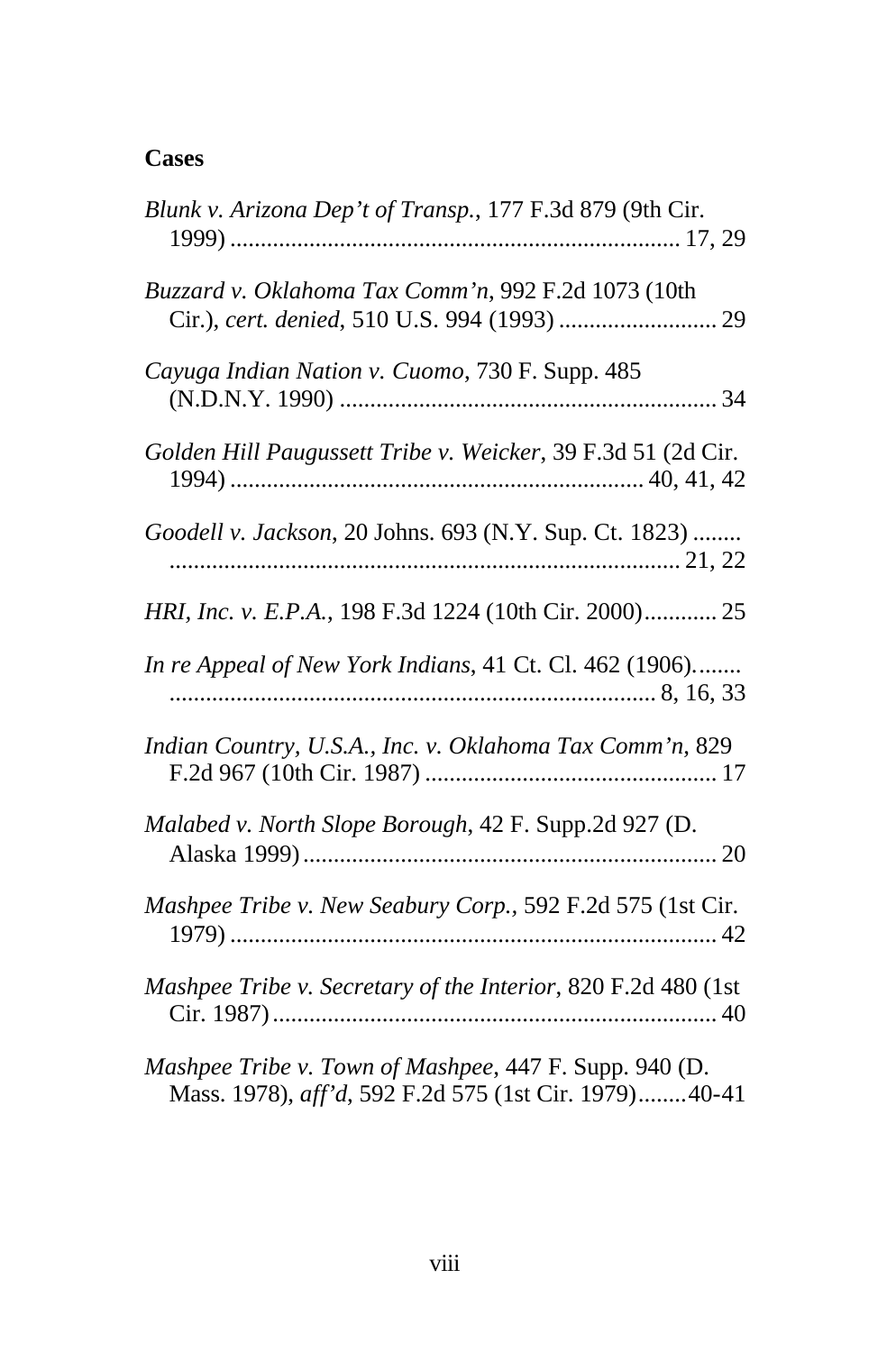| Menominee Indian Tribe v. Thompson, 161 F.3d 449 7th Cir.<br>1998), cert. denied, 526 U.S. 1066 (1999) 39                                                                    |
|------------------------------------------------------------------------------------------------------------------------------------------------------------------------------|
| Mohegan Tribe v. State of Connecticut, 638 F.2d 612 (2d Cir.<br>1980), cert. denied, 452 U.S. 968 (1981) 18-19                                                               |
| New York Indians v. United States, 40 Ct. Cl. 448 (1905),                                                                                                                    |
| Oneida Indian Nation of New York v. State of New York, 860<br>F.2d 1145 (2d Cir. 1988), cert. denied, 493 U.S. 871                                                           |
| Oneida Indian Nation v. City of Sherrill, 145 F. Supp.2d 226                                                                                                                 |
| Oneida Indian Nation v. City of Sherrill, 337 F.3d 139 (2d                                                                                                                   |
| Oneida Indian Nation v. County of Oneida, 434 F. Supp. 527<br>(N.D.N.Y. 1977), aff'd, 719 F.2d 525 (2d Cir. 1983), aff'd<br>in part, rev'd in part, 470 U.S. 226 (1985).  34 |
| Seneca Nation of Indians v. New York, 206 F. Supp.2d 448                                                                                                                     |
| Shore v. Shell Petroleum Corp., 60 F.2d 1 (10th Cir. 1932)                                                                                                                   |
| Sokaogon Chippewa Community v. Exxon Corp., 2 F.3d 219<br>(7th Cir. 1993), cert. denied, 510 U.S. 1196 (1994)  39                                                            |
| United States v. Elm, 25 F. Cas. 1006 (N.D.N.Y. 1877).                                                                                                                       |
| United States v. Roberts, 185 F.3d 1125 (10th Cir. 1999),                                                                                                                    |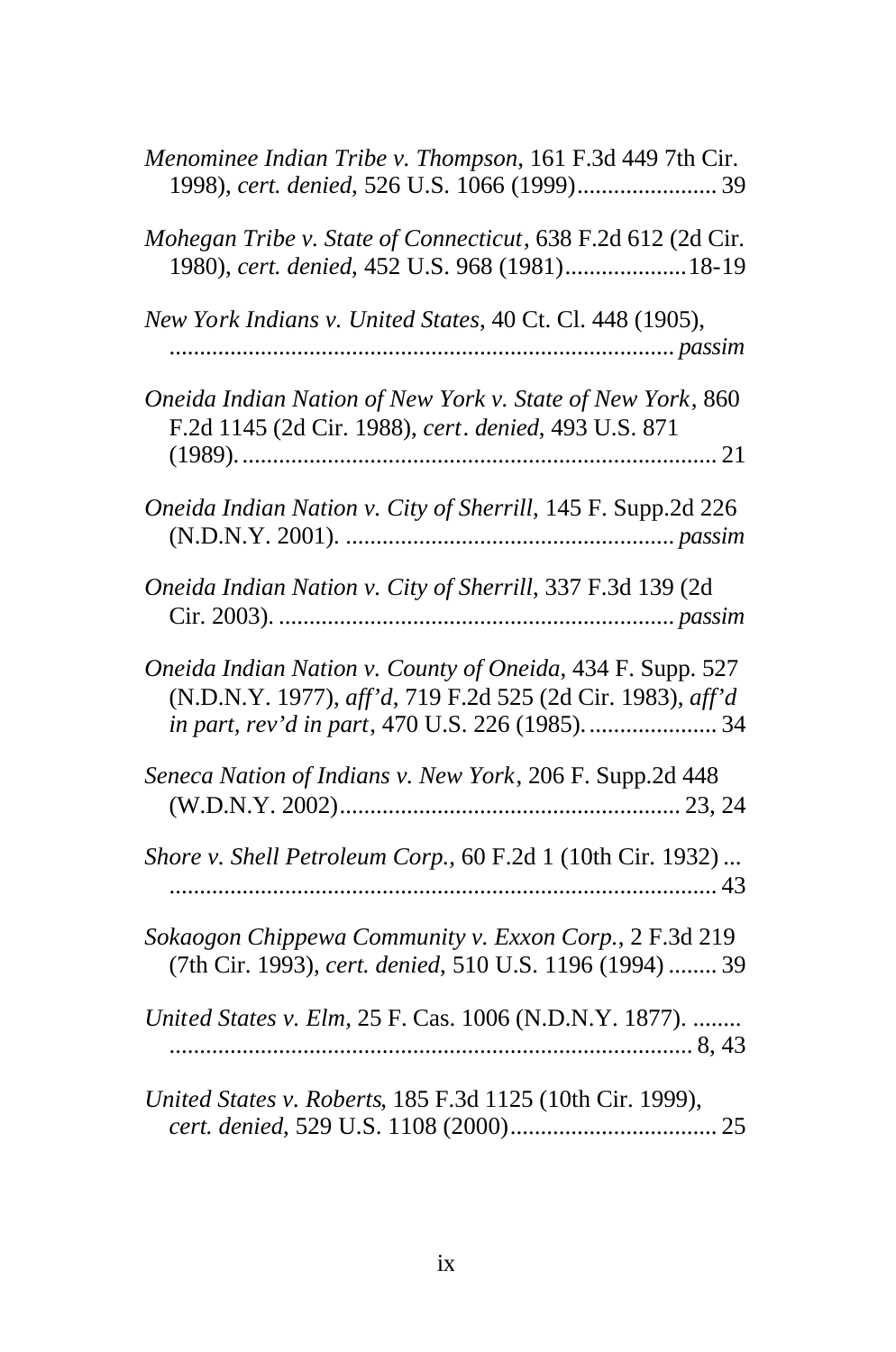# **Constitutional Provisions**

| <b>Treaties</b>                                            |
|------------------------------------------------------------|
| 1784 Treaty of Fort Stanwix, October 22, 1784, 7 Stat. 15  |
| 1788 Treaty of Fort Schuyler, September 22, 1788 passim    |
| 1794 Treaty of Canandaigua, November 11, 1794, 7 Stat. 44  |
| 1838 Treaty of Buffalo Creek, January 15, 1838, 7 Stat.550 |

## **Statutes**

| Indian Trade and Intercourse Act, 25 U.S.C. § 177  passim |  |
|-----------------------------------------------------------|--|

# **Regulations**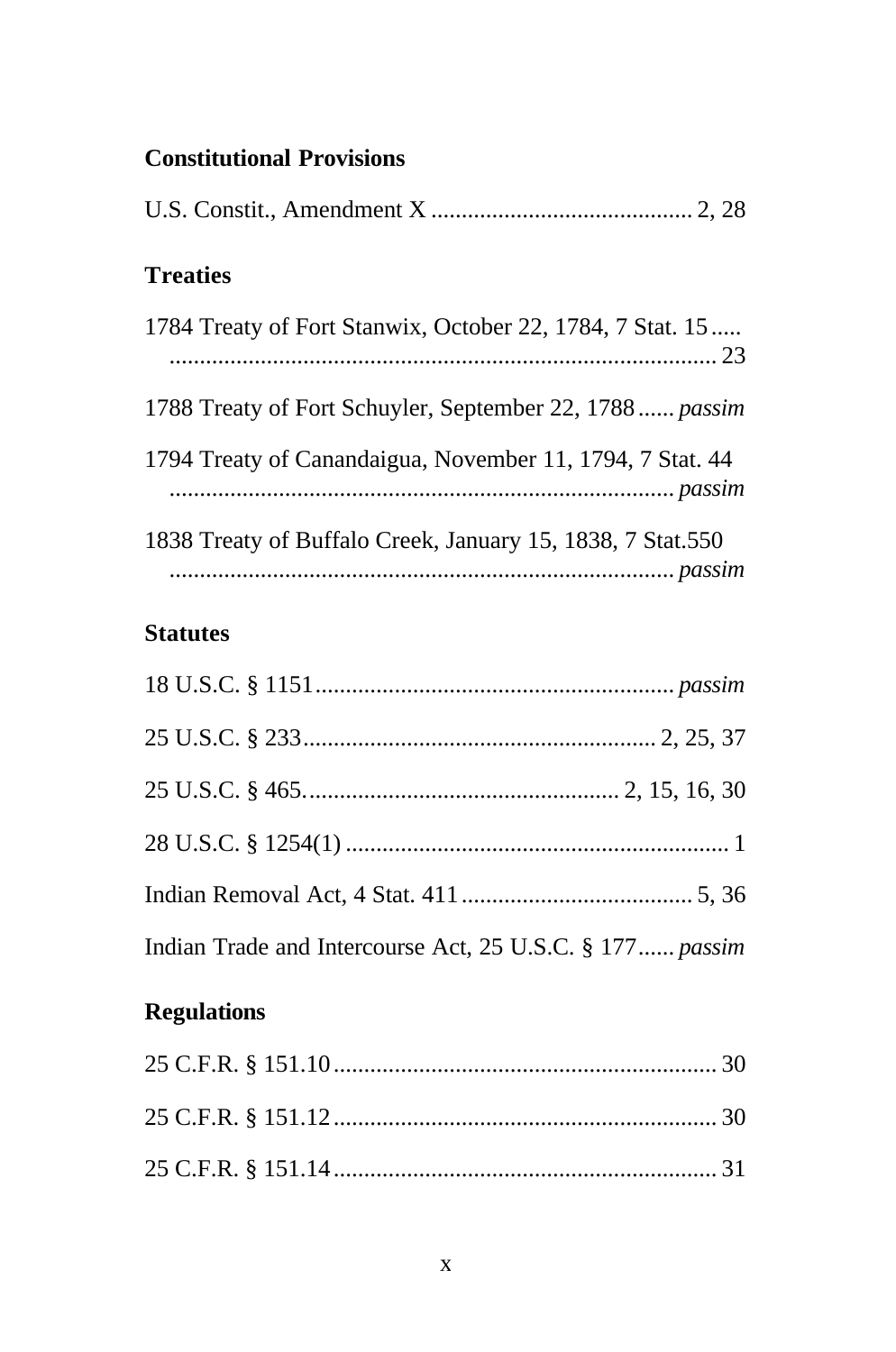## **Treatises**

| Felix S. Cohen, <i>Handbook of Federal Indian Law</i> (1942 ed.)                                              |
|---------------------------------------------------------------------------------------------------------------|
| Felix S. Cohen, <i>Handbook of Federal Indian Law</i> (1982 ed.)                                              |
| Fred K. Nielsen, American and British Claims Arbitration<br>(Washington: Government Printing Office 1926)  22 |
| <i>The Oneida Indian Experience: Two Perspectives (J. Campisi</i>                                             |
|                                                                                                               |

# **Other Authorities**

| 1891 Annual Report of the Commissioner of Indian Affairs to                                                     |
|-----------------------------------------------------------------------------------------------------------------|
|                                                                                                                 |
| 1893 Annual Report of the Commissioner of Indian Affairs to                                                     |
| 1900 Annual Report of the Department of the Interior 9, 44                                                      |
| 1901 Annual Report of the Department of the Interior 9, 45                                                      |
| 1906 Annual Report of the Department of the Interior 9, 45                                                      |
|                                                                                                                 |
|                                                                                                                 |
| Speech of Senator Lumpkin of Georgia, Appendix to the<br>Congressional Globe, 26th Cong., 1st Sess., 285 (March |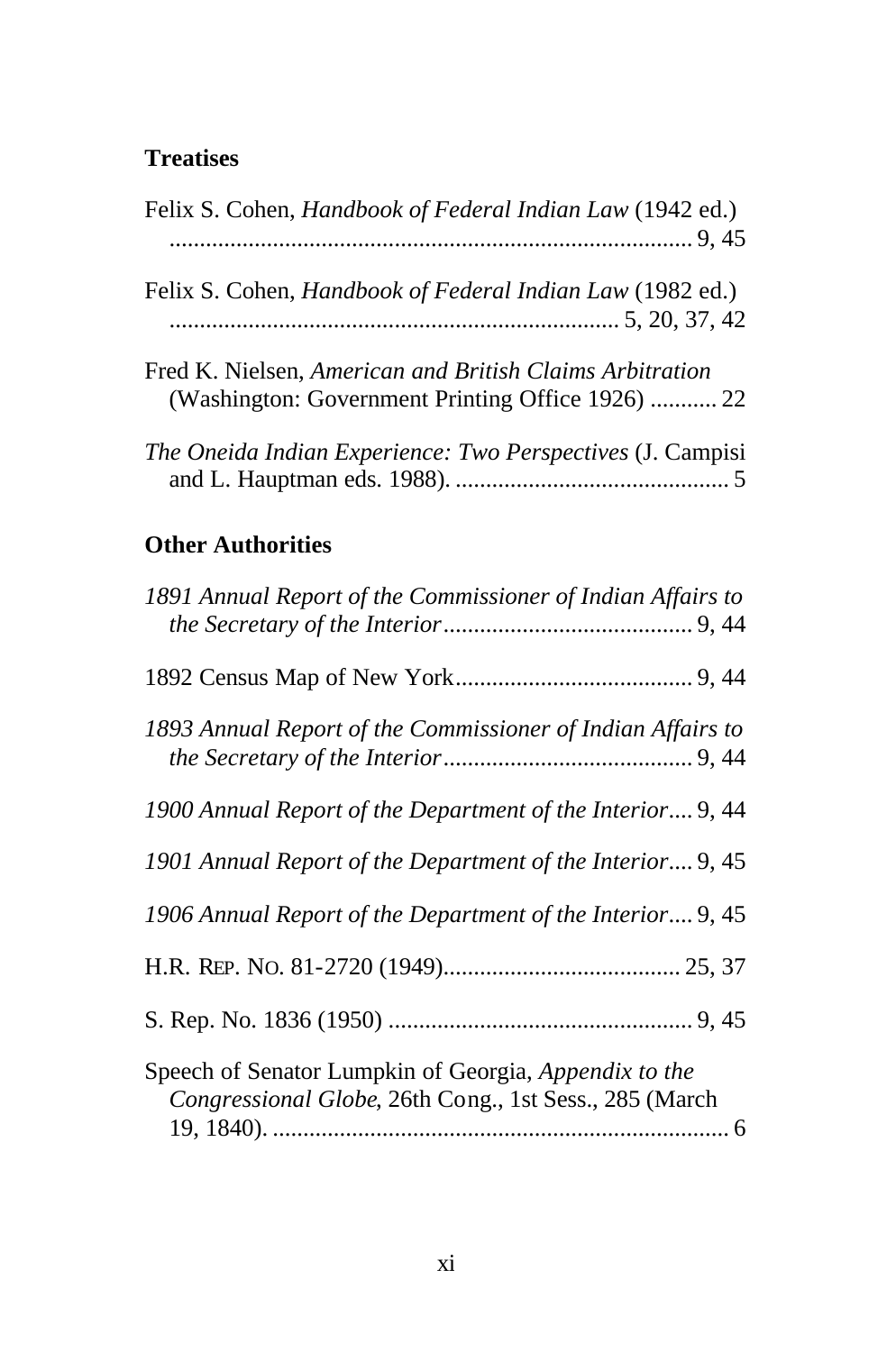#### **BRIEF FOR PETITIONER**

The City of Sherrill ("Sherrill" or "Petitioner") respectfully requests that the judgment of the Second Circuit, affirming judgments of summary judgment for the Oneida Indian Nation in the district court, be reversed.

#### **OPINIONS BELOW**

The opinion of the United States Court of Appeals for the Second Circuit is reported at 337 F.3d 139. PA 1-60.1 The order denying the Petition for Rehearing or Rehearing *en banc* is unreported. PA 134-35. The memorandum decision and order of the district court is published at 145 F. Supp.2d 226. PA 61-133.

#### **JURISDICTION**

The judgment of the Court of Appeals was issued on July 21, 2003. The Petition for Rehearing or Rehearing *en banc* was denied on September 15, 2003. A Petition for a Writ of Certiorari was filed on December 11, 2003, and this Court granted a writ of certiorari on June 28, 2004. The jurisdiction of this Court is invoked pursuant to 28 U.S.C. § 1254(1)

## **TREATY, CONSTITUTIONAL AND STATUTORY PROVISIONS**

The following treaty, constitutional and statutory provisions are involved in the case: The 1788 Treaty of Fort Schuyler, September 22, 1788; the 1794 Treaty of Canandaigua, November 11, 1794, 7 Stat. 44; the 1838 Treaty of Buffalo Creek, January 15, 1838, 7 Stat. 550; the

<sup>1</sup> Citations to "PA \_\_" are to the Appendix to the Petition for a Writ of Certiorari filed in this matter.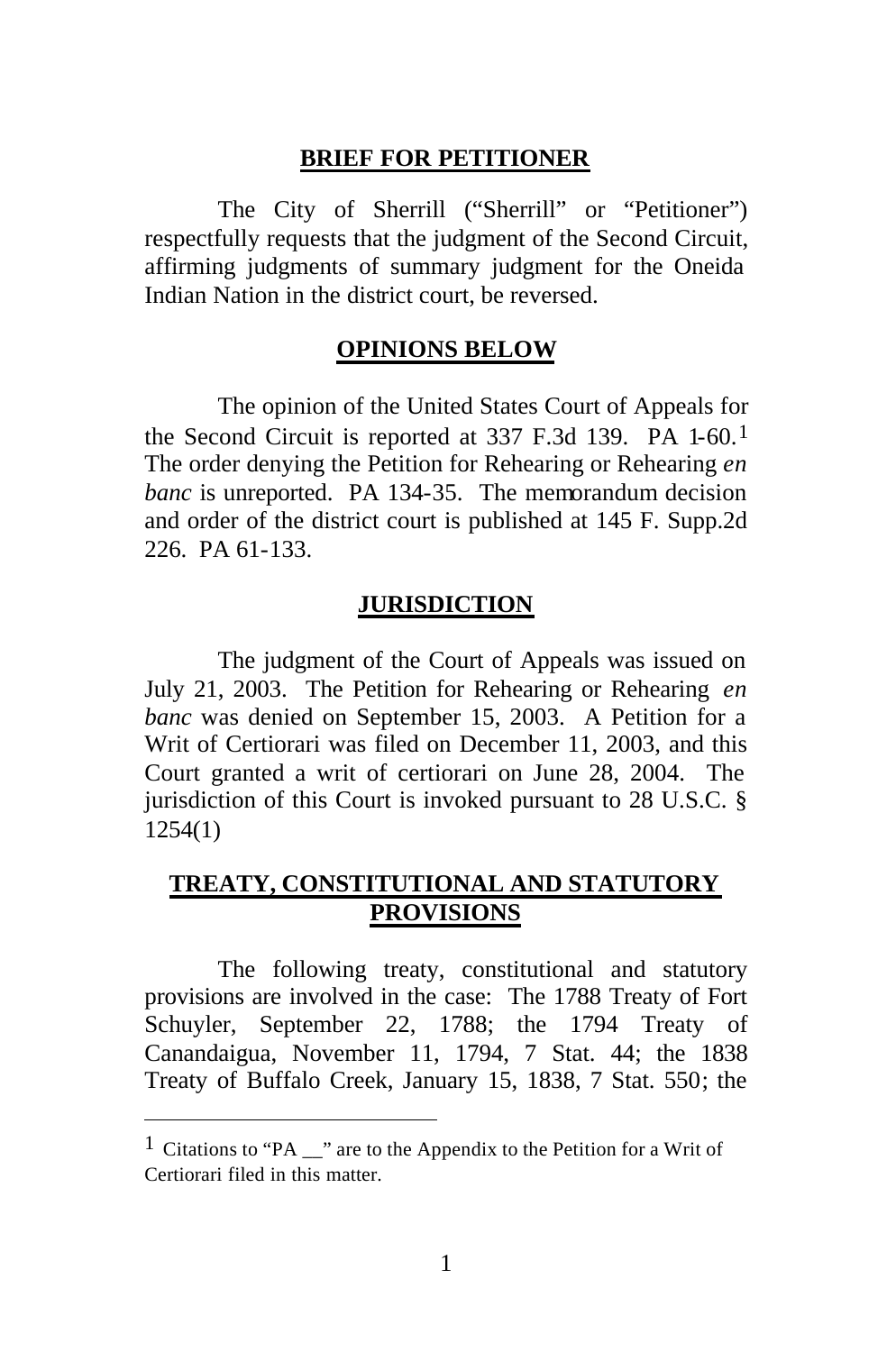Tenth Amendment to the United States Constitution; 18 U.S.C. § 1151; 25 U.S.C § 177; 25 U.S.C. § 233; and 25 U.S.C. § 465. Their text (other than the Tenth Amendment) appears in the appendices to the Petition for a Writ of Certiorari at pages PA 136 through PA 184.<sup>2</sup>

## **STATEMENT OF THE CASE**

#### **The Parties**

 $\overline{a}$ 

Petitioner City of Sherrill is a municipal corporation organized under the laws of the State of New York. It is New York's smallest city, occupying one and one-half square miles, with a population of approximately 3,000. Its total annual budget is approximately \$2.4 million. CA 201-37, 722-57, 798-801.<sup>3</sup>

Respondent Oneida Indian Nation of New York ("Oneida Indian Nation") is presently a federally recognized Indian tribe governed by a Nation Representative and a Tribal Council. Respondent Ray Halbritter is the Nation Representative, chief executive officer of the Oneida Nation enterprises, and one of the members of the Council. The other Respondents are members of the Council.

#### **The Relevant History of the Oneida Indians**

## 1. The Treaties of Fort Schuyler and Canandaigua

Prior to and during the Revolutionary War, the

 $2$  The Tenth Amendment provides that "The powers not delegated to the United States by the Constitution, nor prohibited by it to the States, are reserved to the States respectively, or to the people."

 $3$  Citations to "CA  $\equiv$  " are to the joint appendix in the Second Circuit Court of Appeals. Citations to "JA \_\_\_" are to the Joint Appendix in this Court.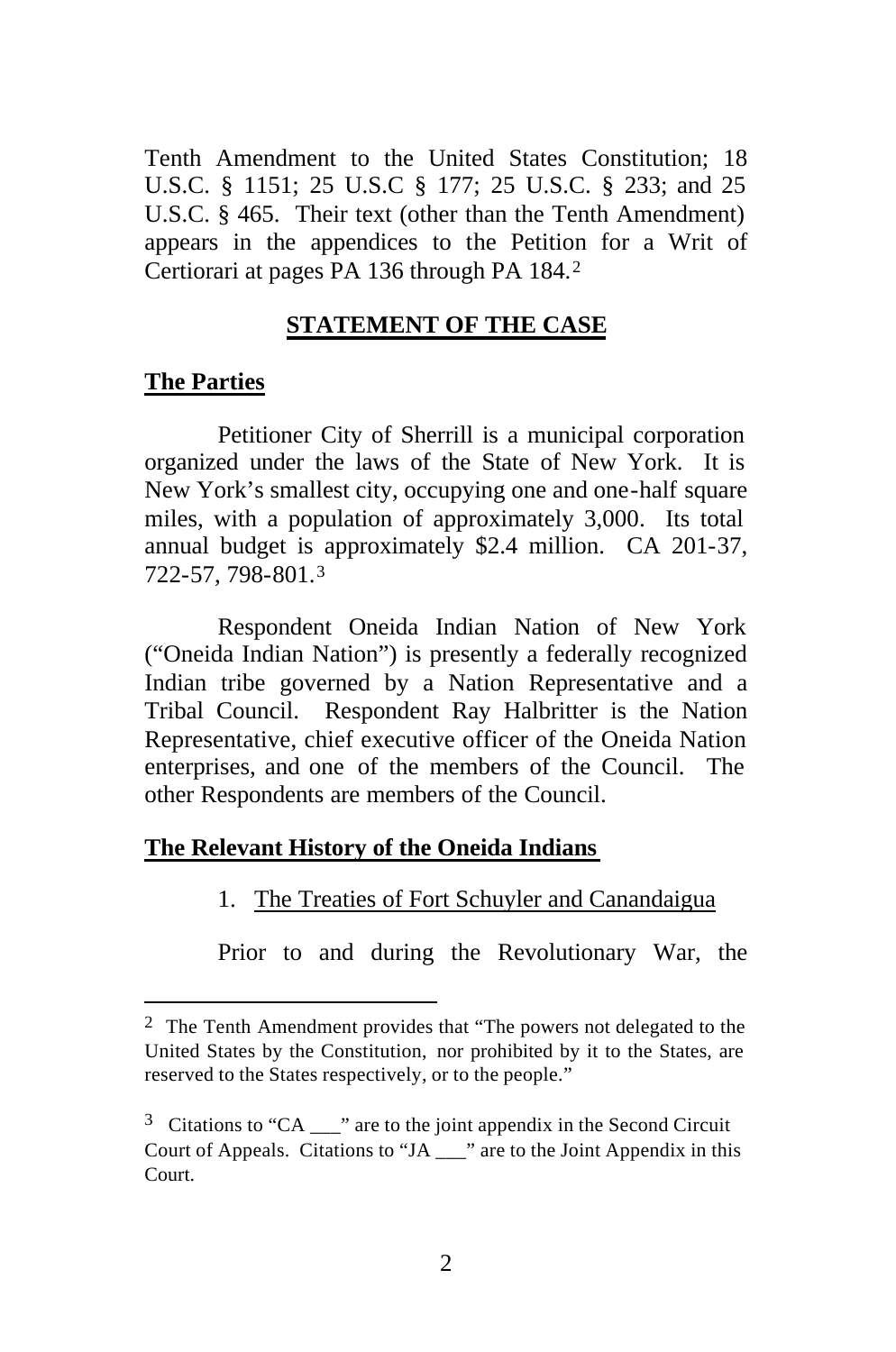colonists respected the Oneidas' right to possession of their aboriginal lands, which totaled approximately six million acres in central New York. *Oneida Indian Nation v. City of Sherrill*, 145 F. Supp.2d 226, 233-34 (N.D.N.Y. 2001). In 1788, in the Treaty of Fort Schuyler with the State of New York, the Oneidas sold all of their land to the State of New York. PA 136. The initial paragraph of the 1788 Treaty of Fort Schuyler states, in its entirety, "First, The Oneidas do cede and grant all their lands to the people of the State of New York forever." Then, in the second paragraph of the Treaty, the State of New York expressly created a 300,000 acre reservation for use by the Oneidas. *Id.* at 136-38 That treaty and sale terminated aboriginal title to the land.

Two years later, in 1790, Congress passed the first Indian Trade and Intercourse Act, currently found at 25 U.S.C. § 177, which required the federal government to approve all sales or transfers of land from any Indian nation or Indian tribe. *Oneida Indian Nation v. City of Sherrill*, 145 F. Supp.2d at 234*.* As they had prior to the passage of the Indian Trade and Intercourse Act, the Oneidas continued to sell large portions of the land that New York State had set aside for their use.

In November 1794, the United States entered into the 1794 Treaty of Canandaigua, 7 Stat. 44, with the Six Nations of the Iroquois – the Mohawk, Oneida, Onondaga, Cayuga, Seneca, and Tuscarora tribes. PA 141-46. With respect to the Oneidas, article 2 of the 1794 Treaty of Canandaigua **acknowledges** the reservation established by the State of New York:

> The United States acknowledge the lands reserved to the Oneida, Onondaga, and Cayuga Nations in their respective treaties with the State of New York, and called their reservations, to be their property; and the United States will never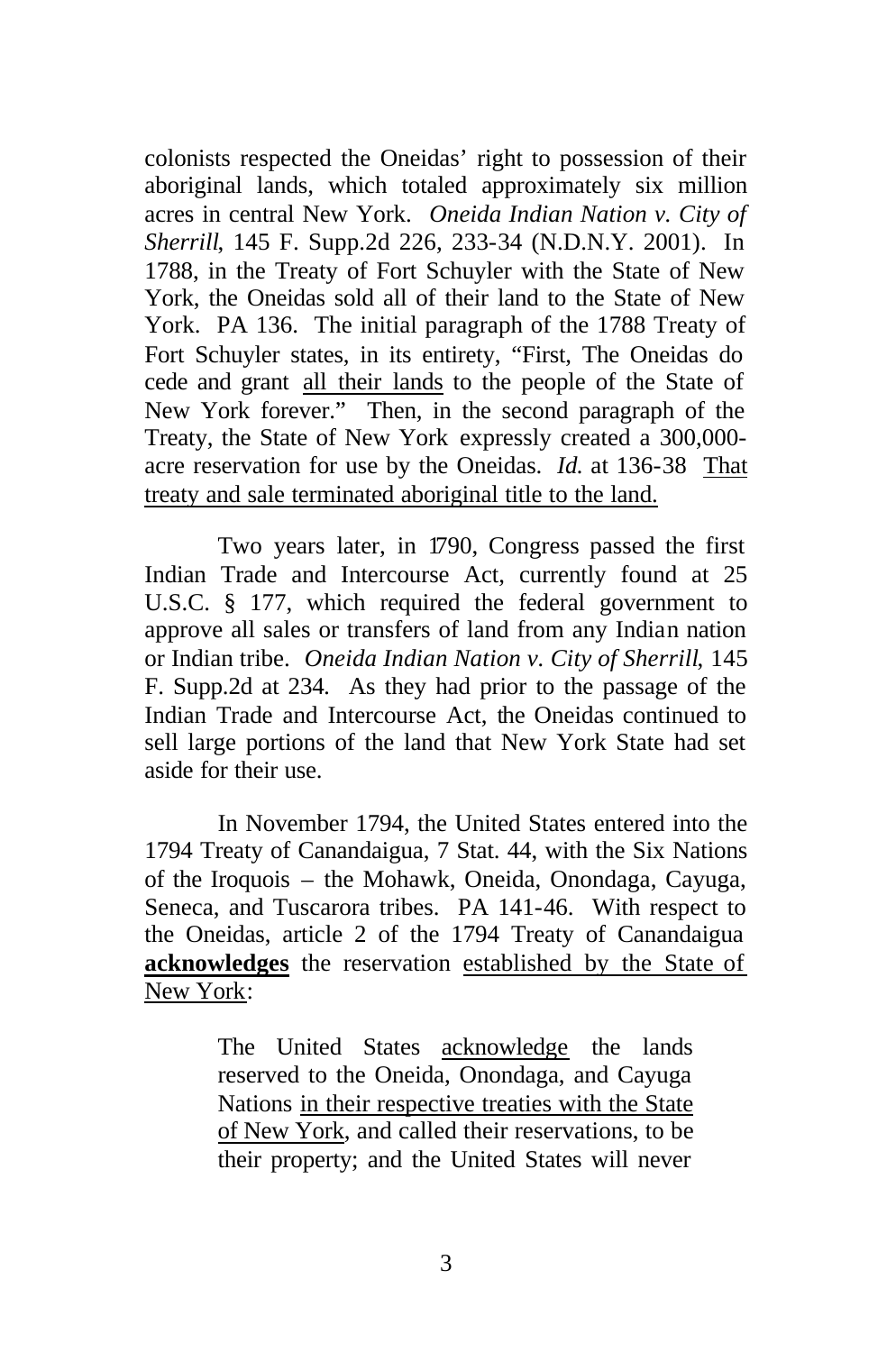claim the same, nor disturb them, or either of the Six Nations, nor their Indian friends, residing thereon, and united with them in the free use and enjoyment thereof; but the said reservations shall remain theirs, until they choose to sell the same to the people of the United States, who have the right to purchase. (PA 141; emphasis added).

On the other hand, as to the Senecas, the specific metes and bounds of the reservation set aside by the federal government are described in detail, and no prior State reservation is mentioned. (PA 142).

In 1795, the Oneidas sold a substantial portion of what remained of their 300,000-acre reservation created by the State of New York. *Oneida Indian Nation*, 145 F. Supp.2d at 234. Since 1795, title to most of these 300,000 acres has passed through voluntary, free-market transactions. *Id.* The transactions that conveyed the properties in Sherrill at issue in this case (the "Properties") occurred in 1805, when the Properties were conveyed by a group of Oneida Indians to Cornelius Dockstader, an Oneida Indian. In 1807, Dockstader conveyed them to Peter Smith, a non-Indian. *Id.* at 243; CA 407-15.

#### 2. Indian Removal and the Treaty of Buffalo Creek

Beginning in the early nineteenth century, the federal government's policy toward the Indians changed from respect for the Indians' possession of their ancestral lands to removal of the eastern Indians to lands in the western United States. Between 1820 and 1822, and in keeping with the federal government's new policy, some New York Indians, including some Oneidas, relocated to land the federal government purchased for them in the state of Wisconsin. *Oneida Indian Nation*, 145 F. Supp.2d at 234-35*.* Other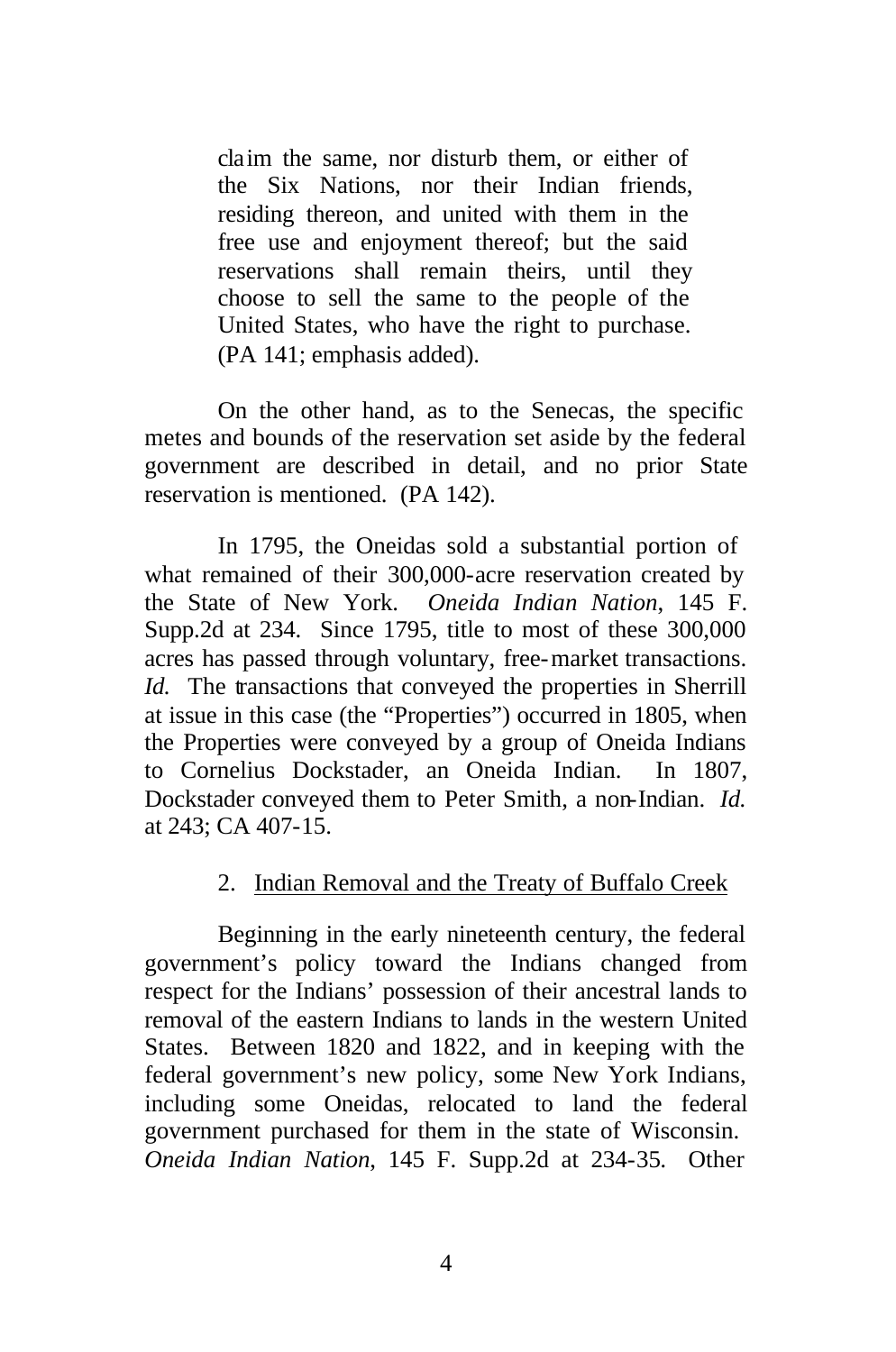Oneidas relocated to Ontario, Canada. *Id.* at 235.Thus, the Oneidas split into three groups: Oneidas in New York, Oneidas in Wisconsin and Oneidas in Canada (also known as the Thames Oneidas). *Id.* The Oneida Indian Nation of New York claims to be a successor to those Oneidas who remained in New York.

The federal government codified its removal policy in the Indian Removal Act, 4 Stat. 411 passed by Congress in 1830, which authorized the federal government to give land west of the Mississippi River to Indians in exchange for their eastern land. *Id.* "The core purpose of the federal removal policy was to mak[e] a vast area available for white settlement while reducing the conflict of sovereign authority caused by the presence of independent Indian governments within state boundaries*.*" Felix S. Cohen, *Handbook of Federal Indian Law*, 79 (1982 ed.).

One result of the federal policy of removal was the 1838 Treaty of Buffalo Creek, 7 Stat. 550, an obligatory removal treaty in which the New York Indians, including those Oneidas who had not yet removed from New York, agreed to abandon lands east of the Mississippi and remove to Kansas. PA 147-78. In Article 2 of the treaty, the United States designated a 1,824,000-acre reservation in what is now the State of Kansas "as a permanent home for all the New York Indians, now residing in the State of New York, or in Wisconsin, or elsewhere in the United States . . ." PA 149- 50. In Article 13, all Oneidas living in New York agreed to remove to their new home in Kansas. PA 155.4

 $4$  At the time of the 1838 Treaty of Buffalo Creek, there were 620 Oneidas in New York and 600 in Wisconsin. Most of the remaining Oneidas left New York in the next few years. *The Oneida Indian Experience: Two Perspectives*, 61 (J. Campisi and L. Hauptman eds. 1988).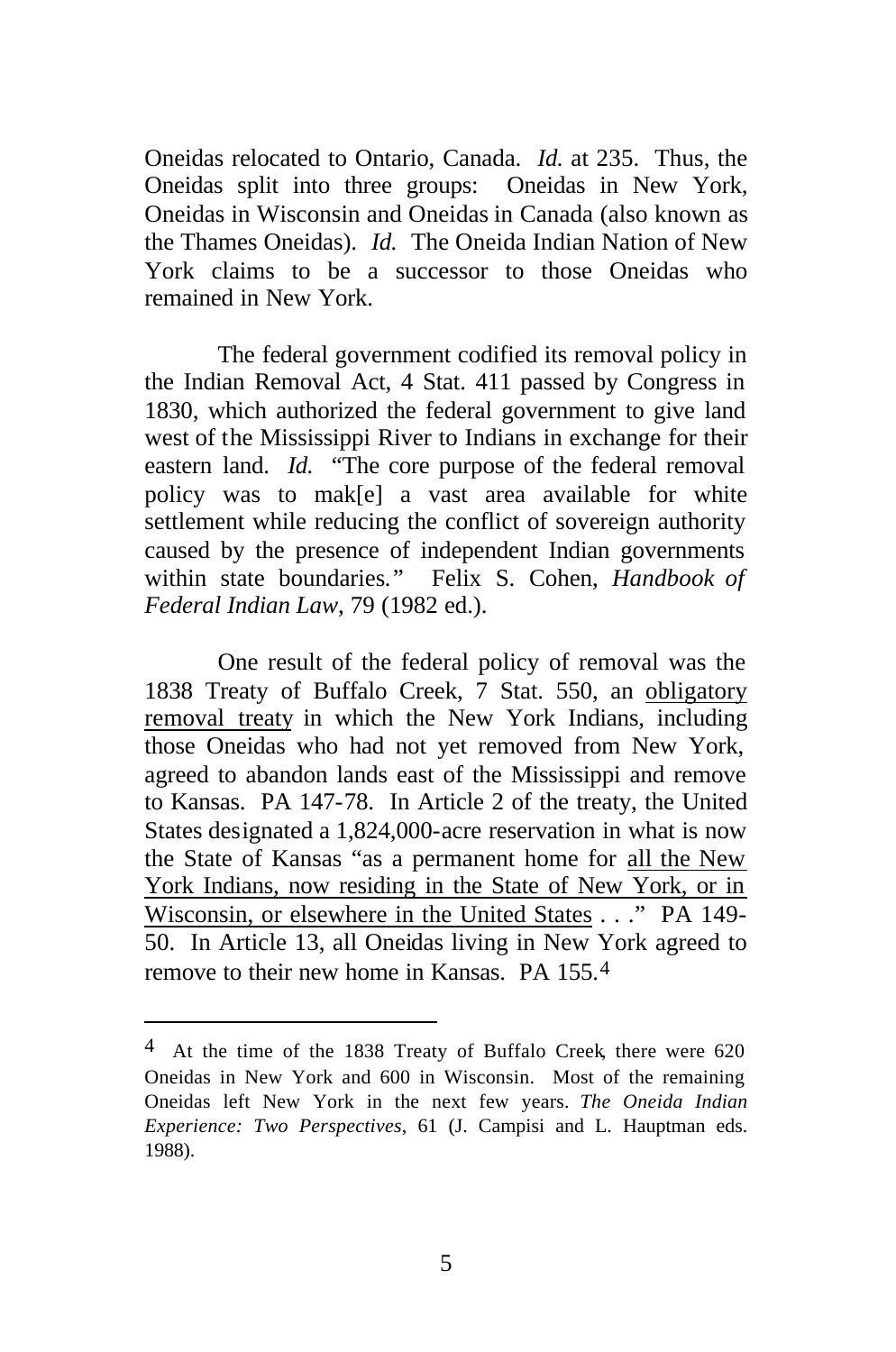The Treaty of Buffalo Creek is explicit about its background and purpose. Its preamble recounted over 20 years of federal efforts to remove the New York Indians, including the Oneidas, from New York. Preamble, 7 Stat. at 550-51. PA 147-48. The express purpose of the treaty was to carry out the "policy of the Government in removing the Indians from the east to the west of the Mississippi, within the Indian territory." Preamble, 7 Stat. at 551. PA 148. Thus, the Treaty of Buffalo Creek was intended "to release the Eastern lands from Indian tenure and to remove the Indians into a country not then settled by whites," *New York Indians v. United States*, 40 Ct. Cl. 448, 450 (1905). The Treaty of Buffalo Creek was thus intended to end the very types of jurisdictional conflicts at issue here.

The legislative history of the treaty also indicates that it implemented then-existing federal removal policy:

> A territory west of the Mississippi has been procured, and sacredly set apart by this Government, amply sufficient for the location of all the remnant tribes of Indians which may be found remaining in all the States and Territories of this Union. It is the settled policy and wish of this Government thus to locate these Indians.

Speech of Senator Lumpkin of Georgia, *Appendix to the Congressional Globe*, 26th Cong., 1st Sess., 285, 286 (March 19, 1840).

The Treaty of Buffalo Creek expressly provided for the removal of the Oneidas from New York: the Oneidas and the other New York Indians ceded to the United States lands previously granted them in Wisconsin (except for a tract that became the present Oneida reservation in Wisconsin) and received a new 1,824,000-acre reservation in modern-day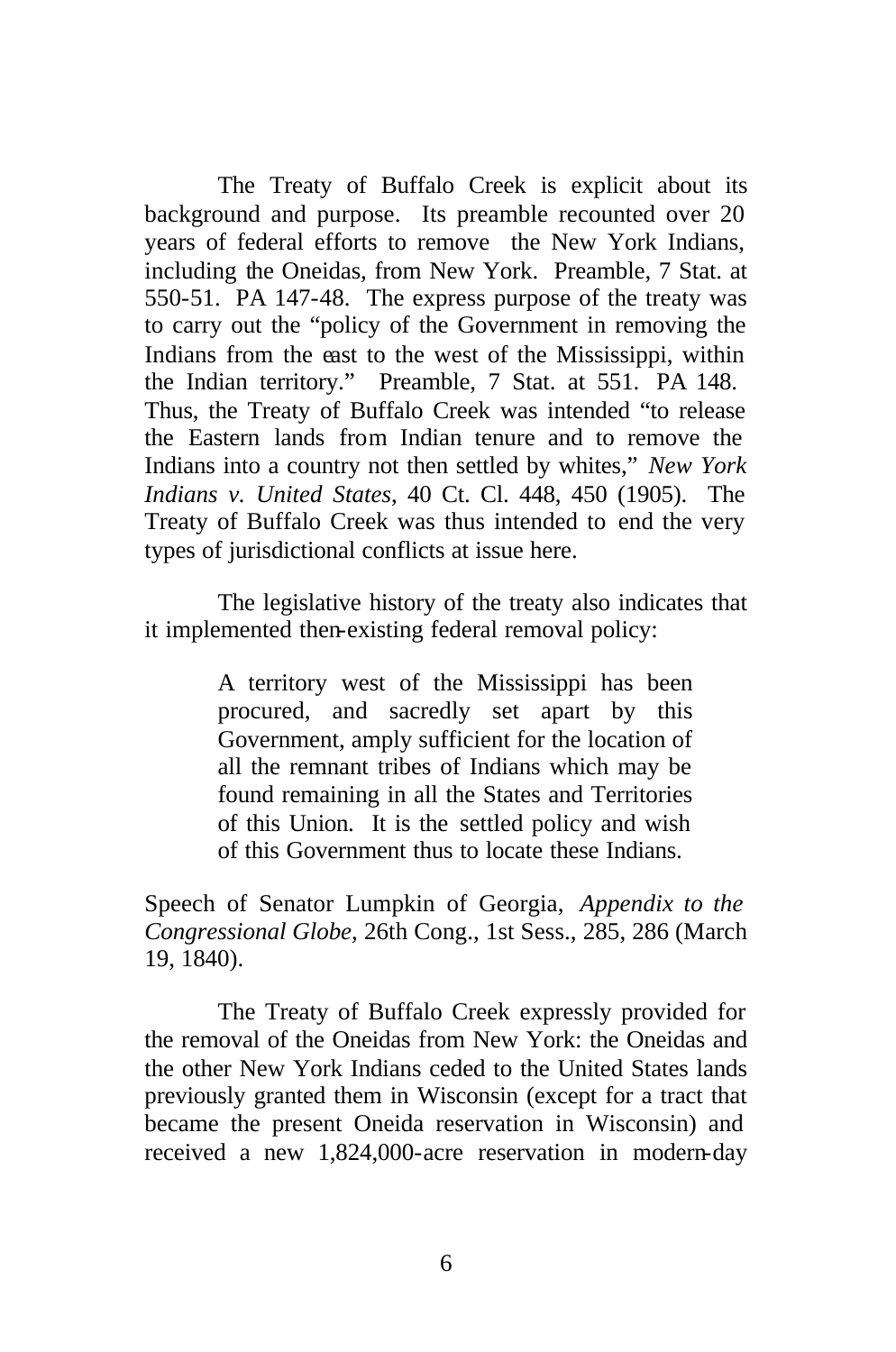Kansas "as a permanent home for all the New York Indians, now residing in the State of New York, or in Wisconsin, or elsewhere in the United States, who have no permanent homes . . ." Arts. 1, 2, 7 Stat. at 551-552. PA 148-50. The new reservation was to be the "future home" for, among others, the 620 "Oneidas . . . [then] residing in the State of New York." Art. 2, Sch. A, 7 Stat. at 551-552, 556. PA 149- 50, 160-61.5

The Treaty of Buffalo Creek provided that the Oneidas could henceforth "establish their own form of government, appoint their own officers, and administer their own laws" on the Kansas lands designated as "their new homes." Art. 4, 7 Stat. at 552. PA 150-51. The treaty's terms restricted the Oneida's exercise of these powers of tribal sovereignty and jurisdiction to "said country," *i.e.*, the part of the new reservation specifically delineated for occupation by the Oneidas. Arts. 4, 5, 7 Stat. at 552. PA 150-51. Finally, the treaty provided for the disposition of the Oneidas' remaining lands in New York. The Oneidas "hereby agree[d] to remove to their new homes in the Indian territory, as soon as they can make satisfactory arrangements

<sup>5</sup> The court below incorrectly held that the Oneidas in New York were not intended to share in the Kansas lands because they "had a permanent residence in New York State." *Oneida Indian Nation v. City of Sherrill*, 337 F.3d 139, 162 n.17 (2d Cir. 2003). The Treaty of Buffalo Creek set apart an amount of land in Kansas more than sufficient to provide 320 acres to each of the New York Indians enumerated in the census set forth in Schedule A to the treaty, including the 620 New York Oneidas. *See* Sch. A, 7 Stat. at 556; *New York Indians v. United States*, 40 Ct. Cl. 448, 458 (1905). The treaty specifically provided that the Kansas lands were "intended as a future home" for the Oneidas residing in the State of New York. 7 Stat. at 551-52. Moreover, as discussed below, the fact that the Kansas lands were intended to be the new home of, among others, the Oneidas still living in New York was shown by the fact that their descendants shared in the recovery in *New York Indians v. United States*, 170 U.S. 1 (1898).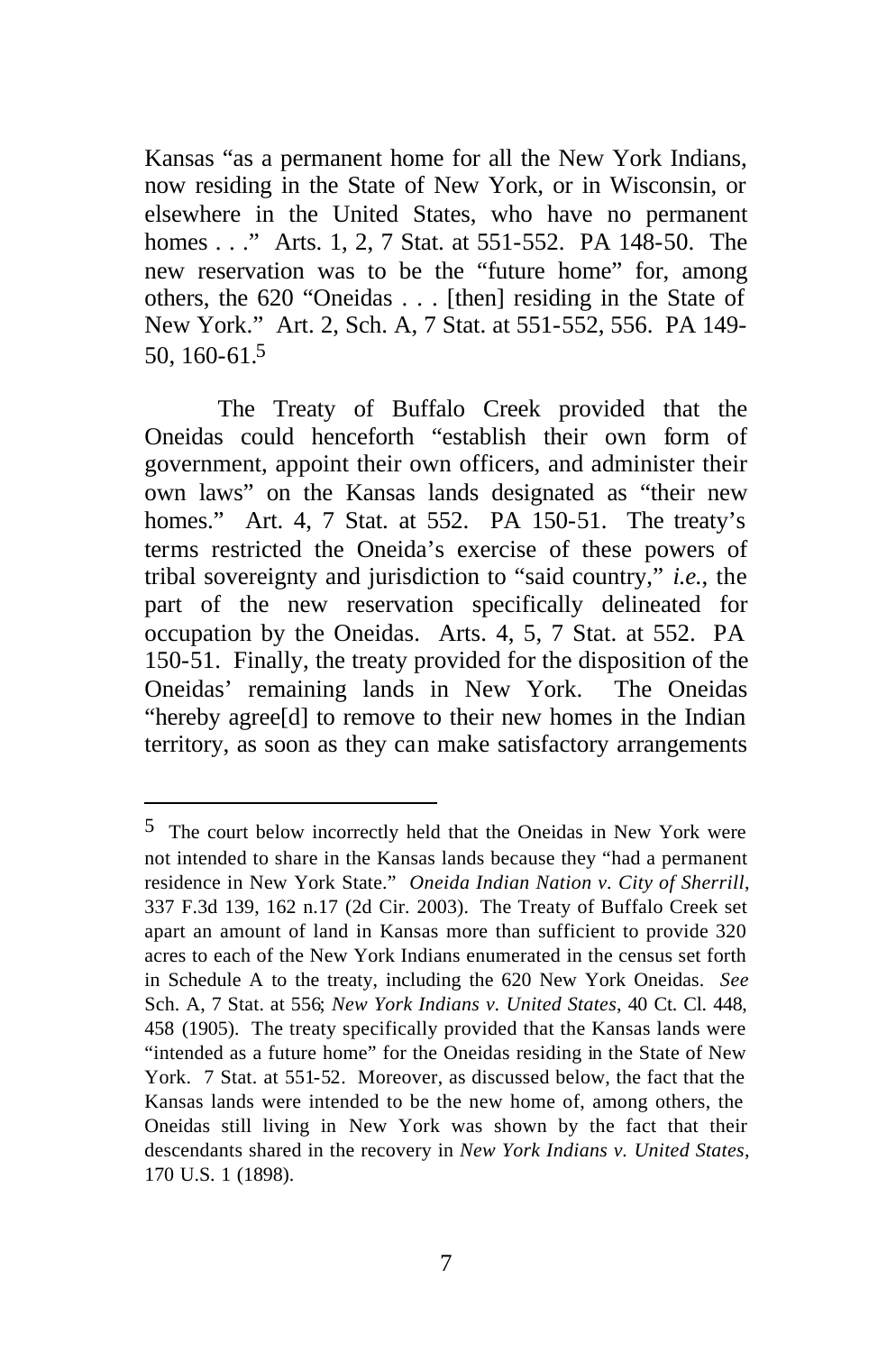with the Governor of the State of New York for the purchase of their lands at Oneida." Art. 13, 7 Stat. at 554. PA 155.

Although most of the Oneidas remaining in New York did not move to Kansas to live on the reservation designated for their benefit in the Treaty of Buffalo Creek, they and other New York Indian tribes sued the United States for the value of the Kansas lands after the federal government sold the Kansas lands to homesteaders. *New York Indians v. United States*, 170 U.S. 1 (1898). Their lawsuit was successful, and the Oneidas living in New York, Wisconsin and Canada shared in the nearly \$2 million recovery. *Id.*; *United States v. New York Indians*, 173 U.S. 464 (1899); *New York Indians v. United States*, 40 Ct. Cl. 448, 457-61 (1905); *In re Appeal of New York Indians*, 41 Ct. Cl. 462, 468-72 (1906). Thus, the Oneidas sought and received the benefit of the Kansas reservation established in exchange for their New York lands in the 1838 Treaty of Buffalo Creek.

#### 3. The Lapse In Oneida Tribal Existence

There is substantial evidence that, following the 1838 Treaty of Buffalo Creek, the Oneidas ceased to exist as a tribe in New York for nearly a century. For example, in 1877, a district court noted that "[The Oneida] tribal government has ceased as to those who remained in [New York] state . . . [The designated chief's] sole authority consists in representing them in the receipt of an annuity…. They do not constitute a community by themselves, but their dwellings are interspersed with the habitations of the whites. In religion, in customs, in language, in everything but the color of their skins, they are identified with the rest of the population." *United States v. Elm,* 25 F. Cas. 1006, 1008 (N.D.N.Y. 1877).

Similarly in 1891, the federal government explained that "The Oneida Indians have no reservation.... [The few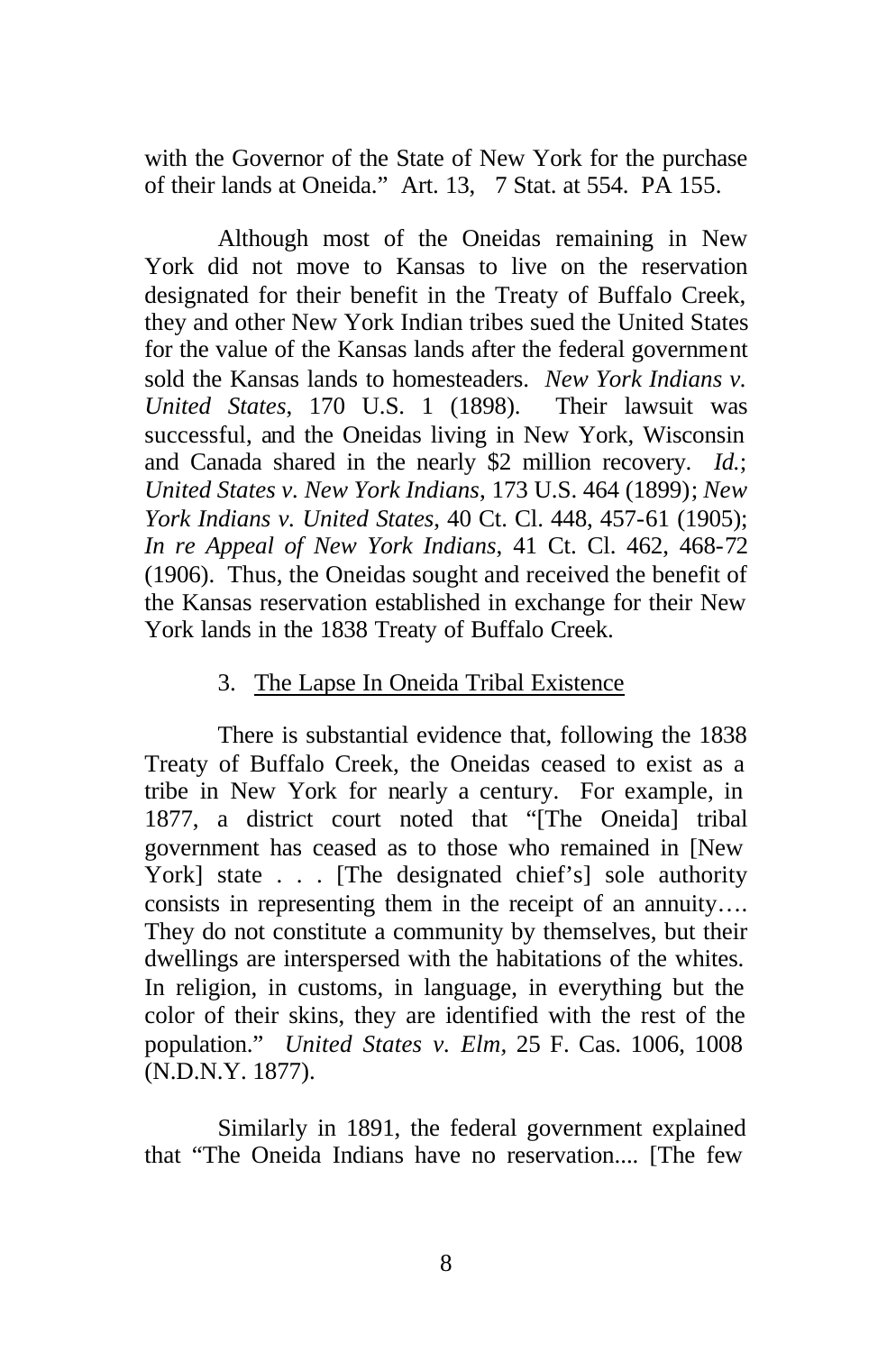Oneidas that remain] are capable and thrifty farmers, and travelers passing through the county are unable to distinguish in point of cultivation the Indian farms from those of the whites. The Oneida have no tribal relations, and are without chiefs or other officers." *1891 Annual Report of the Commissioner of Indian Affairs to the Secretary of the Interior.* (CA 1228-31.) That same observation was oft repeated over the following decades. *See 1893 Annual Report of the Commissioner of Indian Affairs to the Secretary of the Interior*; *1900 Annual Report of the Department of the Interior*; *1901 Annual Report of the Department of the Interior*; *1906 Annual Report of the Department of the Interior*. That point is also made in the 1892 Census Map of New York, which depicts no Oneida reservation. CA 900- 95, 1221-56.

That situation persisted into the mid-twentieth century. For example, the record below established that in 1925, an Assistant Commissioner of Indian Affairs indicated in a letter that, as a tribe, the Oneidas are no longer known in the State of New York. Further, in the 1942 *Handbook of Federal Indian Law*, Cohen explains that the Oneidas are known no more in the State of New York. Felix S. Cohen, *Handbook of Federal Indian Law*, 416-17 (1942 ed.). CA 1180-83. Moreover, into the 1950's, in a Committee Report from the Senate Committee on Interior and Insular Affairs, the Committee acknowledged that the "Oneida and Cayuga Indians have no reservations." S. Rep. No. 1836, at 5 (1950).

#### **The Action Below**

In 1997 and 1998, the Oneida Indian Nation used the proceeds from its Turning Stone casino in Verona, New York to purchase several businesses and properties in Madison and Oneida Counties, New York in open-market transactions with private parties. Included in these purchases were the Properties in Sherrill upon which the Oneida Indian Nation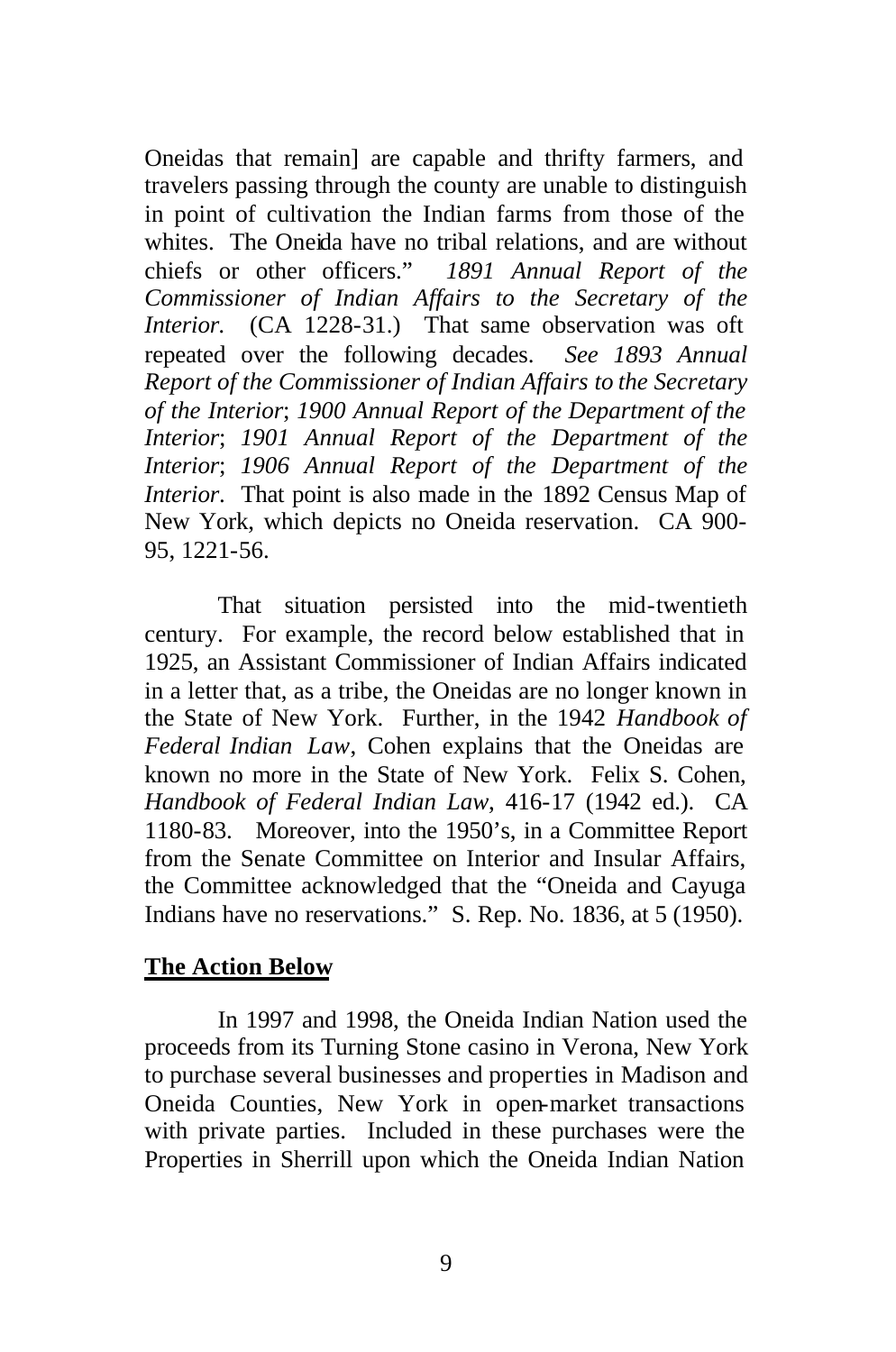operates a gas station (with an attached convenience store) and a textile manufacturing and distribution facility.

Contending that the Properties were located within its historical reservation, the Oneida Indian Nation refused to pay property taxes assessed by Sherrill on the land and structures, or to collect sales tax on sales of merchandise sold at their businesses. Sherrill sent the Oneida Indian Nation notices of tax delinquency for the Properties and thereafter conducted a tax sale, purchased the Properties and initiated eviction proceedings in New York State Supreme Court (the "Eviction Case").

The Oneida Indian Nation then sued Sherrill in the United States District Court for the Northern District of New York, seeking a declaratory judgment that the Properties were situated on land that was part of its historic reservation, which they claim was established by the 1794 Treaty of Canandaigua and, therefore, exempt from state and local taxation (the "Lead Case"). The Oneida Indian Nation also removed the Eviction Case to federal court, and contended that Sherrill's claims were barred by sovereign immunity. In response, Sherrill commenced an action against the individual members of the Oneida Tribal Council (the "Members Case"). The Eviction, Lead and Members Cases were subsequently consolidated and adjudicated in district court.

In a June 4, 2001 memorandum-decision and order, the district court: (1) denied Sherrill's motion in the Lead Case for summary judgment or, alternatively, a preliminary injunction enjoining the Oneida Indian Nation from purchasing additional properties in Sherrill; (2) granted the Oneida Indian Nation's cross motion for summary judgment in the Lead Case and granted Oneida Indian Nation's motion for summary judgment in the Eviction Case; (3) granted summary judgment dismissing Sherrill's counterclaims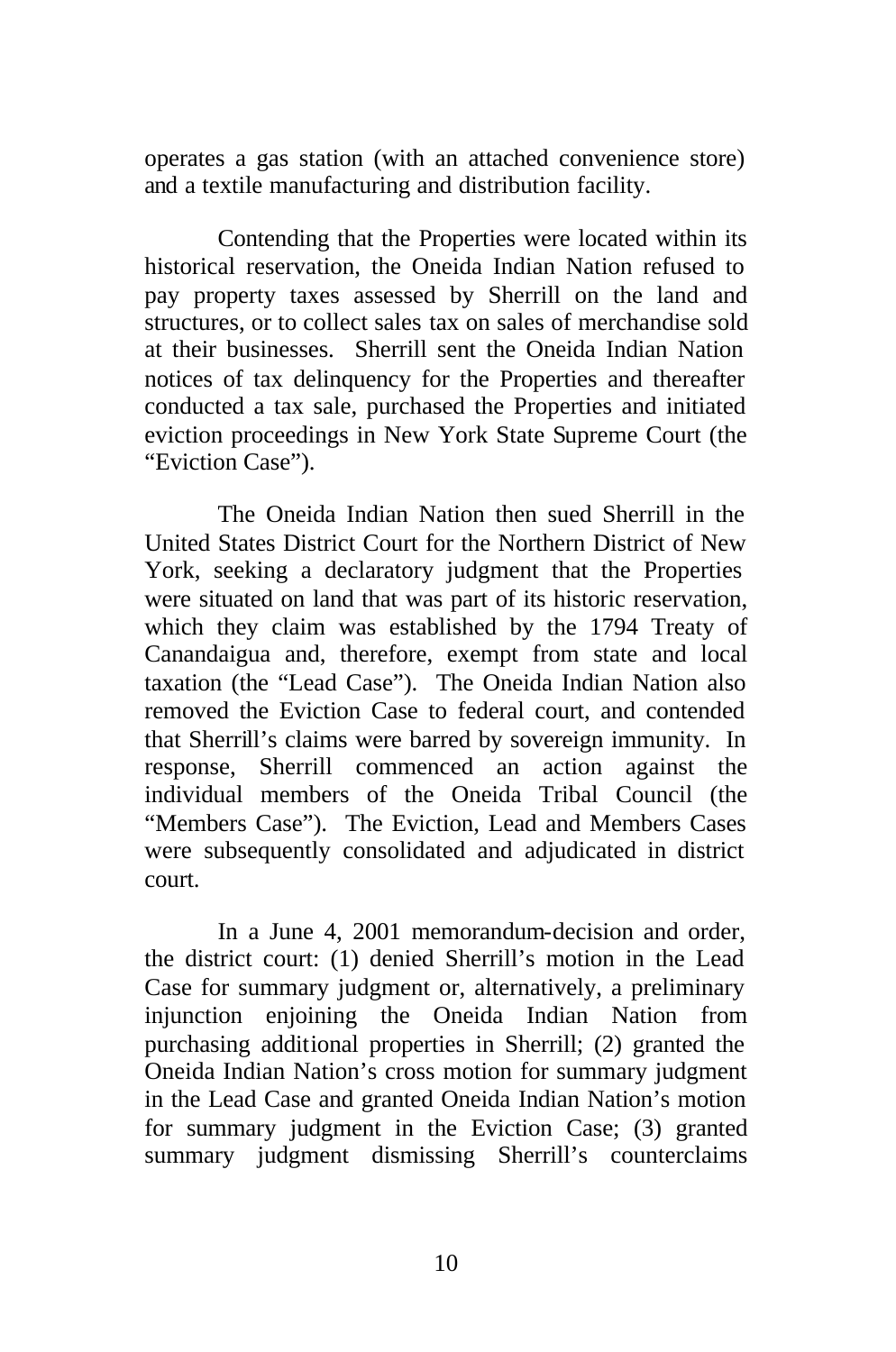against the Oneida Indian Nation in the Lead Case; (4) granted defendants' motion to dismiss the Members Case; and (5) denied Sherrill's motion for leave to amend its answer in the Lead Case. *Oneida Indian Nation*, 145 F. Supp.2d at 266-67.<sup>6</sup>

The City of Sherrill appealed and, to the extent pertinent here, the Second Circuit affirmed (in a 2-1 decision), with Senior Circuit Judge Van Graafeiland dissenting. *Oneida Indian Nation v. City of Sherrill*, 337 F.3d 139 (2d Cir. 2003). The Court of Appeals found that the Properties were Indian country because the reservation had been established, not by New York State in the 1788 Treaty of Fort Schuyler, but rather by the federal government in the 1794 Treaty of Canandaigua, 7 Stat. 44. The Second Circuit rejected any notion that the 1838 Treaty of Buffalo Creek, 7 Stat 550, required the New York Oneidas to abandon their lands in New York State and move to Kansas. Finally, the Second Circuit held that tribal continuity is not required for a tribe to maintain reservation status and Indian Trade and Intercourse Act protection – that is, a reservation and Indian Trade and Intercourse Act protection continues even if a tribe ceases to exist. 337 F.3d at 155-68. The City of Sherrill petitioned for rehearing or rehearing *en banc*; that petition was denied on September 15, 2003.

#### **Prior Oneida Litigation In This Court**

 $\overline{a}$ 

This case is one of many lawsuits the Oneida Indian Nation has filed in an attempt to undo the 1788 Treaty of Fort Schuyler, 1838 Treaty of Buffalo Creek and the land transactions its ancestors entered into with New York State beginning over two hundred years ago. Indeed, these disputes have twice before been to this Court:

<sup>6</sup> That same day, the district court also entered three separate final judgments disposing of all parties' claims.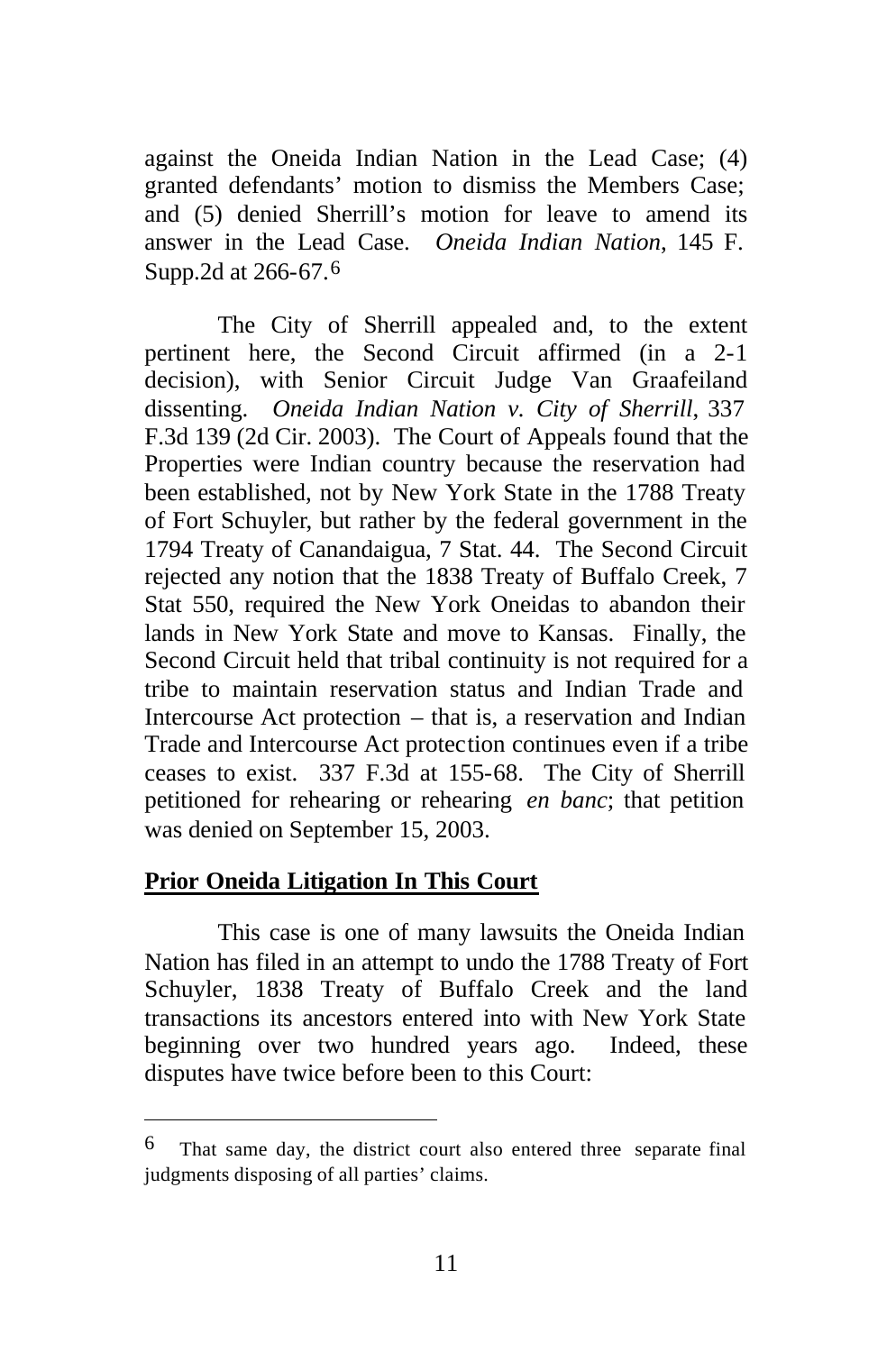*Oneida Indian Nation of New York State v. County of Oneida, New York*, 414 U.S. 661 (1974) ("*Oneida I*") – In 1970, the Oneida Indian Nation of New York and the Wisconsin and Thames Oneidas brought suit against Oneida and Madison Counties (the "Counties") in the Northern District of New York to recover the fair rental value of certain land possessed by the Counties for the period January 1, 1968 through December 31, 1969. *Id.* at 664-65. The Oneidas claimed that the land at issue was part of the approximately 125,000 acres sold by the Oneidas to New York State in 1795, allegedly in violation of the Indian Trade and Intercourse Act. *Id.* This Court held that the Oneidas' complaint stated a controversy arising under the Constitution, laws, or treaties of the United States, and therefore that the district court erred in dismissing it for lack of federal question jurisdiction. *Id.* at 666.

*County of Oneida, New York v. Oneida Indian Nation of New York*, 470 U.S. 226 (1985) ("*Oneida II*") – This Court in *Oneida I* remanded the case to the district court for trial. On remand, after a trial in which the Counties presented no evidence, the district court held, *inter alia*, that the Counties were liable for wrongful possession of the lands conveyed to New York State in 1795 because that conveyance violated the Indian Trade and Intercourse Act. *Id.* at 232-33. The Court awarded damages for the fair rental value of the land for the two-year period specified in the complaint. *Id.* at 230. The district court's decision was appealed. This Court held that the Oneidas could maintain an action for violation of their possessory rights based on federal common law. This Court also held that the Oneidas had a cause of action under federal common law (*id*. at 236) and that the action was not barred by the defenses of statute of limitations, abatement, ratification or nonjusticiability. *Id.* at 240-50. This Court declined to rule on whether laches barred the Oneidas' claim. *Id.* at 244-45.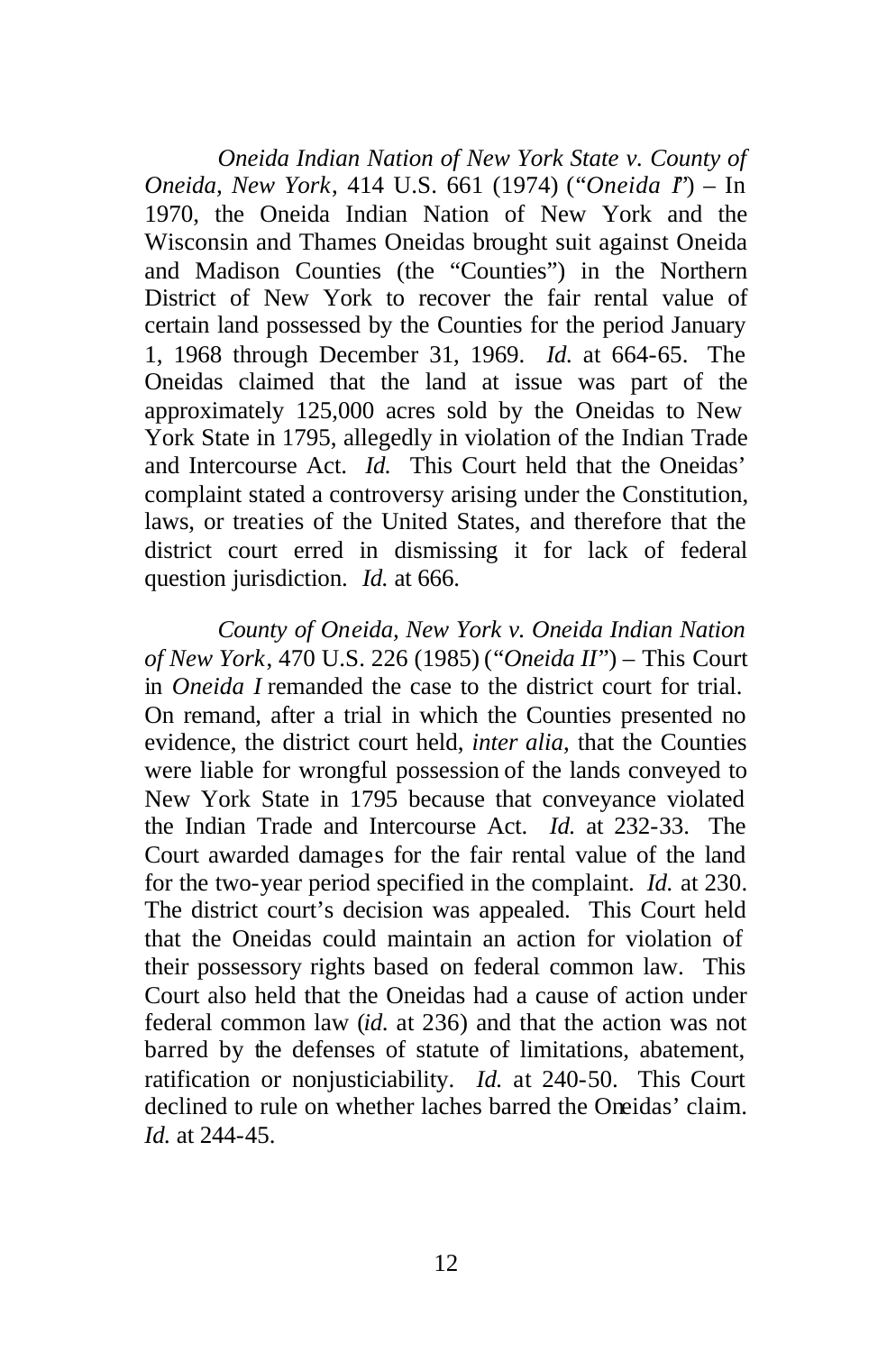This Court in *Oneida II* was not presented with and did not address the effect of the 1788 Treaty of Fort Schuyler or the 1838 Treaty of Buffalo Creek. Indeed, the Treaty of Fort Schuyler is not cited at all and the only place the 1838 Treaty of Buffalo Creek is mentioned in *Oneida II* is in the dissenting opinion, where Justice Stevens observed that "[t]here is . . . a serious question whether the Oneida did not abandon their claim to the aboriginal lands in New York when they accepted the Treaty of Buffalo Creek, which ceded most of the Tribe's lands in Wisconsin to the United States in exchange for a new reservation in [Kansas]." 470 U.S. at 269 n.24.

#### **SUMMARY OF ARGUMENT**

1. The Second Circuit's decision that the Properties are Indian country is in direct conflict with this Court's decision in *Alaska v. Native Village of Venetie Tribal Gov't*, 522 U.S. 520, 527 (1998) and the 1788 Treaty of Fort Schuyler. In *Venetie*, this Court held that for property to be Indian country and exempt from taxation it (1) must have been set aside by the federal government for use of Indians as such; and (2) must be under the superintendence of the federal government. The Properties here were neither: they were set aside by the State of New York and superintended by the State of New York and local governments.

In the 1788 Treaty of Fort Schuyler, prior to the effective date of the United States Constitution, the New York Oneidas ceded all of their territory to the State of New York. That cession terminated all aboriginal title. The State of New York then set aside approximately 300,000 acres for the Oneidas' future use. In 1794, the federal government, in the Treaty of Canandaigua, 7 Stat. 44, acknowledged the reservation set aside in the Treaty of Fort Schuyler, but did not create a reservation for the Oneidas.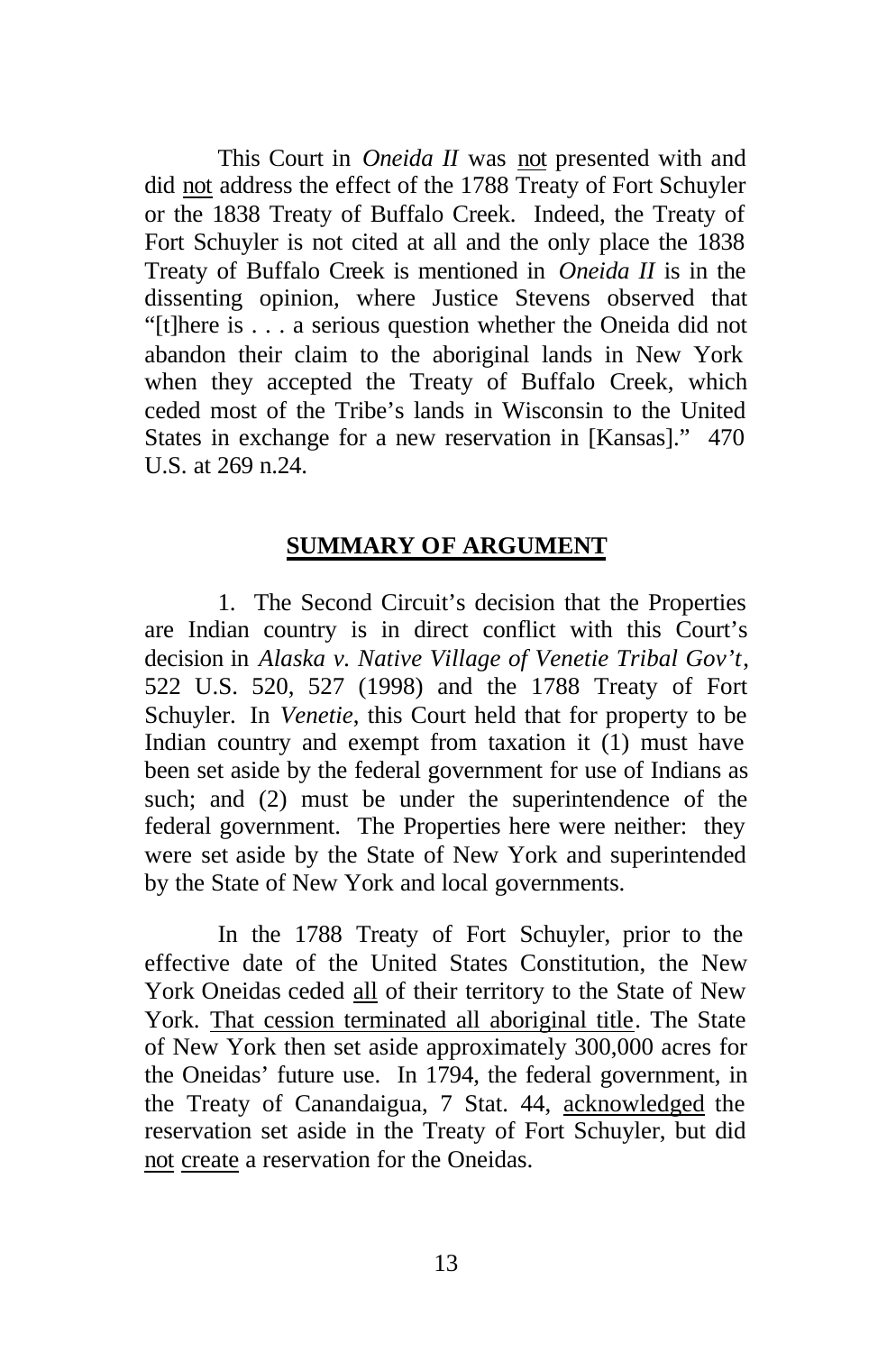The governing treaties and this Court's controlling case law compel the conclusion that the Properties are not Indian country under 18 U.S.C. § 1151. Although § 1151 has three prongs – reservations, dependent Indian communities and allotments – this Court made clear in *Venetie*, 522 U.S. at 527, that the essential nature of Indian country is the same under all three prongs of the statute: the land (1) must be set aside by the federal government for use of Indians as such and (2) must be under the superintendence of the federal government.

The land at issue was neither set aside nor superintended by the federal government. Rather, the land was set aside for the use of the Oneidas by the State of New York in the 1788 Treaty of Fort Schuyler. Moreover, as in *Venetie*, the Oneidas own the Properties in Sherrill in fee simple and are free to use them for any purpose, including any non-Indian purpose.

Nor are the Properties federally superintended. For two centuries, State and local governments have provided all services with respect to the land at issue. The level of federal superintendence over Indian land required for Indian country status is that the federal government "actively controls the lands in question, effectively acting as a guardian for the Indians." *Venetie*, 522 U.S. at 533. In other words, the land must be "under the jurisdiction and control of Congress for all governmental purposes, relating to the guardianship and protection of the Indians." *Id.*

Tested by that standard, the Properties are not federally superintended. The federal government never actively controlled the Properties. The federal government never exercised jurisdiction over the Properties, as guardian and protector of Oneida Indian Nation. The Oneida Indian Nation purchased the Properties in fee simple and has since opened businesses on the acquired land. Services for the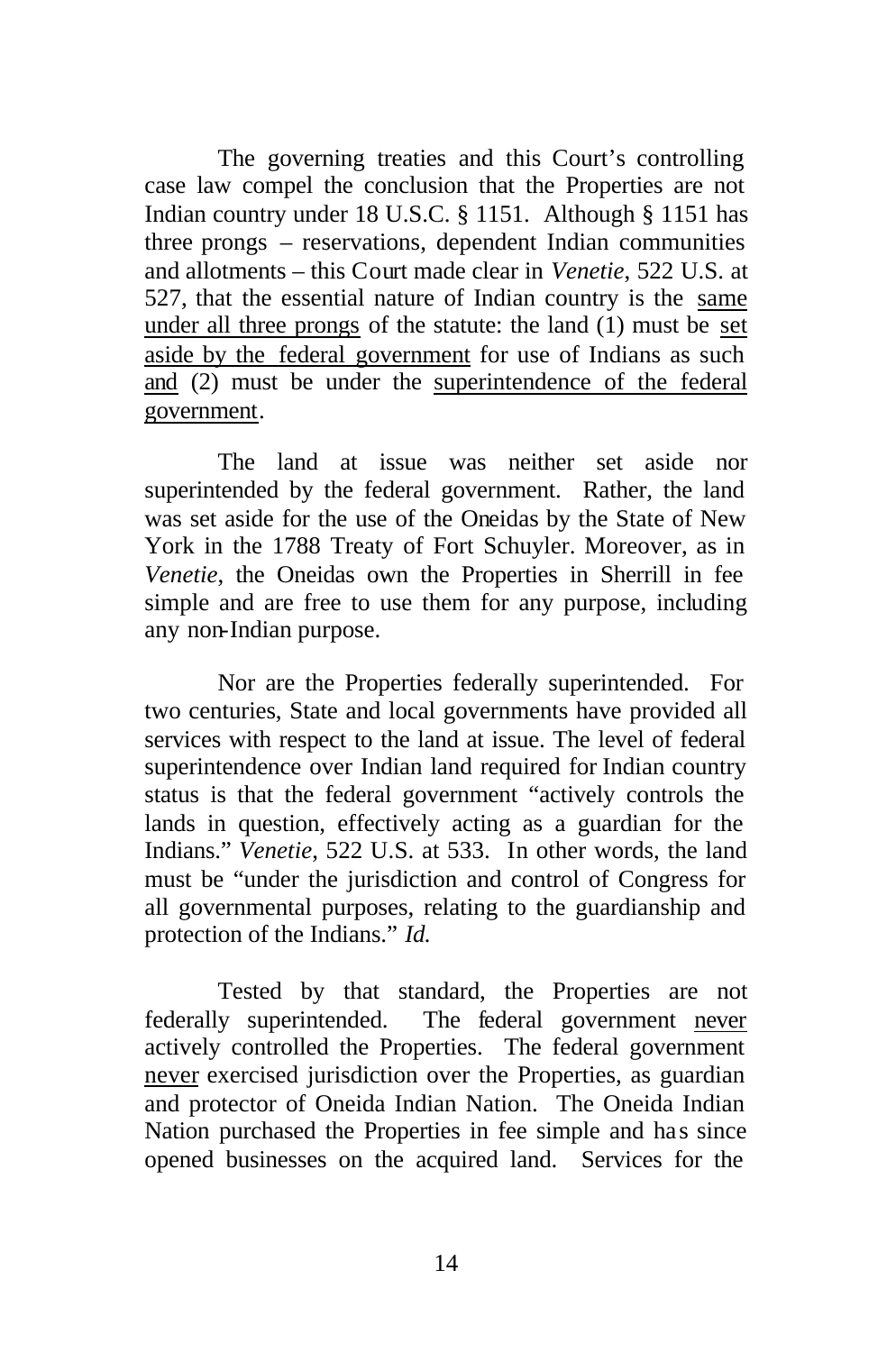Properties are provided by Sherrill and not by the federal government. As a result, the land at issue is not Indian country pursuant to 18 U.S.C. § 1151, and may be taxed by the City of Sherrill.

Moreover, the Properties are freely alienable, even if they once were part of the Oneida reservation. That is so for because the Properties are not subject to the protections of the Indian Trade and Intercourse Act, 25 U.S.C. §177. In such circumstances, reservation status is only available by petitioning under § 465 of the Indian Reorganization Act, 25 U.S.C. § 465. *Cass County, Minn. v. Leech Lake Band of Chippewa Indians*, 524 U.S. 103, 115 (1998).

Thus, the Properties are not Indian country.

2. The 1838 Treaty of Buffalo Creek, 7 Stat. 550, required the Oneidas to abandon all lands in the State of New York and remove to Kansas, thus terminating any remaining Oneida reservation in New York.

In Article 1 of the Treaty, the Oneidas and other tribes accepted a tract of land in Kansas "as a permanent home for all the New York Indians, now residing in the State of New York . . ." The Oneidas also agreed that the Kansas land was to be their "future home" and "agree[d] to remove to their new homes . . . as soon as they can make satisfactory arrangements with the Governor of the State of New York for the purchase of their lands at Oneida." *Id.*, Arts. 2, 13. As this Court has recognized, the agreement by the Oneidas and others to abandon all eastern lands was "probably . . . the main inducement" for the United States setting aside the western lands. *New York Indians*, 170 U.S. at 15. Thus, Congress intended, and the Oneidas agreed, to remove permanently from New York and Wisconsin and move to Kansas.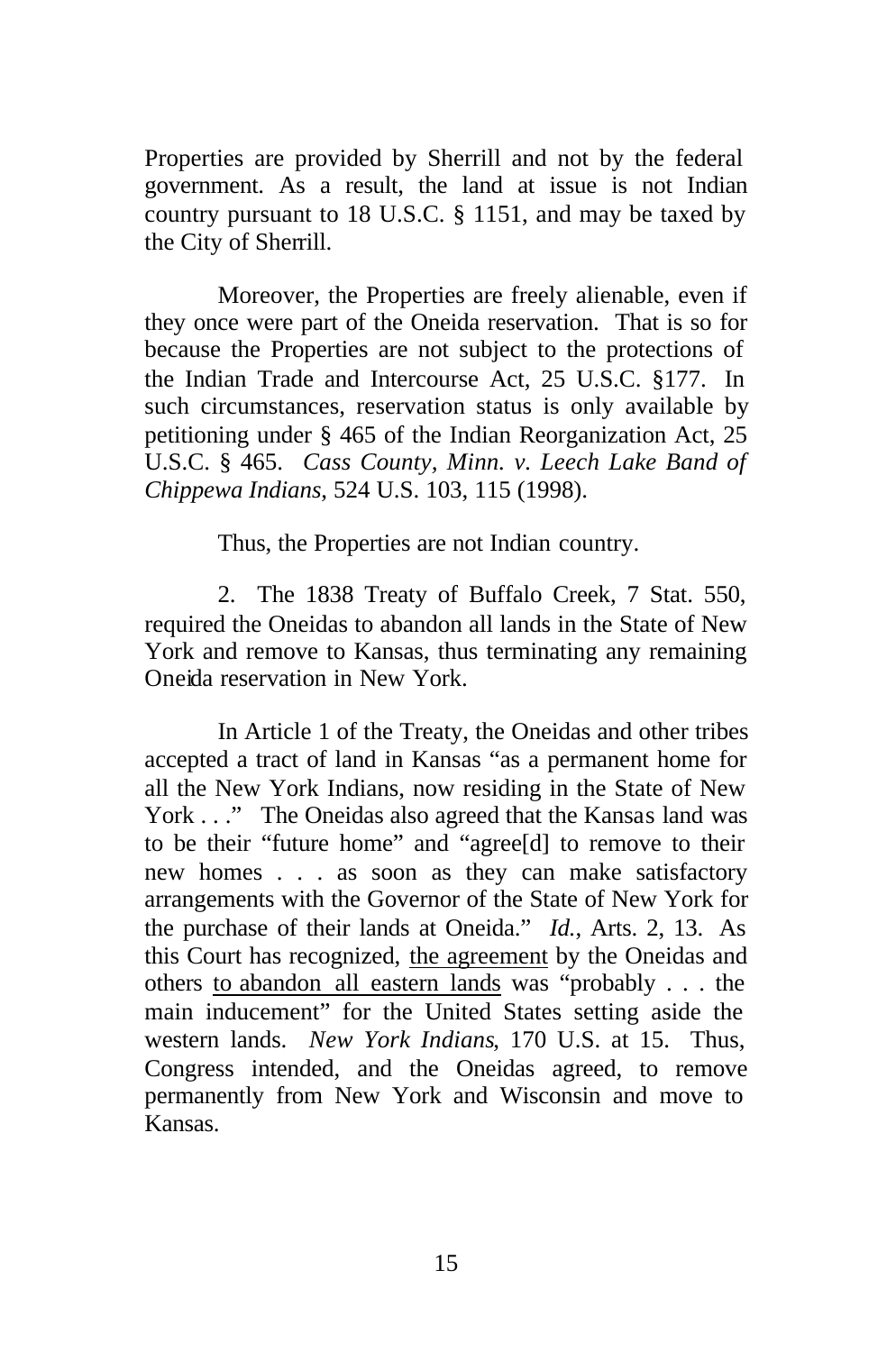Any doubt that the 1838 Treaty of Buffalo Creek disestablished the Oneidas' New York reservation was put to rest by this Court when Indian tribes including the Oneidas successfully sued the federal government for the value of the Kansas lands that were set apart for them in the treaty, but later sold by the federal government after the tribes refused to remove to them.

This Court held in *New York Indians v. United States*, 170 U.S. 1, 19 (1898), that the Treaty was an effective grant of lands and descendants of the Oneidas from New York shared in the nearly \$2 million recovery. *New York Indians v. United States*, 170 U.S. 1 (1898); *United States v. New York Indians*, 173 U.S. 464 (1899); *New York Indians v. United States*, 40 Ct. Cl. 448, 457-61 (1905); *In re Appeal of New York Indians*, 41 Ct. Cl. 462, 468-72 (1906). The Oneidas from New York shared in that recovery because they held title to the Kansas lands granted to them by the 1838 Treaty of Buffalo Creek. That grant was not a gift. Rather, it was made in consideration of the Oneidas' agreement to move from and disestablish their New York and other eastern homes.

Thus, the 1838 Treaty of Buffalo Creek terminated any Oneida reservation in New York.

3. There was substantial evidence below that the Oneidas ceased to exist as a tribe in New York for decades in the late nineteenth and early twentieth centuries. If tribal status ceased, Indian country status and the protections of the Indian Trade and Intercourse Act, 25 U.S.C. § 177, ceased, and the only way that the New York Oneidas could recover reservation status was by petitioning under § 465 of the Indian Reorganization Act, 25 U.S.C. § 465. *Cass County, Minn. v. Leech Lake Band of Chippewa Indians*, 524 U.S. 103, 115 (1998). Thus, at the very least, summary judgment for the Oneida Indian Nation was improper.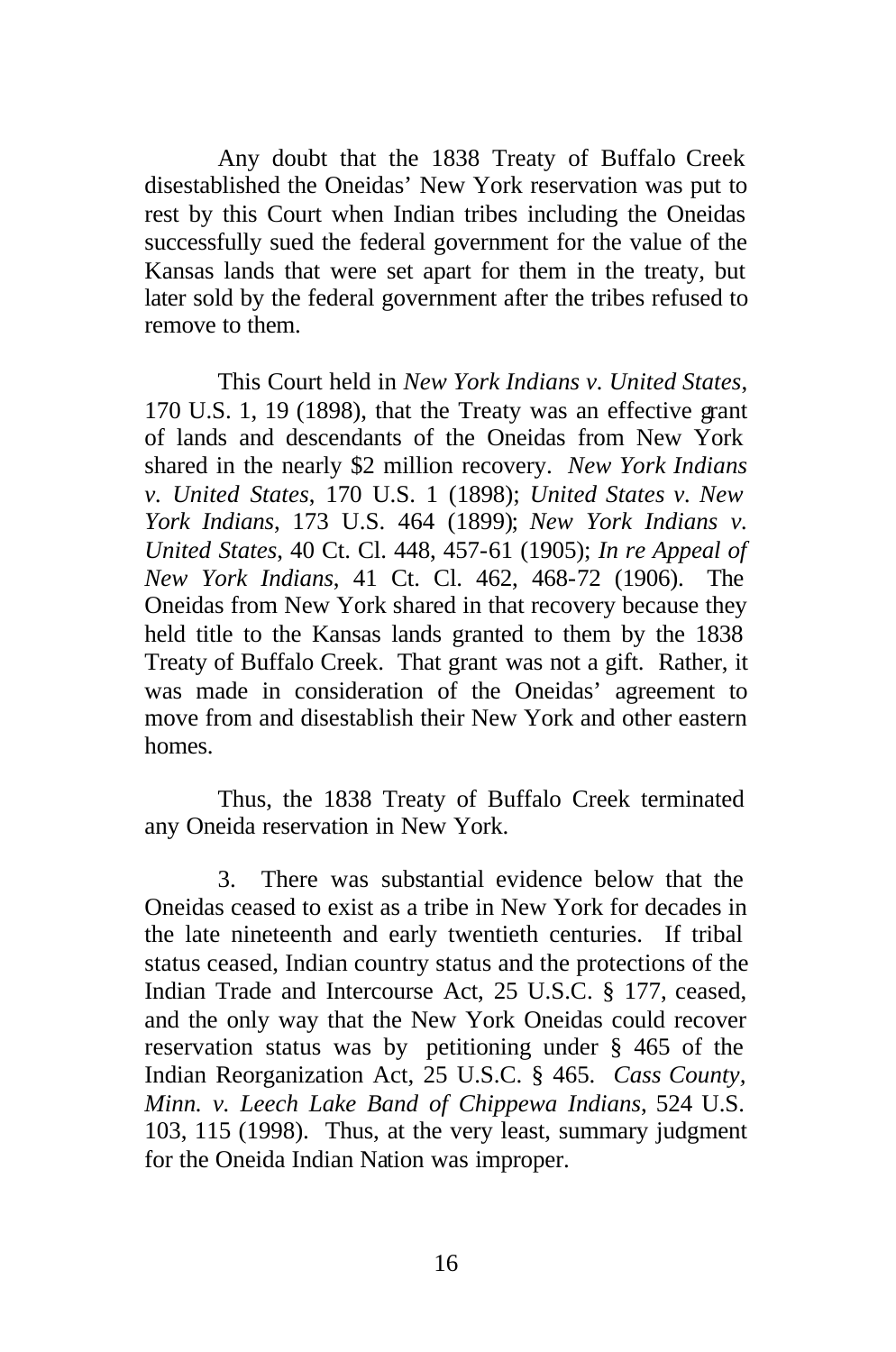## **ARGUMENT**

## **I. UNDER THIS COURT'S DECISION IN**  *VENETIE* **AND THE 1788 TREATY OF FORT SCHUYLER, THE PROPERTIES ARE NOT INDIAN COUNTRY**

The Second Circuit's decision below must be reversed because it ignores the 1788 Treaty of Fort Schuyler and this Court's holding in *Alaska v. Native Village of Venetie Tribal Gov't*, 522 U.S. 520, 527 (1998), that for property to be Indian country and exempt from taxation it (1) must have been set aside by the federal government for use of Indians as such; and (2) must be under the superintendence of the federal government. The Properties here were neither: they were set aside by the State of New York and superintended by the State of New York and local governments; and the 1788 Treaty of Fort Schuyler terminated all aboriginal title.

The controlling legal issue here is whether the Properties are Indian country pursuant to 18 U.S.C. § 1151. The "Indian country classification is the benchmark for approaching the allocation of federal, tribal, and state authority with respect to Indians and Indian lands." *Blunk v. Arizona Dep't of Transp.*, 177 F.3d 879, 882 (9th Cir. 1999) (quoting *Indian Country, U.S.A., Inc. v. Oklahoma Tax Comm'n*, 829 F.2d 967, 973 (10th Cir. 1987)); *see Venetie*, 522 U.S. at 527 ("Although [18 U.S.C. § 1151's definition of Indian country] by its terms relates only to federal criminal jurisdiction, we have recognized that it also generally applies to questions of civil jurisdiction").

This Court has explained that "the test for determining whether land is Indian country does not turn upon whether that land is denominated 'trust land' or 'reservation.'" *Oklahoma Tax Comm'n v. Citizen Band*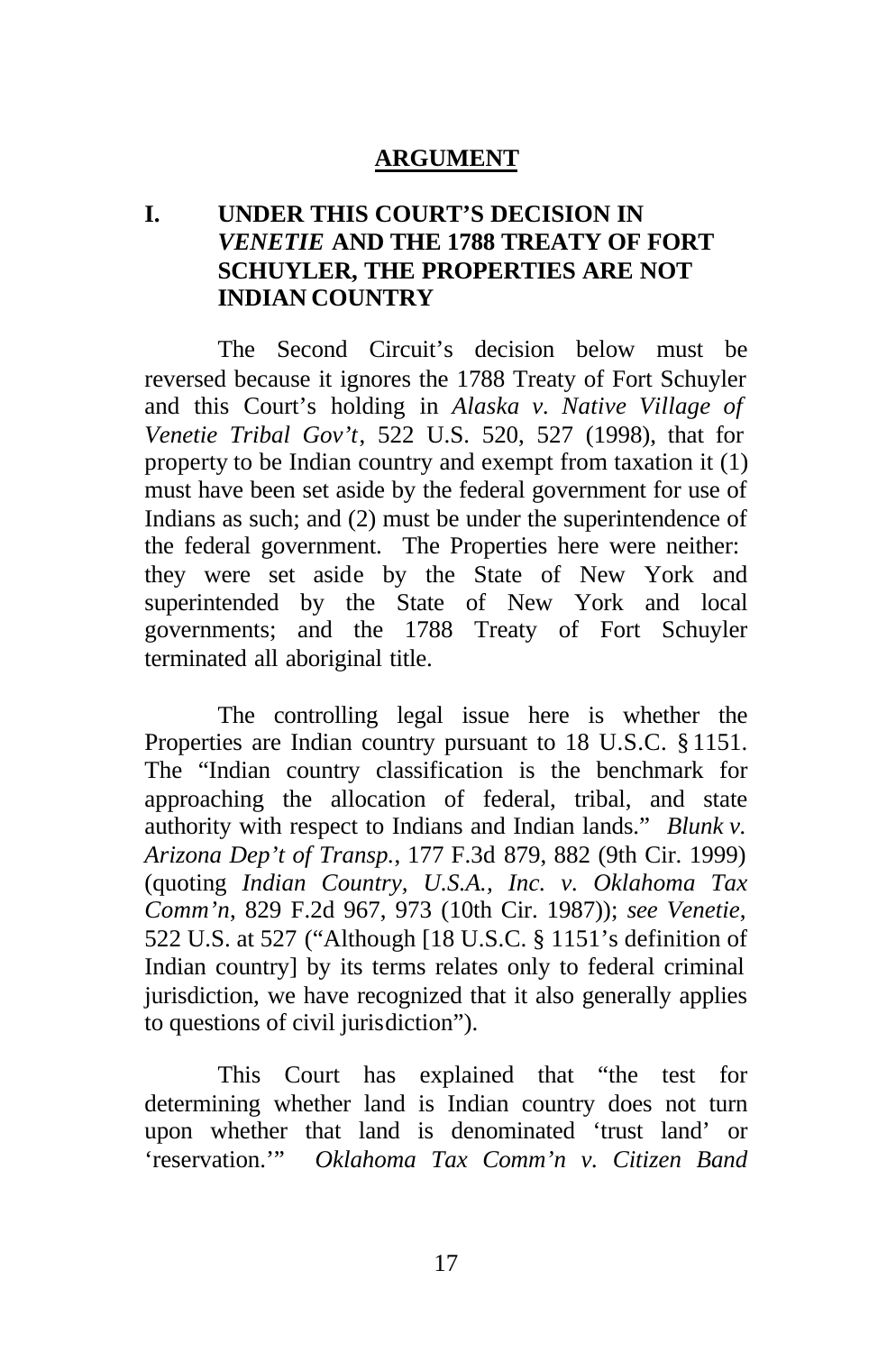*Potawatomi Indian Tribe*, 498 U.S. 505, 511 (1991). Reservation status for Indian country purposes is a term of art.

Indian country is defined as:

(a) all land within the limits of any Indian reservation under the jurisdiction of the United States Government . . . (b) all dependent Indian communities within the borders of the United States whether within the original or subsequently acquired territory thereof, and whether within or without the limits of a state. and (c) all Indian allotments, the Indian titles to which have not been extinguished, including rights-of-way running through the same.

18 U.S.C. § 1151 (emphasis added).

 $\overline{a}$ 

In *Venetie*, this Court explained that, in enacting § 1151 in 1948, Congress codified the two requirements that the Court had previously held necessary for a finding of Indian country (federal set aside and federal superintendence). *Venetie*, 522 U.S. at 527. Although § 1151 has three prongs<sup>7</sup> – reservations, dependent Indian

<sup>7</sup> The Oneida Indian Nation makes no claim that its Sherrill Properties constitute a dependent Indian community or an allotment. *Oneida Indian Nation*, 145 F. Supp.2d at 244. Thus, only the "reservations" prong of § 1151 is at issue in this case.

Moreover, the Oneida Indian Nation concedes that, if the Properties are not Indian country, then the Properties are not exempt from taxation. Thus, although – as we demonstrate below – the Properties are not subject to the Indian Trade and Intercourse Act, 25 U.S.C. § 177, Indian Trade and Intercourse Act coverage is not dispositive on the question of Indian country. Indeed, the Second Circuit has held that the Indian Trade and Intercourse Act has broader reach than Indian country. *Mohegan Tribe v.*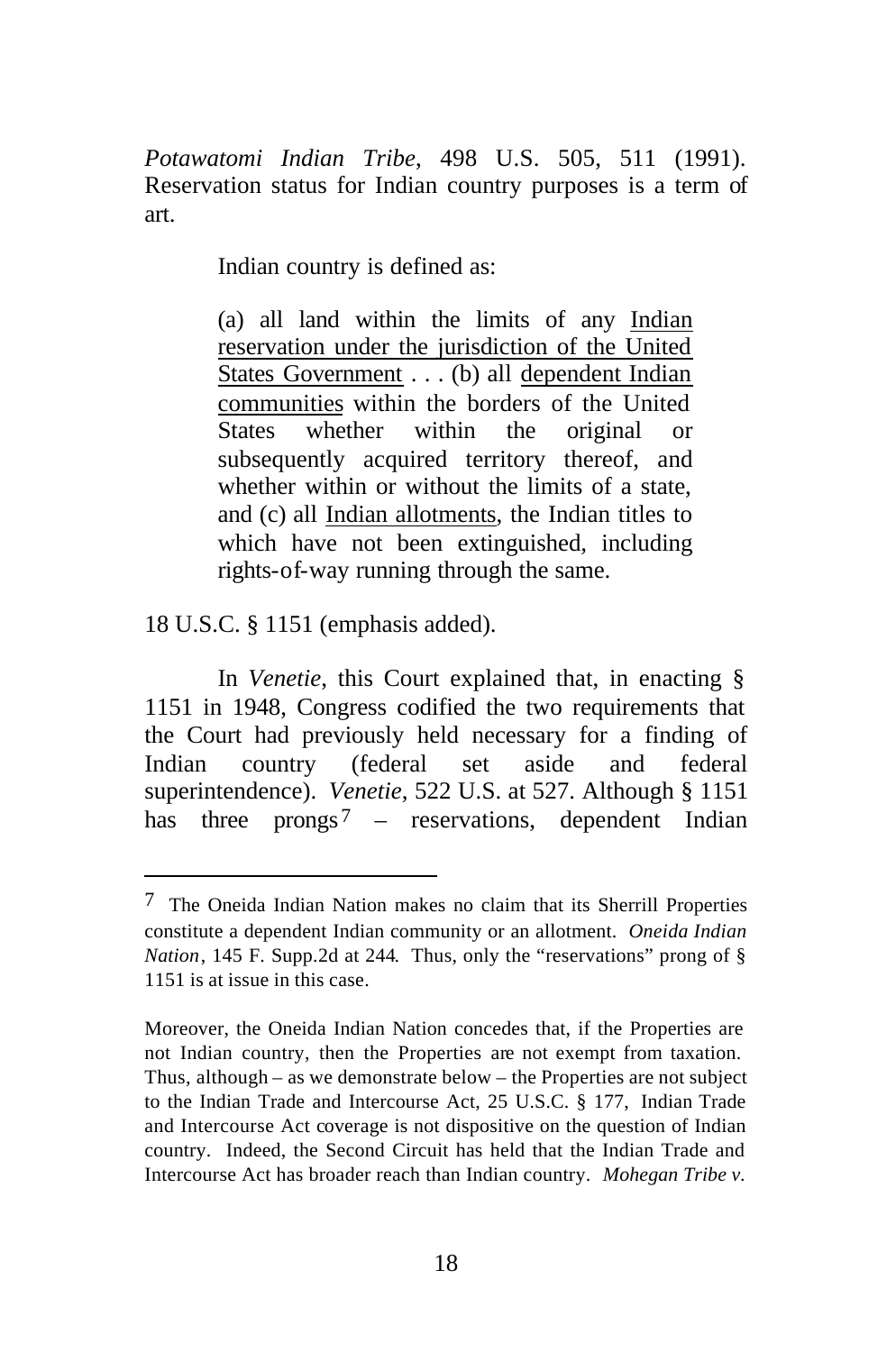communities and allotments – this Court made clear in *Venetie*, 522 U.S. at 527, that the essential nature of Indian country is the same under all three prongs of the statute: the land (1) must be set aside by the federal government for use of Indians as such and (2) must be under the superintendence of the federal government.

In the words of the this Court,

[In our prior cases] . . . we relied upon a finding of both a federal set-aside and federal superintendence in concluding that the Indian lands in question constituted Indian country and that it was permissible for the Federal Government to exercise jurisdiction over them. Section 1151 does not purport to alter this definition of Indian country, but merely lists the three different categories of Indian country mentioned in our prior cases: Indian reservations, dependent Indian communities, and allotments.

*Id.* at 530 (citations omitted).

 $\overline{a}$ 

Contrary to the decision below, the fact that land is labeled "reservation" land or is subject to the restrictions of the Indian Trade and Intercourse Act is not the test. Whatever the word "reservation" means in other contexts, reservation status for Indian country purposes requires federal set-aside and federal superintendence. As this Court observed as long ago as 1914 in *United States v. Pelican*, 232 U.S. 442, 449 (1914)(emphasis added), in describing the Colville reservation at issue prior to the creation of allotments, "the original reservation was Indian country

*State of Connecticut*, 638 F.2d 612, 624 (2d Cir. 1980), *cert. denied*, 452 U.S. 968 (1981).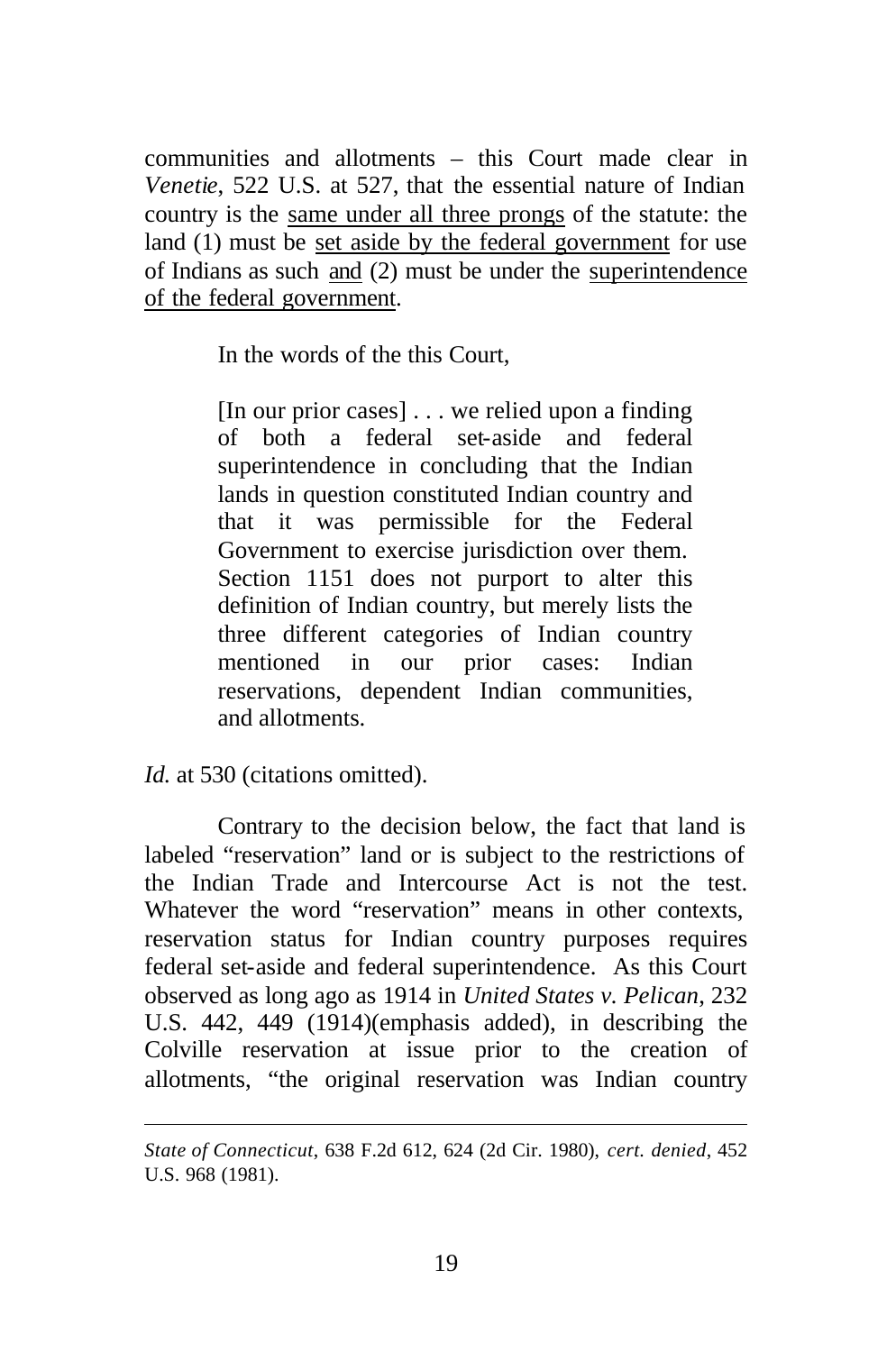simply because it had been validly set apart for the use of the Indians as such, under the superintendence of the government."

This Court made the same point in *Potawatomi*, 498 U.S. at 511 ("the test for determining whether land is Indian country does not turn upon whether that land is denominated 'trust land' or 'reservation.' Rather, we ask whether the area has been 'validly set apart for the use of the Indians as such, under the superintendence of the Government'") (citations omitted) and other courts – unlike the Second Circuit below – have followed that lead. *Malabed v. North Slope Borough*, 42 F. Supp.2d 927, 933 (D. Alaska 1999)(citing Felix S. Cohen, *Handbook of Federal Indian Law*, 37 (1982 ed.) ("A reservation is, in effect, simply a more formal or officially recognized variant of a dependent Indian community. . . . [T]hat is, all reservations are lands set aside for the use of Indians under federal superintendence"); *see also Federal Power Comm'n v. Tuscarora Indian Nation*, 362 U.S. 99, 115 (1960)(lands owned by the Tuscarora Indian Nation are not within a reservation, as defined in the Federal Power Act, because they are "owned in fee simple" and "no 'interest' in them 'is owned by the United States'").

Neither federal set aside nor superintendence is present here. As a result, this Court should reverse the decision below and direct the entry of judgment for Petitioner.

- **A. The Properties Were Set Aside By The State of New York**
	- 1. The 1788 Treaty of Fort Schuyler Terminated Aboriginal Title and Set Aside A State Reservation

The Second Circuit ignored the express language of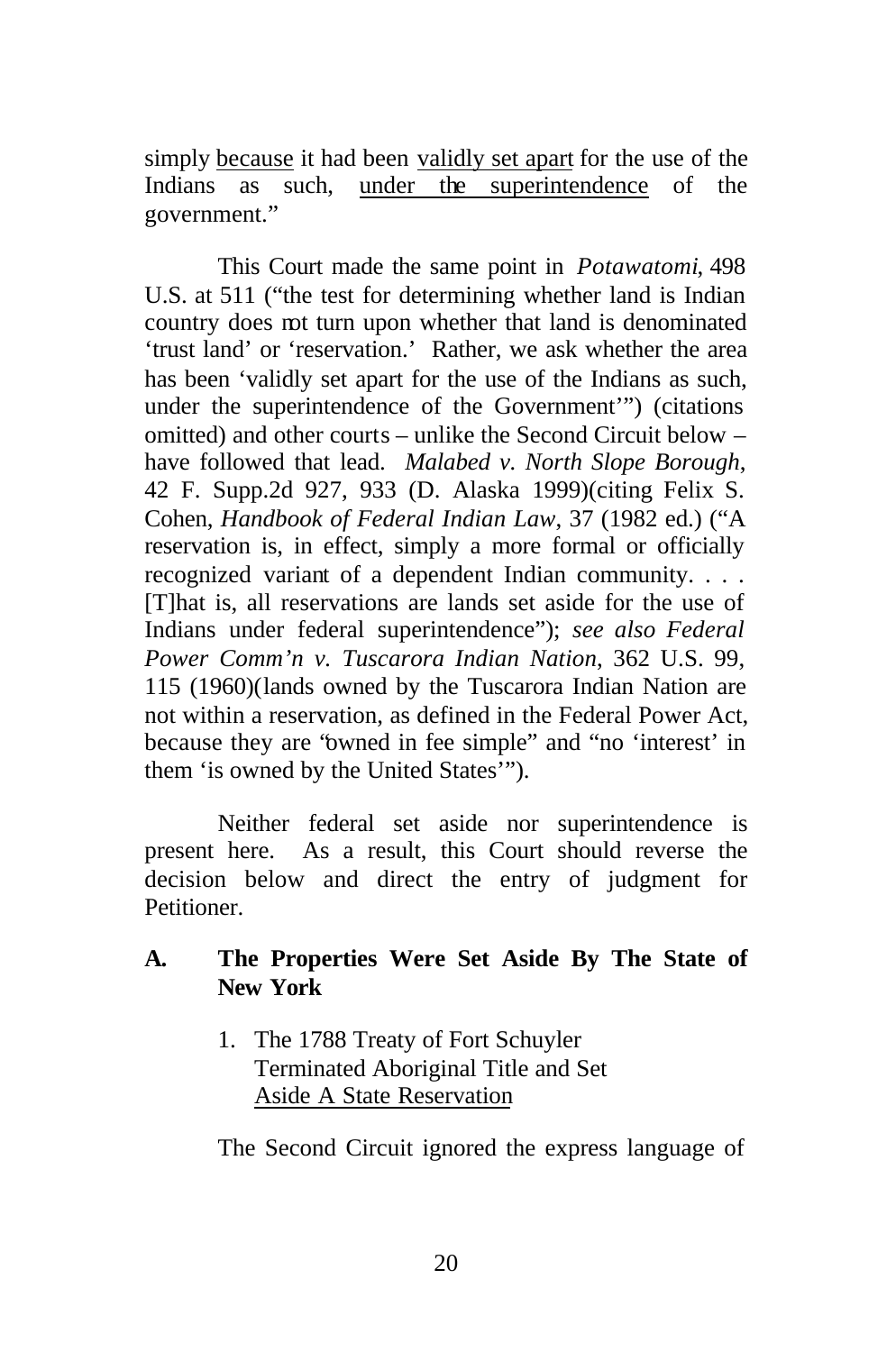the 1788 Treaty of Fort Schuyler in concluding that the Properties were set aside by the federal government for use of the Oneidas. The initial paragraph of the 1788 Treaty of Fort Schuyler states, in its entirety, "The Oneidas do cede and grant all their lands to the people of the State of New York forever."8 Of this grant, New York reserved a 300,000 acre tract for the Oneidas' "specified uses." PA 136-38. Thus, it cannot be questioned that the State of New York, and not the federal government, set aside for use by the Oneidas the land upon which the Properties are situated. As a result, the Treaty of Fort Schuyler unambiguously extinguished the Oneidas' aboriginal title in the first article, and created a State in the second.

Early authorities confirm that the Oneidas ceded all their land to New York, receiving in return a limited grant of property from New York. In 1823, the Supreme Court of Judicature of New York (Chancellor James Kent), described the treaty as follows:

> [I]n Sep., 1788, we have the remarkable fact of the Oneidas ceding the whole of their vast territory to the people of this State, and accepting a retrocession of a part, upon restricted terms, and with permission only to lease certain parts for a term not exceeding twenty-one years.

*Goodell v. Jackson*, 20 Johns. 693, 729 (N.Y. Sup. Ct. 1823) (emphasis supplied). Similarly, in 1831, Chief Justice Marshall noted that "some tribes" made pre-Constitution treaties with New York State "by which they ceded all their

<sup>8</sup> Occurring prior to the effective date of the United States Constitution, this sale was entirely lawful. *Oneida Indian Nation of New York v. State of New York*, 860 F.2d 1145, 1148 (2d Cir. 1988), *cert*. *denied*, 493 U.S. 871 (1989).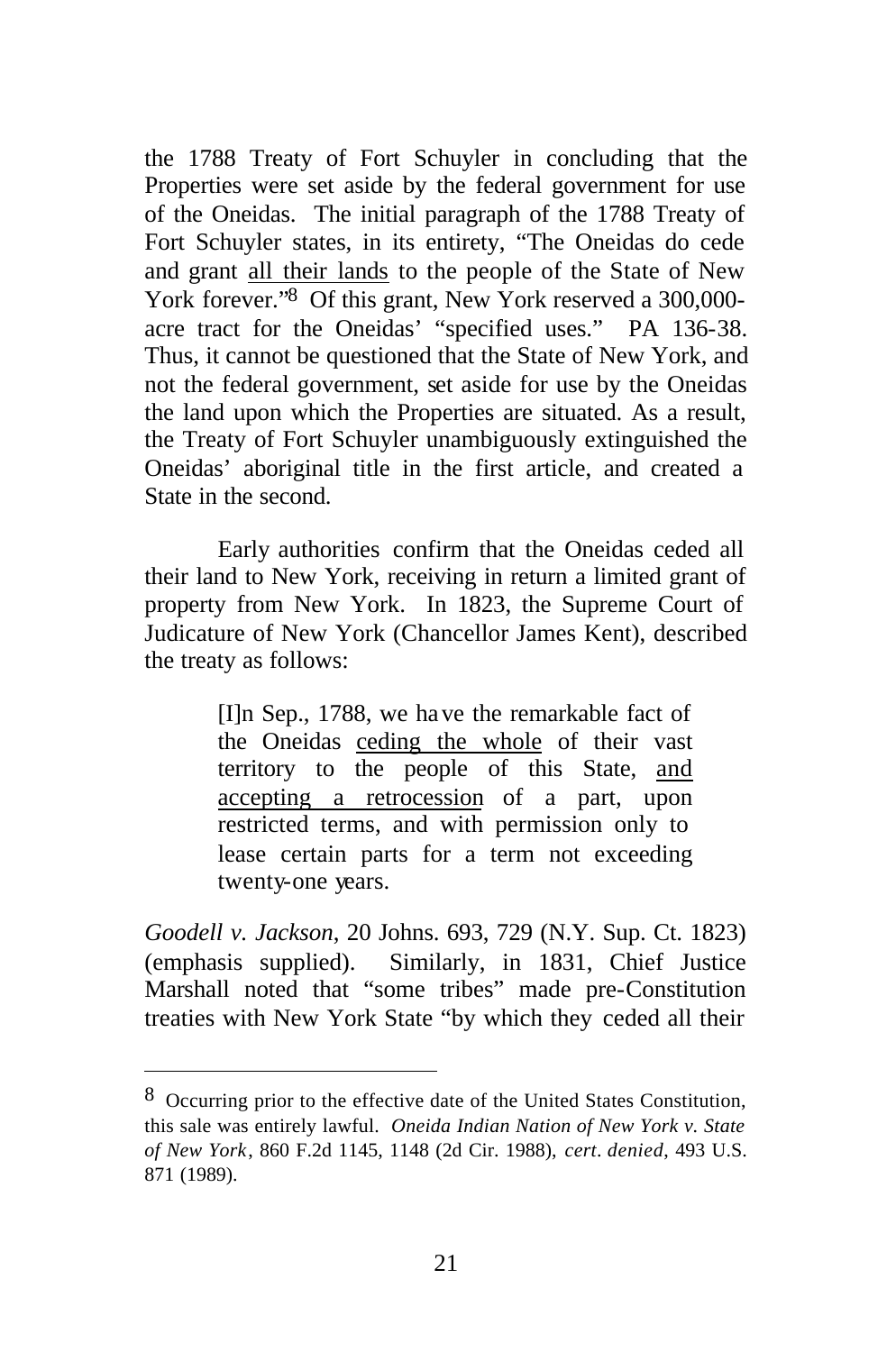lands to that state, taking back a limited grant to themselves, in which they admit their dependence." *Cherokee Nation v. Georgia*, 30 U.S. 1, 17 (1831) (emphasis added).9

Finally, identical language in a 1789 treaty between New York and the Cayuga Indians was construed consistent with *Cherokee Nation* and *Goodell* by a panel of arbiters that included Roscoe Pound, Dean of Harvard Law School. In reviewing a claim on behalf of the Cayuga Indians in Canada against the United States for annuities, the panel found that the Cayugas' title had been extinguished and the lands ceded to New York: "We think the treaty meant to set up an Indian reservation, not to reserve the land from the operation of the cession." Fred K. Nielsen, *American and British Claims Arbitration*, 326-27 (citing *Cherokee Nation*) (Government Printing Office 1926).

Thus, the 1788 Treaty of Fort Schuyler terminated aboriginal title to all Oneida land in New York and set aside a State reservation for the Oneidas.

> 2. The 1794 Treat of Canandaigua Merely Acknowledged The Existing State Reservation, And Did Not Create A Federal Reservation

The Second Circuit ignored the 1788 Treaty of Fort Schuyler and found that the Oneida reservation was set aside by the 1794 Treaty of Canandaigua. 337 F.3d at 155-56. That is incorrect. Rather, the 1794 Treaty of Canandaigua merely – and expressly – "acknowledged" the land reserved by New York State for the Oneidas.

Thus, in the 1794 Treaty of Canandaigua, Article 2

<sup>&</sup>lt;sup>9</sup> Although Chief Justice Marshall does not specifically identify the Oneidas, he accurately described the 1788 Treaty of Fort Schuyler, as well as similar treaties with the Onondaga and Cayuga tribes.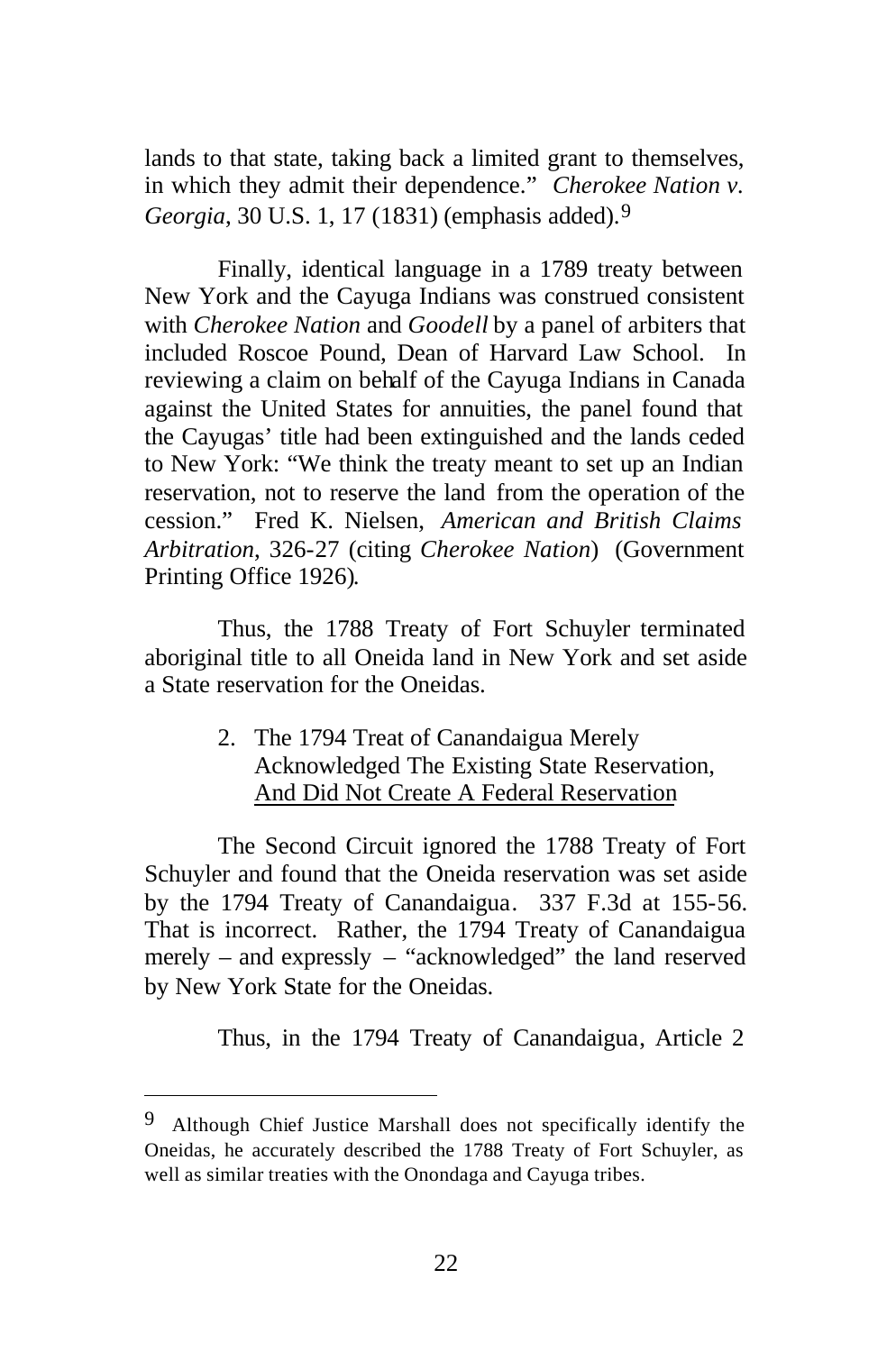provides, in pertinent part, that

The United States acknowledges the lands reserved to the Oneida, Onondaga and Cayuga Nations, in their respective treaties with the state of New York, and called their reservations, to be their property; and the United States will never claim the same, nor disturb them or either of the Six Nations, nor their Indian friends residing thereon and united with them, in the free use and enjoyment thereof . . .

That is to be contrasted with Article 3 of the treaty, which expressly establishes a reservation for the Senecas. PA 141- 42.

Accordingly, the 1794 Treaty of Canandaigua was nothing more than an acknowledgment by the federal government of the Oneida reservation previously created by New York State in the 1788 Treaty of Fort Schuyler. It did not create a federal reservation.

That is confirmed not only by the express language of the Treaty of Canandaigua, but also by the historical context in which the treaty was negotiated. The purpose of the 1794 Treaty of Canandaigua was the resolution of a dispute with the Senecas; and the Senecas were the principal intended beneficiary of the Treaty of Canandaigua, not the other tribes of the Six Nations, including the Oneidas. *Seneca Nation of Indians v. New York*, 206 F. Supp.2d 448, 487 (W.D.N.Y. 2002). In 1782, New York ceded to the United States its claim to western lands (present-day Ohio), in exchange for a boundary fixed by the federal government. *Id.* at 473. Thereafter, in the 1784 Treaty of Fort Stanwix, October 22, 1784, 7 Stat. 15, the Six Nations released their claims to these western lands, in which, among the Six Nations, only the Senecas had an interest. *Id.* at 478-80. The 1784 Treaty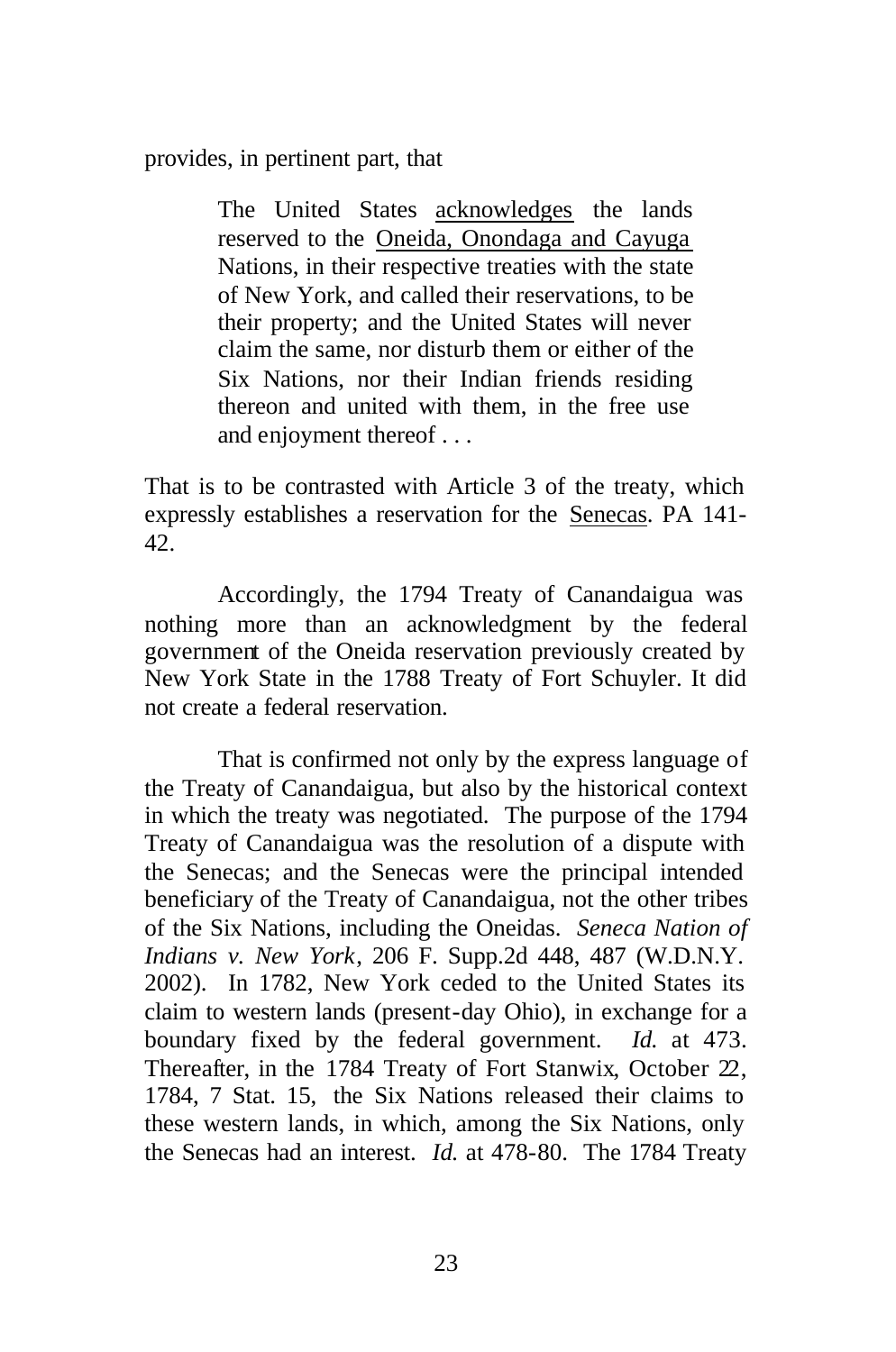of Fort Stanwix caused discontent among the Senecas, who felt they had been required to relinquish too much land and were affected by inadvertent geographical errors in setting boundaries. *Id.* at 480-86. By 1794, this discontent caused the Senecas (and possibly other Iroquois tribes) to consider joining the active warfare between the western Indians and the United States. *Id.* at 486. To avoid that escalation of hostilities, the United States renewed treaty negotiations at Canandaigua. *Id.* at 486-87.

Thus, the purposes of the 1794 Treaty of Canandaigua were (1) to reconfirm peace between the United States and the Six Nations, particularly the Senecas, (2) to correct the inadvertent geographical error in boundaries, and (3) to relinquish any rights the United States acquired through that inadvertent error. *Id.* at 487*.* There was no federal purpose to take property from the State of New York or establish a federal reservation for the Oneidas.

At bottom, the 1794 Treaty of Canandaigua did not set aside an Oneida reservation. Rather, that land was set aside by the State of New York in the 1788 Treaty of Fort Schuyler. As a result, the land on which the Properties are situated was not set aside by the federal government for use by the Oneidas. Therefore, under *Venetie*, the Properties are not Indian country.

### **B. The Properties Were Never Under Federal Superintendence**

The Properties are not now and never were under federal superintendence, which is an independent reason why they are not Indian country. *Venetie*, 522 U.S. at 533. The Second Circuit essentially rejected that aspect of *Venetie*, and held that there was no requirement of proof that "reservation" land is federally superintended to be Indian country. That error cannot stand.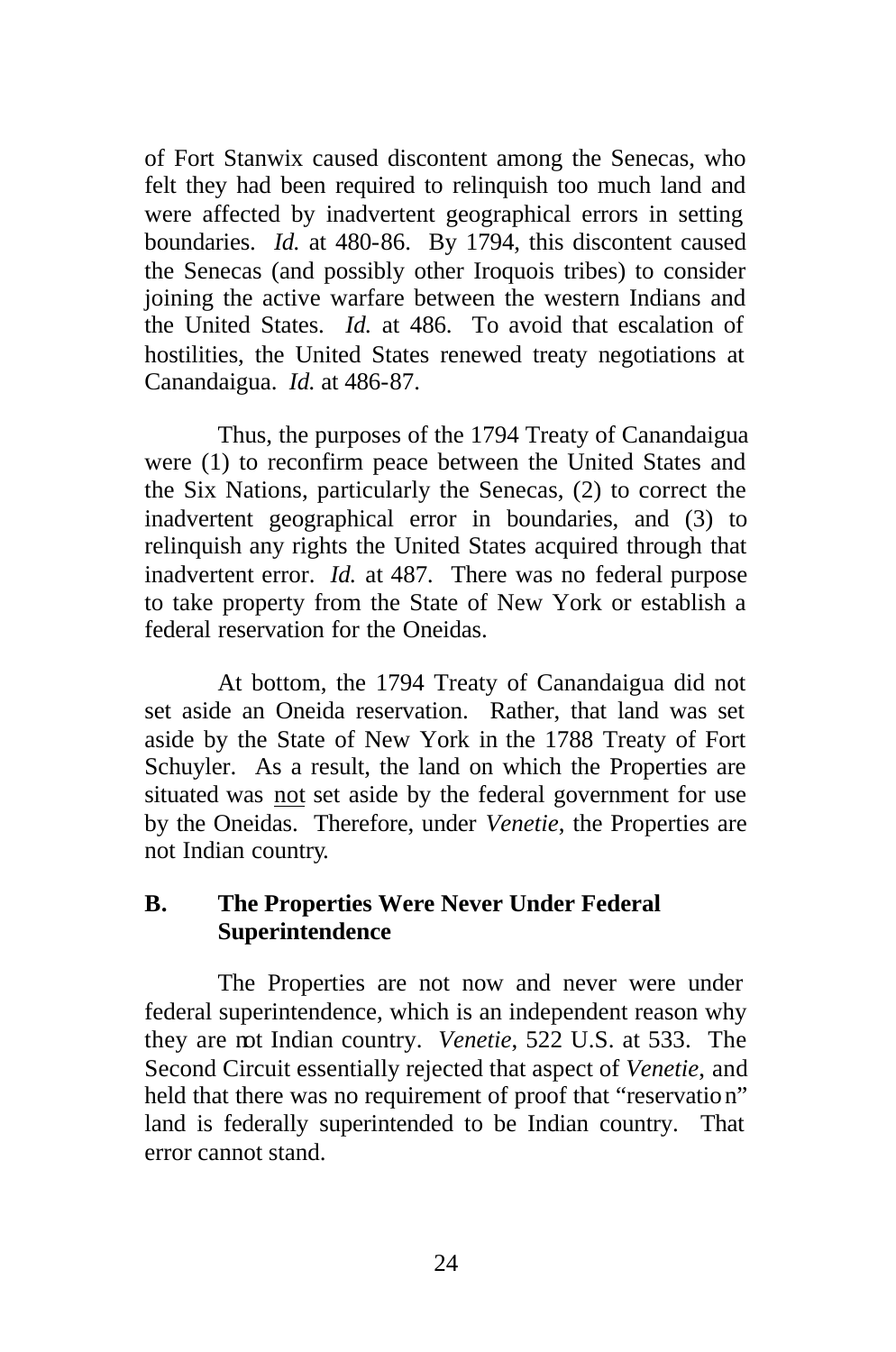The level of federal superintendence over Indian land required for Indian country status is that the federal government "actively controls the lands in question, effectively acting as a guardian for the Indians." *Id.* In other words, the land must be "under the jurisdiction and control of Congress for all governmental purposes, relating to the guardianship and protection of the Indians." *Id.*

Tested by that standard, the Properties are not federally superintended. The federal government never actively controlled the Properties. The federal government never exercised jurisdiction over the Properties, as guardian and protector of Oneida Indian Nation. 10 The Oneida Indian Nation purchased the Properties in fee simple and has since opened businesses on the acquired land. Services for the Properties are provided by Sherrill and not by the federal government. Moreover, the Properties are not part of the 32 acres of land in Madison County recognized by the Bureau of Indian Affairs as under the jurisdiction of the federal government. In such circumstances, the federal government does not superintend the Properties. *United States v. Roberts*, 185 F.3d 1125, 1130-31 (10th Cir. 1999), *cert. denied*, 529 U.S. 1108 (2000) (land was under federal superintendence only because the United States retained title to the property; the state considered the property to be beyond its taxing jurisdiction; the BIA Area Director approved the land acquisition; the government oversaw the property; and the BIA treated the property as trust land); *HRI, Inc. v. E.P.A.*, 198 F.3d 1224, 1253 (10th Cir. 2000)(land was under federal

<sup>10</sup> Indeed, the legislative history to 25 U.S.C. § 233, which conferred jurisdiction on the State of New York for civil actions between Indians (or to which Indians are parties) indicates that the federal Indian Bureau believed, at the time this act was passed, that the Indians of New York "are in no further need of governmental supervision or control." H.R. REP. NO. 81-2720, at 2 (1949).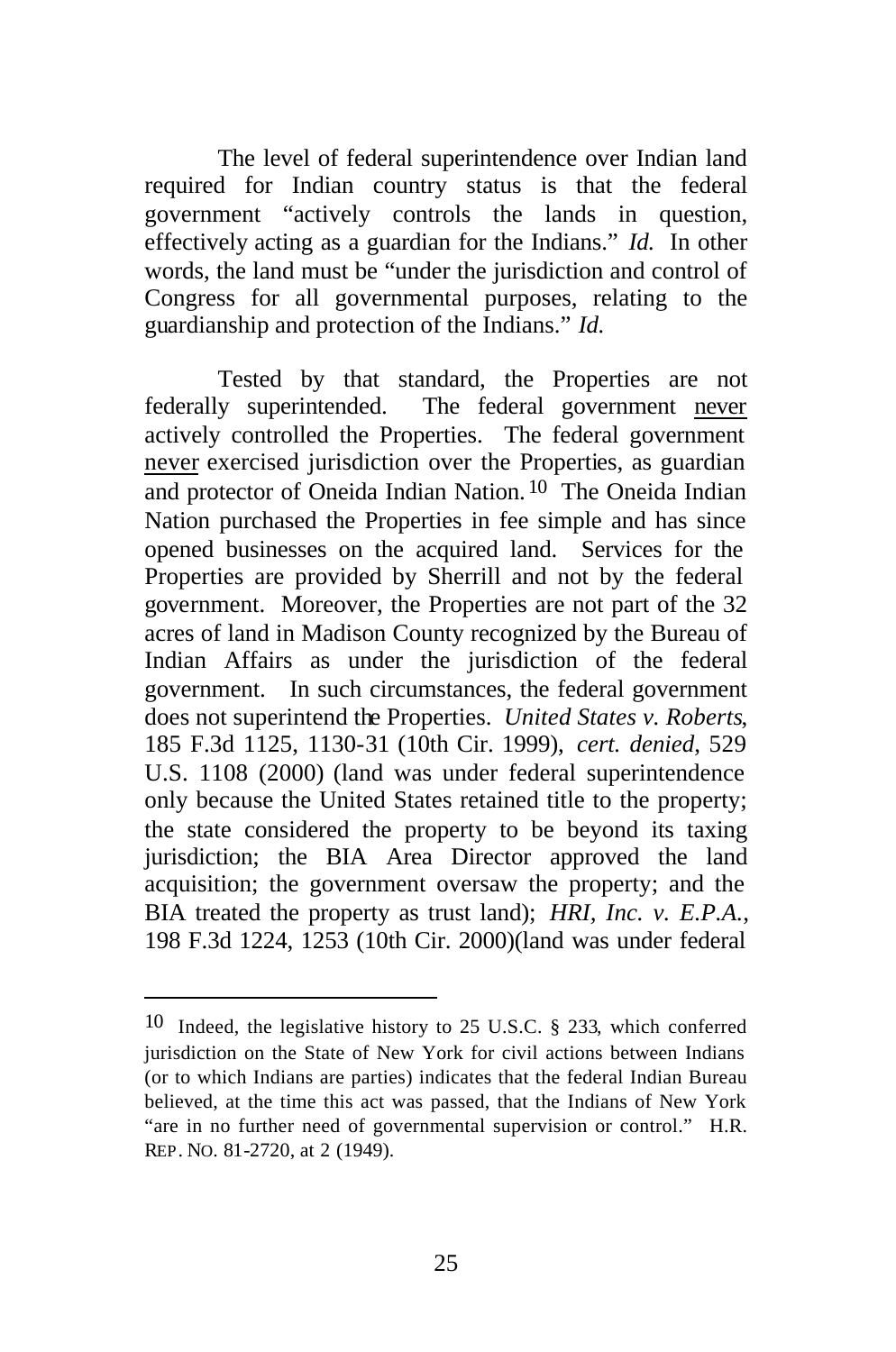superintendence because the BIA treated the land in the same manner as lands within the tribe's formal reservation).

The Second Circuit's conclusion that the Properties are Indian country simply because they are within the historical Oneida Indian reservation is incorrect. The court reached that conclusion by finding that the federal set aside and superintendence requirements are inapplicable where the land in question is a formal reservation. 337 F.3d at 155 ("While questions may arise as to whether nonreservation property owned by Indians is in Indian country, there are no such questions with regard to reservation land, which by its nature was set aside by Congress for Indian use under federal supervision."). That holding incorrectly (i) presumes the existence of federal set aside; (ii) ignores *Venetie*; (iii) eviscerates the requirements of proof of federal set aside and superintendence for all three prongs of 18 U.S.C. § 1151; and (iv) is based upon the incorrect finding that the federal government established the reservation for the Oneidas in New York State through the 1794 Treaty of Canandaigua. That is a distortion of this Court's precedents and governing treaties.

## **C. The Sherrill Properties Are Freely Alienable And Are Not Indian Country Absent Federal Regulatory Approval**

There is yet another independent reason why the Properties are not Indian country: the Properties were freely alienable prior to their purchase by the Oneidas, and remain so today. As such, they cannot be vested with Indian country status absent regulatory approval by the federal government. That result flows from Supreme Court precedent and the Indian regulatory scheme.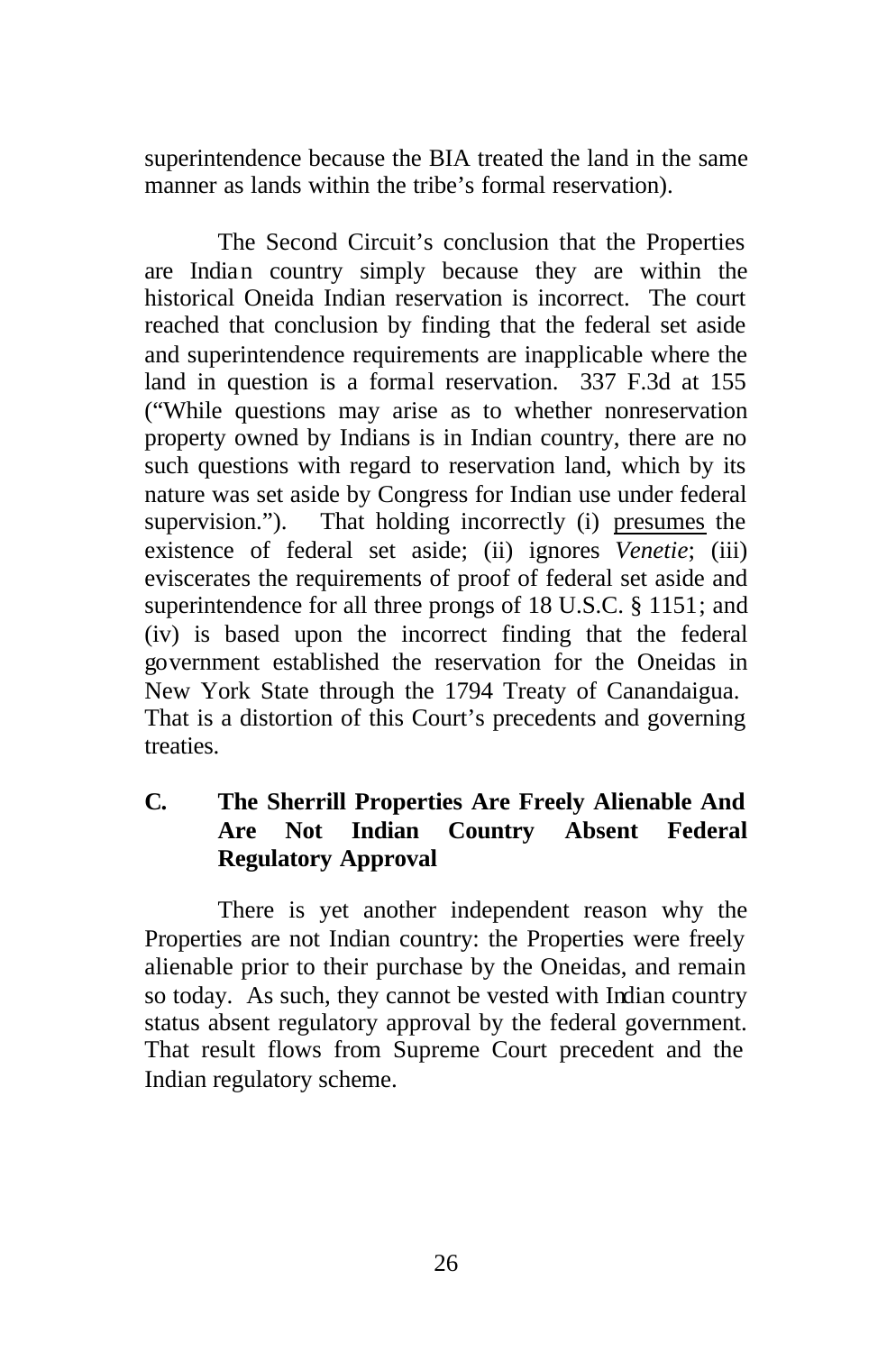## 1. The Properties Are Freely Alienable

The Properties are freely alienable, even if they once were part of the Oneida reservation. The owners of land in the historical Oneida reservation have held fee simple title for most of the last 200 years. The Oneida Indian Nation obtained the Properties in Sherrill in private transactions from non-Indian landowners. The Oneida Indian Nation owns the Properties in Sherrill in fee simple and is free to use them for any purpose, including any non-Indian purpose, also free from any federal government restrictions. That is so because the Properties are not subject to the protections of the Indian Trade and Intercourse Act, 25 U.S.C. § 177.

The 1794 Treaty of Canandaigua expressly permitted the Oneidas and other tribes to sell, and the expressly granted the people of the United States to purchase, the lands referenced in the Treaty: "[S]aid reservations shall remain theirs, until they choose to sell the same to the people of the United States, who have the right to purchase." (PA 141; emphasis added). Thus, as a result of both the 1788 Treaty of Fort Schuyler and the 1794 Treaty of Canandaigua, the sale of the Properties to non-Oneidas was not a violation of the Indian Trade and Intercourse Act, 25 U.S.C. § 177.

Moreover, the Second Circuit erred by concluding that the Indian Trade and Intercourse Act applied to the Properties because of the Oneidas' "unextinguished" aboriginal title. 337 F.3d at 146-47, 157-58. As explained above, aboriginal title in Properties terminated – was extinguished – in 1788 as a result of the Treaty of Fort Schuyler. Subsequent sales by the Oneidas of portions of their State-created reservation – in which aboriginal title no longer existed – were not prohibited by the Indian Trade and Intercourse Act. *See Bates v. Clark*, 95 U.S. 204, 208 (1877) ("The simple criterion is that as to all the lands thus described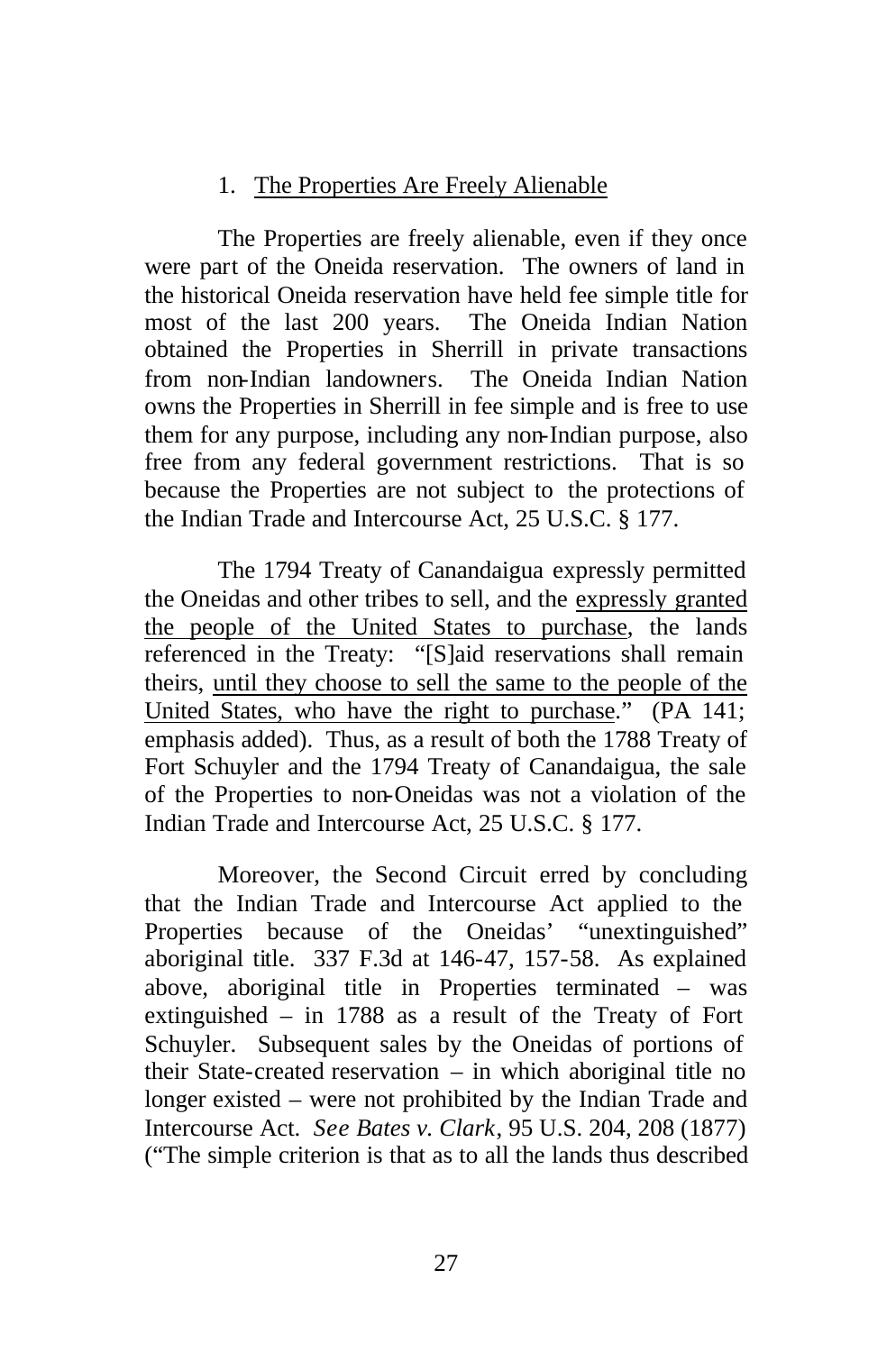it was Indian country whenever the Indian title had not been extinguished, and it continued to be Indian country so long as the Indians had title to it, and no longer"); *American Fur Co. v. United States*, 27 U.S. 358, 369 (1829) (the provisions of the Indian Trade and Intercourse Act of 1802 are expressly confined to lands lying within the defined boundary of Indian country).

The Court of Appeals found that New York State did not hold any interest in the reservation established under the 1788 Treaty of Fort Schuyler because, "[a]ny rights [in Indian land] possessed by the State prior to ratification of the Constitution were ceded by the State to the federal government by the State's ratification of the Constitution." 337 F.3d at 146. That finding violates the concept of State sovereignty preserved by the Tenth Amendment to the Constitution of the United States to the extent it applies to lands as to which aboriginal title had been extinguished prior to the effectiveness of the federal Constitution.

In *Alden v. Maine*, 527 U.S. 706 (1999), this Court explained that "[a]lthough the Constitution establishes a National Government with broad, often plenary authority over matters within its recognized competence, the founding document 'specifically recognizes the States as sovereign entities.'" *Id.* at 713 (*quoting Seminole Tribe of Florida v. Florida*, 517 U.S. 44, 71, n.15 (1996)); *accord Blatchford v. Native Village of Noatak*, 501 U.S. 775, 779 (1991). An important component of State sovereignty is that "a State has plenary powers 'over its own territory. . .'" *Northern Sec. Co. v. United States*, 193 U.S. 197, 347 (1904) (*citing Railroad Co. v. Maryland*, 88 U.S. 456, 473 (1874)); *accord Wabash, St. Louis & Pac. Ry. v. Illinois*, 118 U.S. 557, 591 (1886).

In 1788, New York State was the sovereign vested with the right of preemption. In the 1788 Treaty of Fort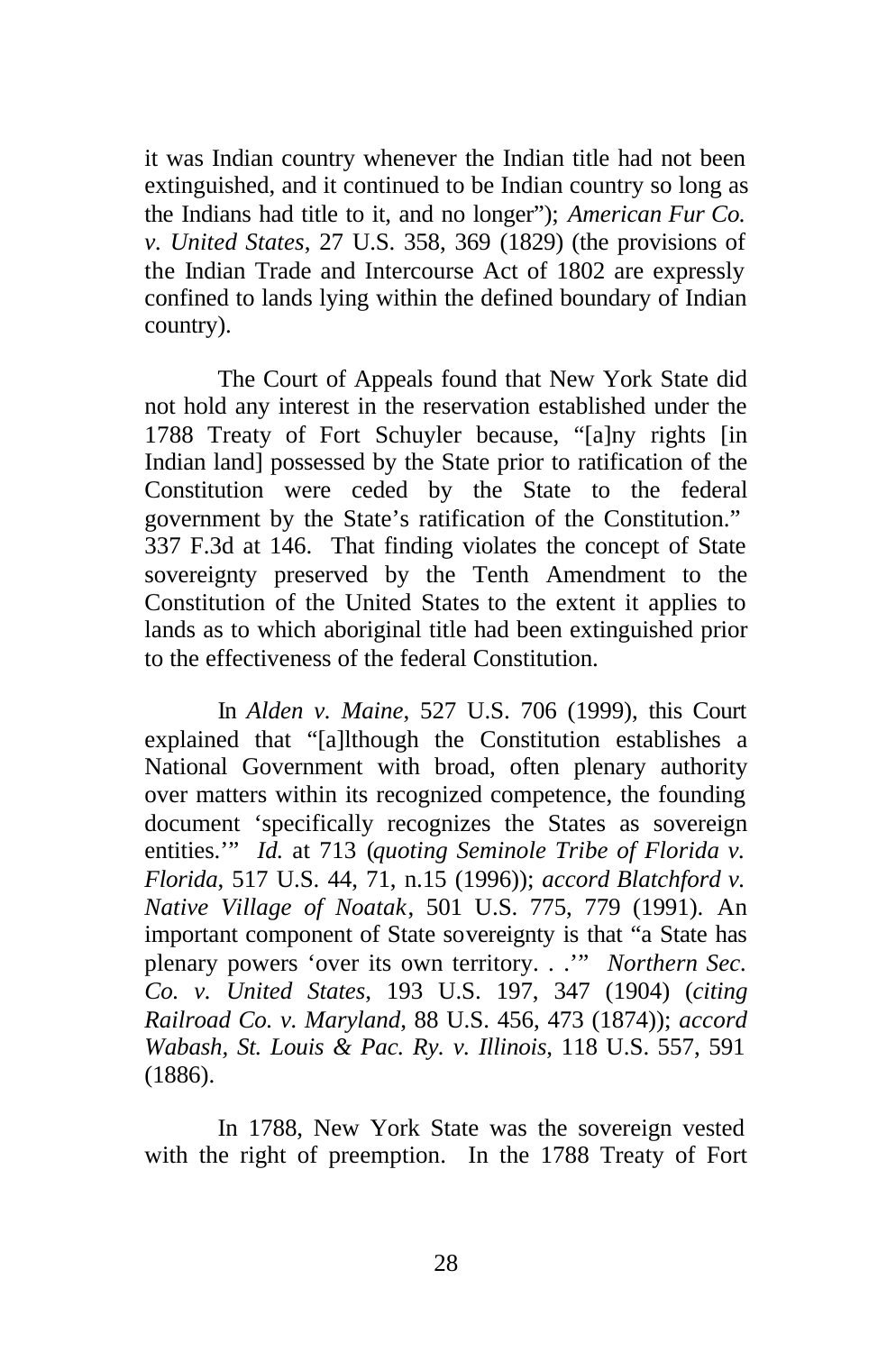Schuyler, New York State exercised that right to extinguish aboriginal title and the Oneidas ceded all property rights to the land at issue to the State of New York. These rights were preserved – and not divested – by the federal Constitution. The Constitution did not deprive the State of New York of jurisdiction over its own territory.

As a result, the Properties owned by the Oneida Indian Nation are freely alienable.

## 2. Indian Country Status Can Only Be Reclaimed By Federal Regulatory Action

As demonstrated above, the Oneida Indian Nation owns the Properties in fee simple and is free to use them for any purpose, including any non-Indian purpose, also free from any federal government restrictions. That land is not Indian country. *Blunk v. Arizona Dep't of Transp.*, 177 F.3d 879, 883-84 (9th Cir. 1999)("The [Navajo land in question] is not [Indian country] because the land was purchased in fee by the Navajo Nation rather than set aside by the Federal Government"); *Buzzard v. Oklahoma Tax Comm'n*, 992 F.2d 1073, 1076 (10th Cir.), *cert. denied*, 510 U.S. 994 (1993) (United Keetoowah Band of Cherokee Indians' ("UKB") businesses were not located on land set aside by the federal government for purposes of 18 U.S.C. § 1151(b) because title was held by UKB in fee simple and "[n]o action ha[d] been taken by the federal government indicating that it set aside the land for use by the UKB").

The only way that such land can become Indian country, and therefore exempt from taxation, is for the Oneida Indian Nation to petition the Secretary of the Interior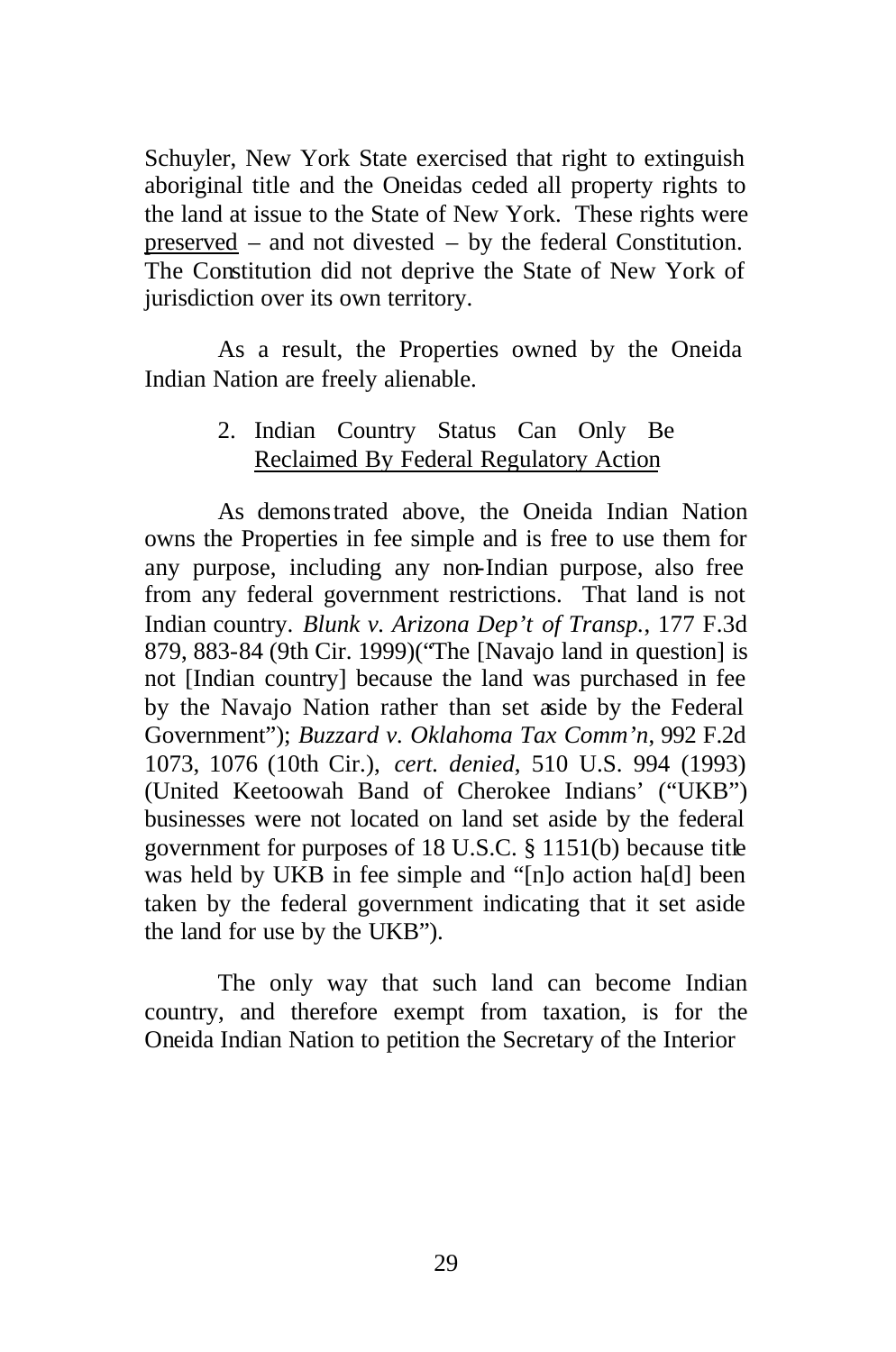to restore the land to federal trust protection under the Indian Reorganization Act. 25 U.S.C. § 465. This mandatory procedure flows directly from this Court's decision in *Cass County*.

This Court held in *Cass County* that purchase of freely alienable land by an Indian tribe does not make that land Indian country or exempt from state or local taxation. Rather, the "repurchase of [freely alienable] land by an Indian Tribe does not cause the land to resume tax-exempt status . . . unless and until [it is] restored to federal trust protection under § 465." 524 U.S. at 115 (emphasis added).

The decision below ignores the procedural safeguards put in place by the federal government to prevent and minimize the hardships to individuals, cities, counties and states. Under the Indian Reorganization Act, in order for land to be taken into trust by the government, and thus be exempt from taxation, the tribe must file a petition with the Secretary of the Interior (the "Secretary"). 25 U.S.C. § 465.

When filing a petition under § 465, the applicant must provide for the Secretary's consideration, *inter alia*, "[a] description of the effect on the State and its political subdivisions of removing the land from tax rolls," and "[a] description of any jurisdictional and land use infrastructure issues that might arise." 25 C.F.R. § 151.12. Local city, county and state governments are afforded an opportunity to respond to such petitions. Before accepting the land in trust, the federal government is required to weigh the impact of the acquisition on the "State and its political subdivisions resulting from the removal of the land from the tax rolls," as well as the impact of other "jurisdictional problems and potential conflicts of land use which may arise." 25 C.F.R. § 151.10. Moreover, an application may be approved only if necessary to "[f]acilitate tribal self-determination, economic development, Indian housing, land consolidation or natural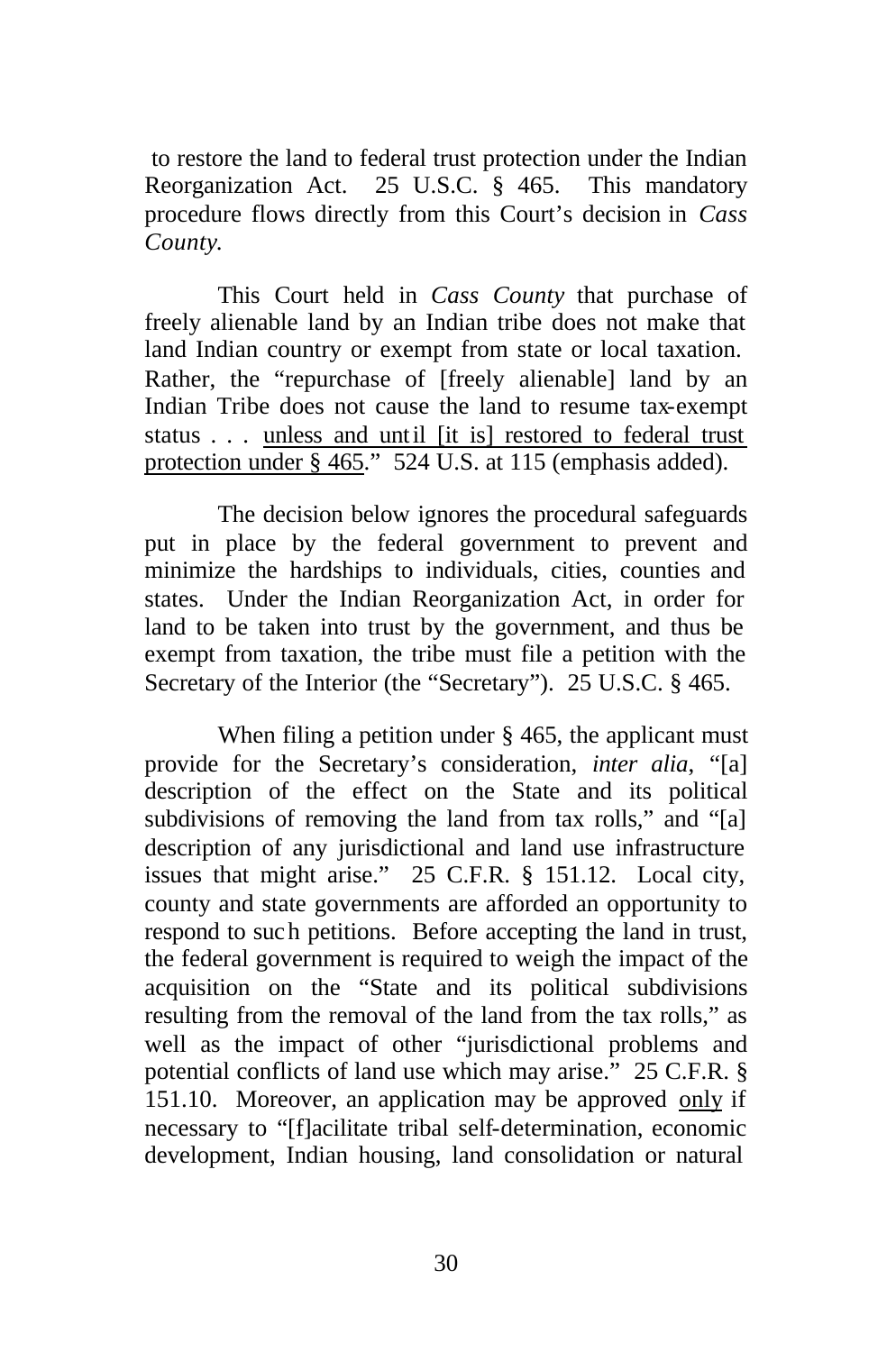resource protection; and [the Secretary] determine[s] that the acquisition provides meaningful benefits to the Tribe that outweigh any demonstrable harm to the local community." 25 C.F.R. § 151.14. Even if conferring trust status results in benefits to the tribe that outweigh harm to local governments, the Secretary may disapprove an application if it would result in "[s]ignificant harm to the local community." *Id*. These procedures allow Oneida Indian Nation to seek to recreate or reclaim a tribal homeland, while balancing hardships to municipalities and residents in central New York.

For all of the foregoing reasons, the Properties are not Indian country.

## **II. THE 1838 TREATY OF BUFFALO CREEK DISESTABLISHED ANY ONEIDA RESERVATION IN NEW YORK**

The 1838 Treaty of Buffalo Creek, 7 Stat. 550, required the Oneidas to abandon any lands in the State of New York. The Treaty of Buffalo Creek, subsequent case law, the removal policy of the United States government at the time the treaty was signed and other circumstances all demonstrate that the Oneidas' New York reservation was disestablished as a matter of law.

## **A. The Treaty of Buffalo Creek and** *New York Indians* **Make Plain That No Oneida Reservation In New York Existed After The Treaty**

In Article 1 of the Treaty of Buffalo Creek, the Oneidas and other tribes accepted a tract of land in Kansas "as a permanent home for all the New York Indians, now residing in the State of New York . . ." The Oneidas also agreed that the Kansas land was to be their "future home" and "agree[d] to remove to their new homes . . . as soon as they can make satisfactory arrangements with the Governor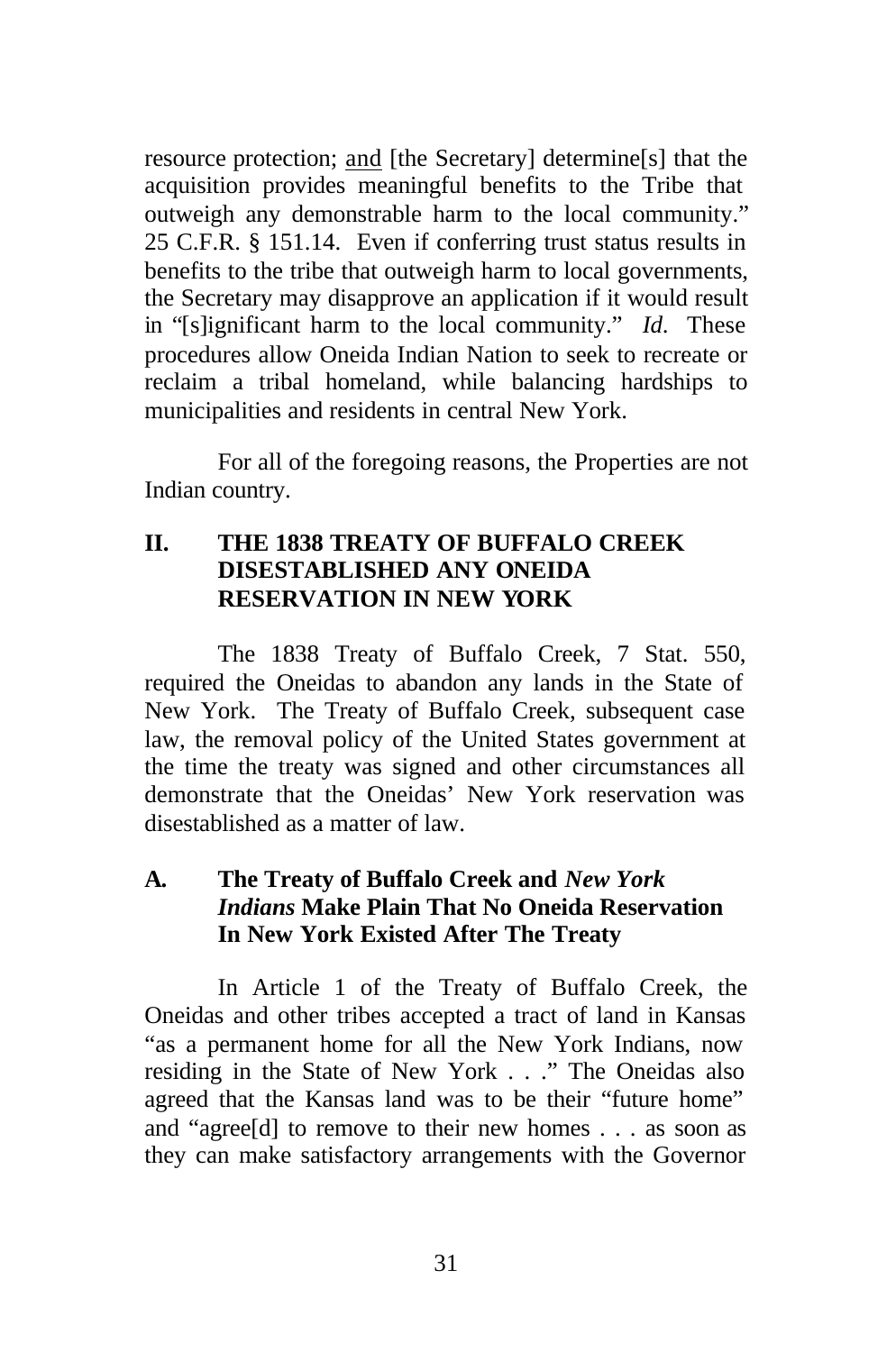of the State of New York for the purchase of their lands at Oneida." *Id.*, Arts. 2, 13. PA 149-50, 155. Congress intended, and the Oneidas agreed, to remove from New York and Wisconsin and move to Kansas permanently.

Equally clear is the fact that the Kansas lands were in exchange for the Oneidas' removal from the eastern lands, including lands in New York. Nowhere in the jurisprudence or commentary is it even suggested that the 1838 Treaty of Buffalo Creek was intended to create a Kansas reservation for the Oneidas in addition to a 300,000-acre parcel – or any parcel – in New York. Such a result would turn then-existing federal Indian policy on its head.

Any doubt that the 1838 Treaty of Buffalo Creek disestablished any Oneida reservation in New York was put to rest by this Court when, in the late nineteenth century, Indian tribes including the Oneidas from New York successfully sued the federal government for the value of the Kansas lands that were set apart for them in the treaty, but later sold by the federal government after the tribes refused to remove to them. *New York Indians v. United States*, 170 U.S. 1 (1898). Holding that the Indians were entitled to the value of the Kansas land, this Court stated:

> While it might be reasonably contended that [the Indians'] failure to remove should result in a cancellation of the [Treaty of Buffalo Creek], and a restoration to them of their rights in the Wisconsin lands, that construction is precluded by the language of the first article, which contains a present and irrevocable grant of the Wisconsin lands, and puts it beyond their power to revoke the bargain.

*Id*. at 19.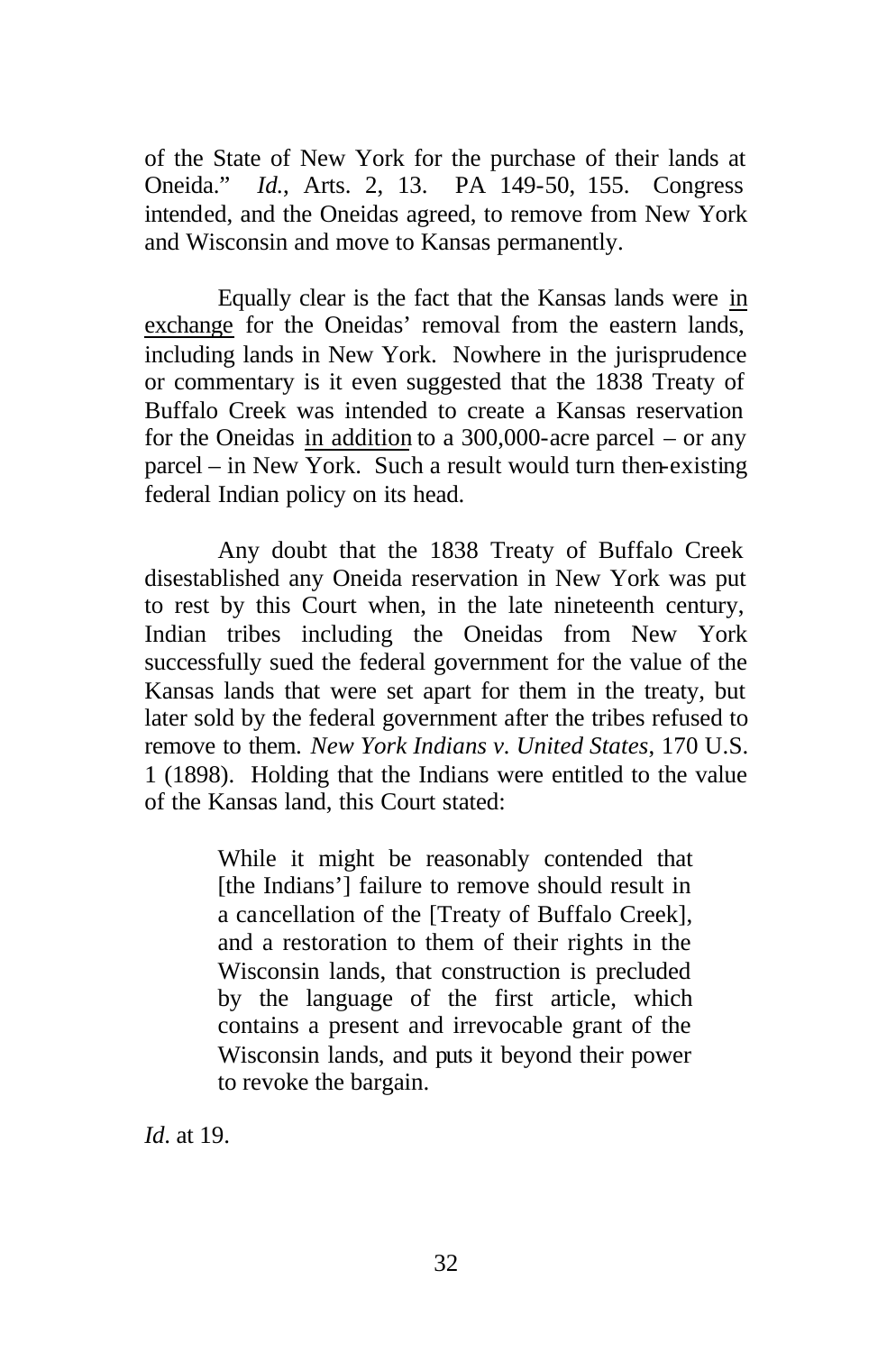Significantly, although the language of this Court's decision was limited to the Wisconsin reservation, the judgment was not so limited. The Oneidas from New York, Wisconsin and Canada all shared in a nearly \$2 million recovery flowing from the sale of the Kansas lands. *See id.*; *United States v. New York Indians*, 173 U.S. 464 (1899); *New York Indians v. United States*, 40 Ct. Cl. 448, 457-61 (1905); *In re Appeal of New York Indians*, 41 Ct. Cl. 462, 468-72 (1906) (collectively, the "*New York Indians* cases"). The Oneidas from New York shared in that recovery because they held title to the Kansas lands granted to them by the 1838 Treaty of Buffalo Creek. That grant was not a gift. Rather, it was made in consideration of the Oneidas' agreement to move from their New York and other eastern homes. The Oneidas sought and received the benefit of the 1838 Treaty of Buffalo Creek, *albeit* not the benefit they initially bargained for. The Court of Appeals, however, permitted the Oneidas to have their cake and eat it too: to undo the bargain, while retaining the benefit, *i.e.,* the proceeds of the civil judgment.

In *Oneida II*, four Justices of this Court, citing *New York Indians* and *United States v. Santa Fe Pacific R. Co.*, 314 U.S. 339, 357-58 (1941), observed – with respect to an issue not resolved by the Court – that whether the Oneidas abandoned their claim to lands in New York when they signed the Treaty of Buffalo Creek was a "serious question." *Oneida II*, 470 U.S. at 269 n.24 (1985) (Stevens, J. dissenting). It is now time to resolve that serious question and hold that the Treaty of Buffalo Creek terminated any Oneida reservation in New York.11

 $11$  Although two district court decisions have held that the Treaty of Buffalo Creek did not retroactively ratify prior land purchases by the State and extinguish causes of action for violation of the Indian Trade and Intercourse Act, 25 U.S.C. § 177, these cases did not address the issue of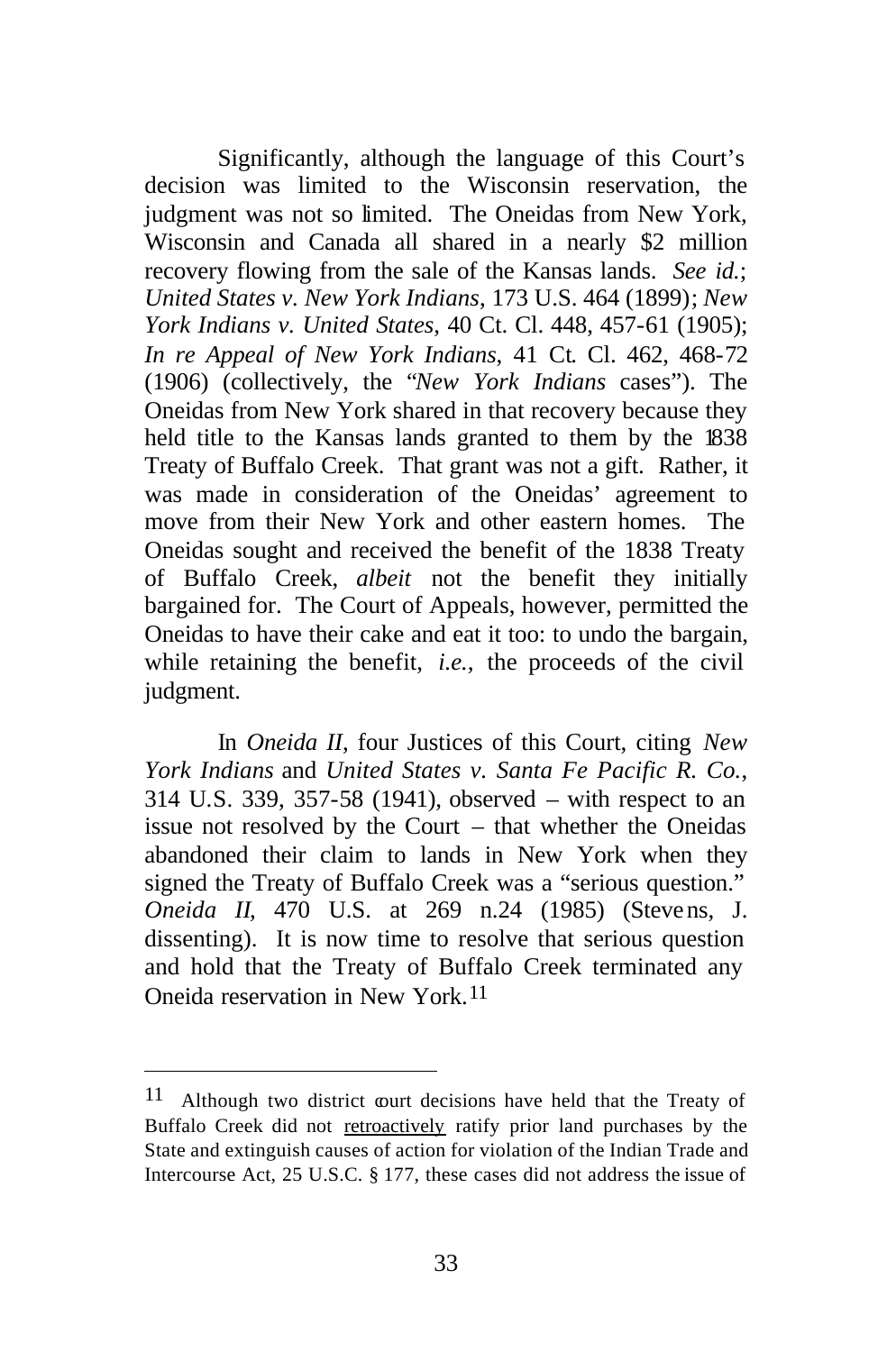### **B. The Second Circuit Distorted The 1838 Treaty of Buffalo Creek in Numerous Respects**

The Second Circuit distorted the 1838 Treaty of Buffalo Creek in numerous respects:

1. The Second Circuit's misinterpretation of the Treaty of Buffalo Creek is grounded in its mistaken belief that the "central bargain" of the treaty was the Indians' exchange of their Wisconsin lands for new lands west of the Mississippi. *Sherrill*, 337 F.3d at 160, 164 (the Wisconsin land exchange was the "rationale for the award" to the New York Oneidas and others in *New York Indians)*. That ignores the language of the Treaty and the *New York Indians* cases. The language of the Treaty required all Oneidas living east of the Mississippi River to remove to Kansas. Treaty, Arts. 1, 2, 13. PA 148-50, 155. Moreover, this Court has explained that the agreement by the Oneidas and others to abandon all eastern lands, rather than the exchange of Wisconsin and Kansas lands, was "probably . . . the main inducement" for the United States setting aside the western lands. *New York Indians*, 170 U.S. at 15. Further, the judgment was not limited to lands in Wisconsin; the New York, Wisconsin and Canadian Oneidas all shared in a nearly \$2 million recovery. *Id.* at 19; *United States v. New York Indians*, 173 U.S. at 468- 69; *New York Indians v. U.S.*, 40 Ct. Cl. at 457-61; *In re Appeal of New York Indians*, 41 Ct. Cl. at 468-72.

2. The Second Circuit also incorrectly viewed Article 13 of the Treaty of Buffalo Creek – the Oneidas' agreement to remove "as soon as" they made satisfactory arrangements

whether the Buffalo Creek prospectively terminated reservation status. *See Cayuga Indian Nation v. Cuomo*, 730 F. Supp. 485, 492-93 (N.D.N.Y. 1990); *Oneida Indian Nation v. County of Oneida*, 434 F. Supp. 527, 539 (N.D.N.Y. 1977), *aff'd*, 719 F.2d 525 (2d Cir. 1983), *aff'd in part, rev'd in part*, 470 U.S. 226 (1985).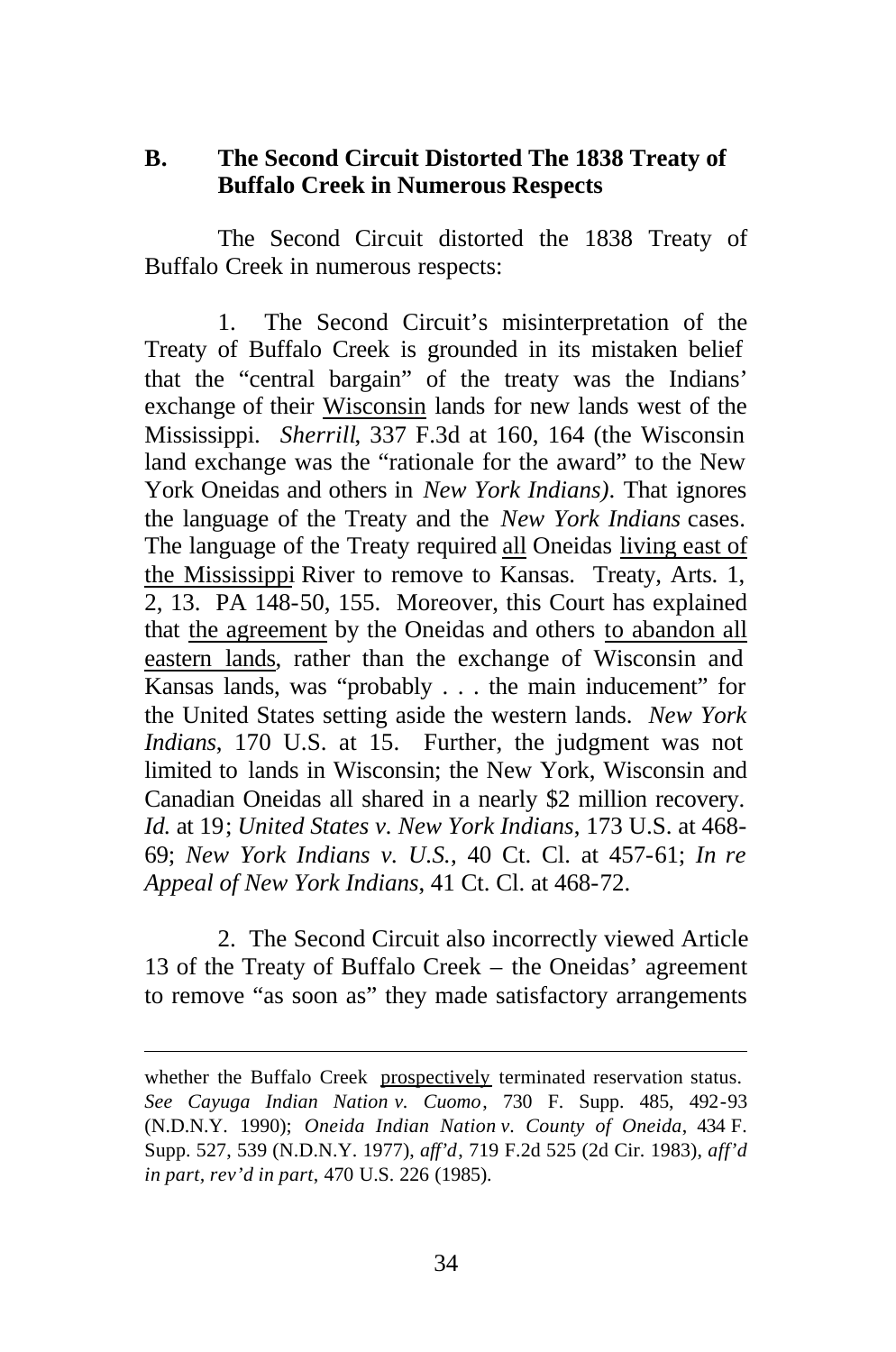with the governor of the State of New York to sell their remaining lands to the State – as a mere "agreement to agree," conditioned on subsequent land sales to New York State. *Sherrill*, 337 F.3d at 161.<sup>12</sup> On the contrary, this Court in *New York Indians* held that, by virtue of agreeing to remove, the Oneidas obtained an interest in the new lands for which the United States became obliged to pay years later, after it sold the land to non-Indian settlers. *See* 170 U.S. at 26, 36. The fact that Oneidas from New York shared in this award, *see New York Indians v. United States*, 40 Ct. Cl. 448, 467, 471-72 (1905), established that their removal agreement in Buffalo Creek was not simply an "agreement to agree." Indeed, in Article 13, the Oneidas agreed to remove "as soon as" they disposed of their lands, not "only if" they were able to sell them. PA 155. This Court has recently recognized that an agreement to remove "as soon as" an expected imminent event occurs is a present agreement to remove. *See Minnesota v. Mille Lacs Band of Chippewa Indians*, 526 U.S. 172, 189-90 n.4 (1999).

3. The Second Circuit's heavy reliance on a purported statement to the Oneidas by the United States treaty commissioner that the treaty did not require them to remove, *Sherrill*, 337 F.3d at 161-62, is at odds with *New York Indians*. In *New York Indians*, this Court concluded that a treaty proviso adopted by the Senate requiring the explanation of its Buffalo Creek amendments to the New York tribes and each tribe's assent thereto and permitting the President to deduct from the new reservation 320 acres for each Indian who did not remove never became effective

 $12$  Indeed, elsewhere in its opinion, the Second Circuit recognized that the Oneidas had not merely agreed to agree to remove. 337 F.3d at 165 n.22 (acknowledging that *New York Indians* held that the Oneidas obtained nonforfeitable rights to the Kansas lands "merely by their agreement to remove").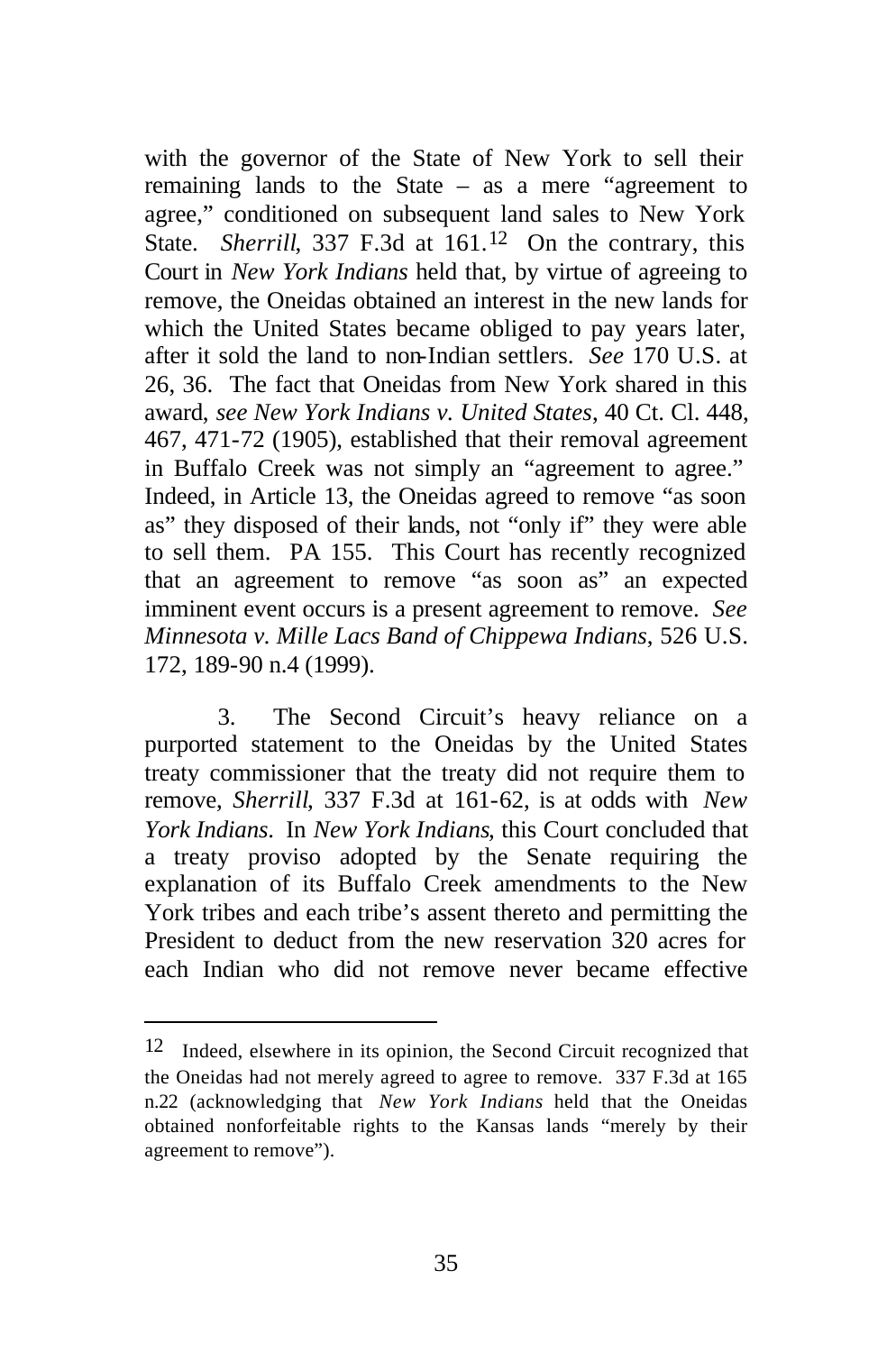because there was no evidence that the President ever approved the proviso. 170 U.S. at 22-23. The alleged statement cited by the Second Circuit is not annexed to the Treaty as reproduced in Statutes at Large and there is no evidence that it was ever approved by the Senate or the President. *See* 7 Stat. at 562-63 (no qualification of the Oneidas' agreement to remove); Supp. Art., 7 Stat. at 561, 564 (explicitly providing that the United States would not compel the St. Regis Indians to remove).

4. The Second Circuit improperly required the presence of specific cession language to make a finding of reservation disestablishment. 337 F.3d at 158-61. ("[t]here is no specific cession language, and no fixed sum payment for opened land in New York"). A reservation may be diminished despite the absence of specific cession language. *See Hagen v. Utah*, 510 U.S. 399, 403-04 (1994) (finding disestablishment where reservation land was "restored to the public domain" by statute, although the tribe refused to enter a treaty for cession of its land); *see also Solem v. Bartlett*, 465 U.S. 463, 471 (1984) ("explicit language of cession and unconditional compensation are not prerequisites for a finding of diminishment"); *Rosebud Sioux Tribe v. Kneip*, 430 U.S. 584, 588 n.4 (1977). On the contrary, what is required for reservation disestablishment is merely that the "'congressional determination to terminate . . . be expressed on the face of the Act or be clear from the surrounding circumstances and legislative history*.*'" *DeCoteau v. District County Court for the Tenth Judicial District*, 420 U.S. 425, 444 (1975) (quoting *Mattz v. Arnett*, 412 U.S. 481, 505 (1973)). The express terms of the Treaty of Buffalo Creek, as well as the legislative history and surrounding circumstances, make clear that Congress intended to disestablish any Oneida reservation in New York.

First, Article 2 of the Treaty (PA 149-50) explicitly refers to the Indian Removal Act of 1830, 4 Stat. 411, the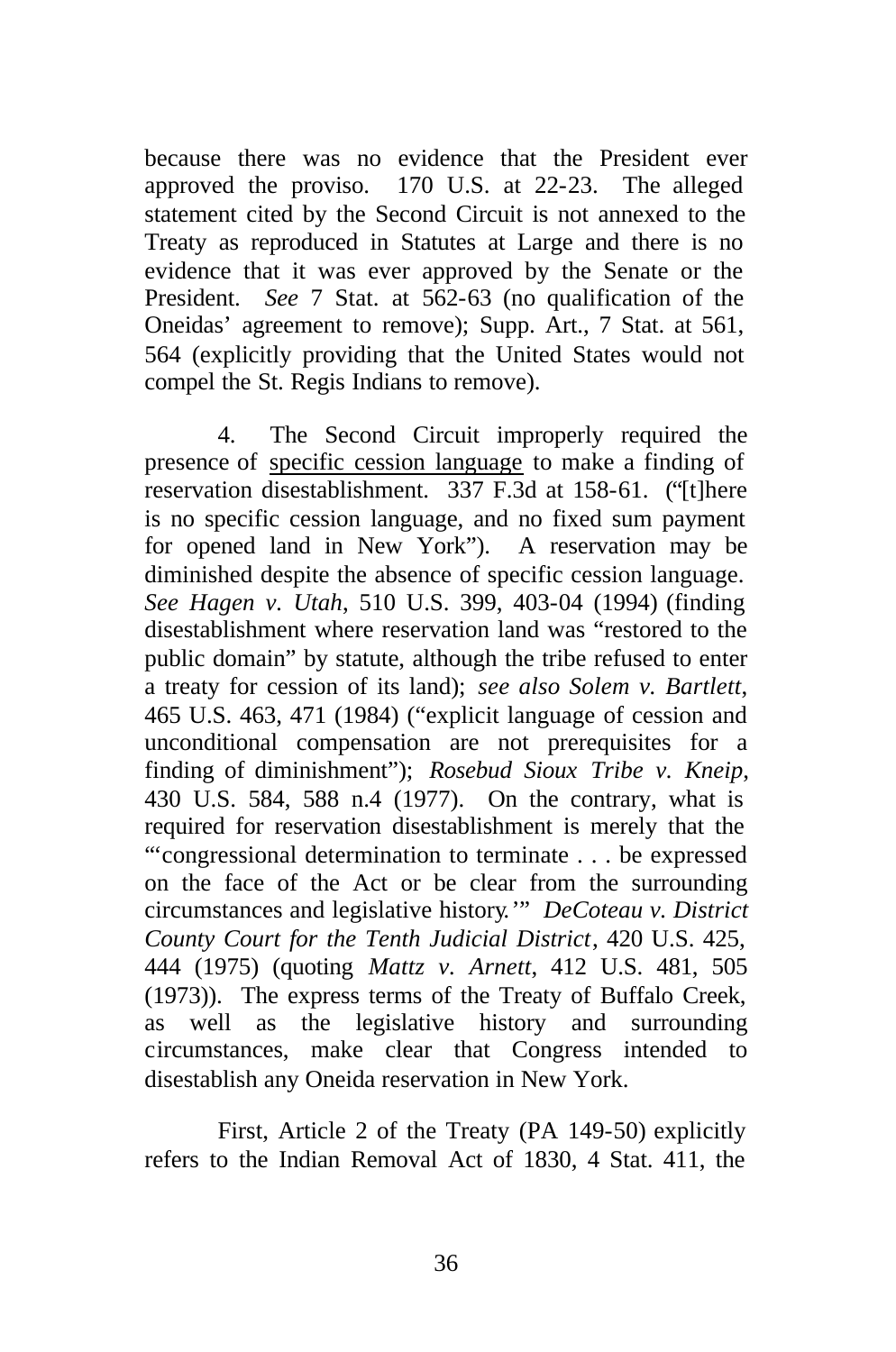purpose of which was to "[m]ake a vast area available for white settlement while reducing the conflict of sovereign authority caused by the presence of independent Indian governments within state boundaries." Felix S. Cohen, *Handbook of Federal Indian Law*, 79 (1982 ed.). The Indian Removal Act's goal of avoiding conflicts of state and tribal sovereignty could be accomplished only if any Oneida sovereignty over the area from which they were obligated to remove was terminated.

Second, the legislative history of other congressional acts supports the view that Congress intended to disestablish the Oneidas' New York reservation. For example, the legislative history of 25 U.S.C. § 233, which conferred jurisdiction on the State of New York for civil actions between Indians (or to which Indians are parties) states that the "Oneida . . . Indians have no reservation" in New York State and "are in no further need of gove rnmental supervision or control." H.R. REP. NO. 81-2720, at 2 (1949). Thus, consistent with the 1838 Treaty of Buffalo Creek and the decisions in the *New York Indians* cases, Congress (over one hundred years after the 1838 Treaty of Buffalo Creek was ratified) continued to express the view that the Oneidas' New York reservation was no more.

Third, as explained above, in *New York Indians*, this Court held that title to the Kansas lands passed to the Oneidas at the time the Treaty of Buffalo Creek was made. *New York Indians*, 170 U.S. at 34.Surely, Congress did not intend to pass title to land in Kansas to the Oneidas, while at the same time allowing a 300,000-acre reservation in New York to continue to exist.

Fourth, the circumstances surrounding the Properties mandate a finding that the 1838 Treaty of Buffalo Creek disestablished the Oneida reservation. Although the "most probative" evidence of diminishment (or disestablishment) is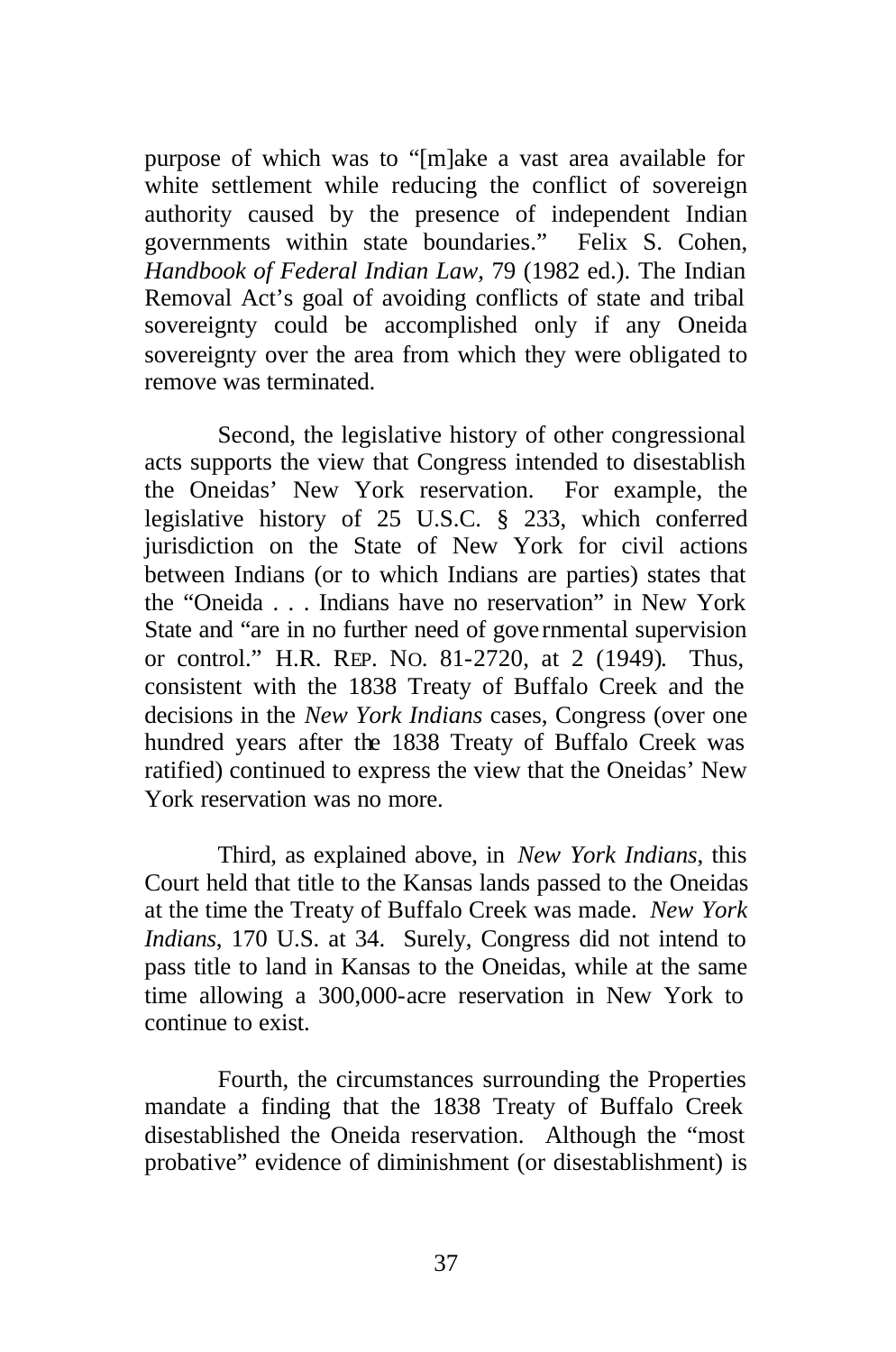statutory language, this Court also considers "the subsequent treatment of the area in question and the pattern of settlement there." *South Dakota v. Yankton Sioux Tribe*, 522 U.S. 329, 330 (1998) (citing *Hagen v. Utah*, 510 U.S. 399 (1994)). The City of Sherrill is predominantly populated by non-Indians. In fact, the record below established that only .3% (threetenths of one percent) of Sherrill's population is American Indian, Eskimo, or Aleut. Furthermore, New York State, and later the City of Sherrill, have exercised jurisdiction over this land from the time of the Properties' transfer from the Oneidas to non-Indians.

Finally, the Second Circuit's observation that the influx of non-Indian settlers into the area is the "least compelling" consideration in the allotment context (337 F.3d at 164) has no force in the context of a removal treaty such as Treaty of Buffalo Creek. Unlike allotment cases – where Indians were expected to remain on their allotted lands in the vicinity of lands that were opened to settlement by others – the premise of the Treaty of Buffalo Creek was that the Oneidas were to leave New York entirely and move to a reservation in Kansas<sup>13</sup>

5. The Second Circuit's holding that the Treaty of Buffalo Creek did not terminate any Oneida reservation in New York also conflicts with this Court's holding in *United States v. Santa Fe Pacific R. Co.*, 314 U.S. 339 (1941). In *Santa Fe*, the Walapai Indians requested that a new reservation be created for them because of the encroachment of settlers onto their lands. The President created the new

<sup>13</sup> A finding that the Oneida reservation was terminated is not precluded by the fact that a 32-acre parcel in the area is recognized as Oneida land today. If the Oneidas reconstituted as a tribe in New York, the federal government could recognize at that time a federal reservation for those New York Oneidas.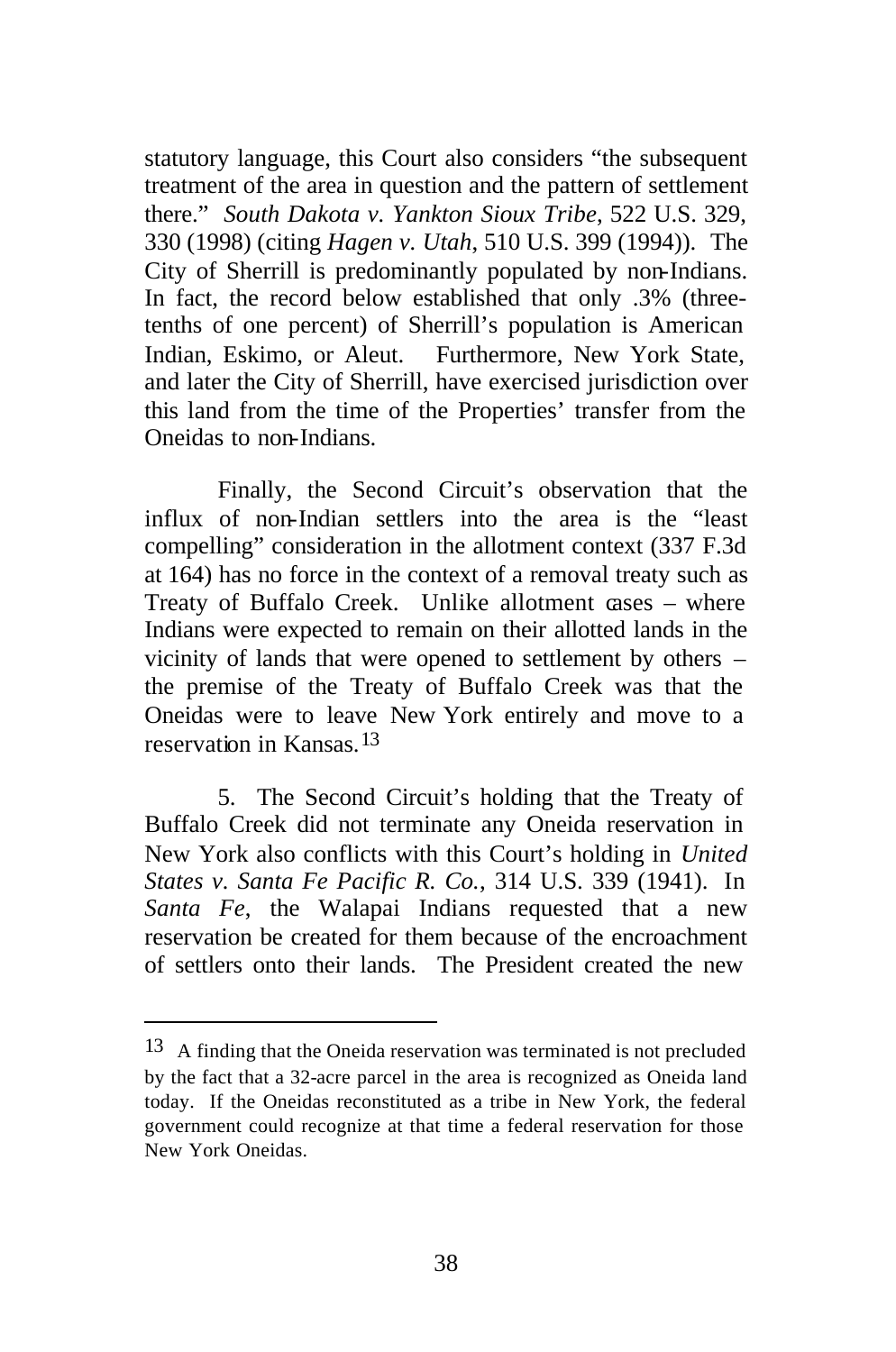reservation by executive order and the Walapais accepted it, although only a few actually moved there. Nevertheless, this Court held that the creation of the new reservation and the tribe's acceptance of it amounted to a relinquishment of tribal claims to lands outside the new reservation. *Santa Fe*, 314 U.S. at 357-58. 14

This Court's decision in *New York Indians* establishes that the Oneidas accepted a new western reservation in the Treaty of Buffalo Creek. Although only a few Oneidas actually removed, the Oneidas received the benefit of their bargain: they were paid for the new reservation in *New York Indians*. *Santa Fe* establishes that the benefit came with a corresponding burden: the Oneidas' relinquished any alleged tribal jurisdiction over lands in New York.

Therefore, it is beyond legitimate dispute that the 1838 Treaty of Buffalo Creek disestablished any Oneida reservation in New York.

 $14$  The decision below also conflicts with the holdings of the Seventh Circuit in *Menominee Indian Tribe v. Thompson*, 161 F.3d 449, 458-59 (7th Cir. 1998), *cert. denied*, 526 U.S. 1066 (1999) (hunting and fishing rights reserved in lands that the tribe ceded to the United States in an 1831 treaty were terminated by an 1848 treaty in which the tribe agreed to cede to the United States its remaining Wisconsin lands and remove to Minnesota, although the hunting and fishing rights were not mentioned in the 1848 treaty and the tribe never left Wisconsin); *Sokaogon Chippewa Community v. Exxon Corp.*, 2 F.3d 219, 223-24 (7th Cir. 1993), *cert. denied*, 510 U.S. 1196 (1994)(hunting and other occupancy rights retained by the tribe in land ceded to the United States in an 1842 treaty were extinguished in an 1854 treaty ceding their lands to the United States in exchange for a promise of reservations and annual payments).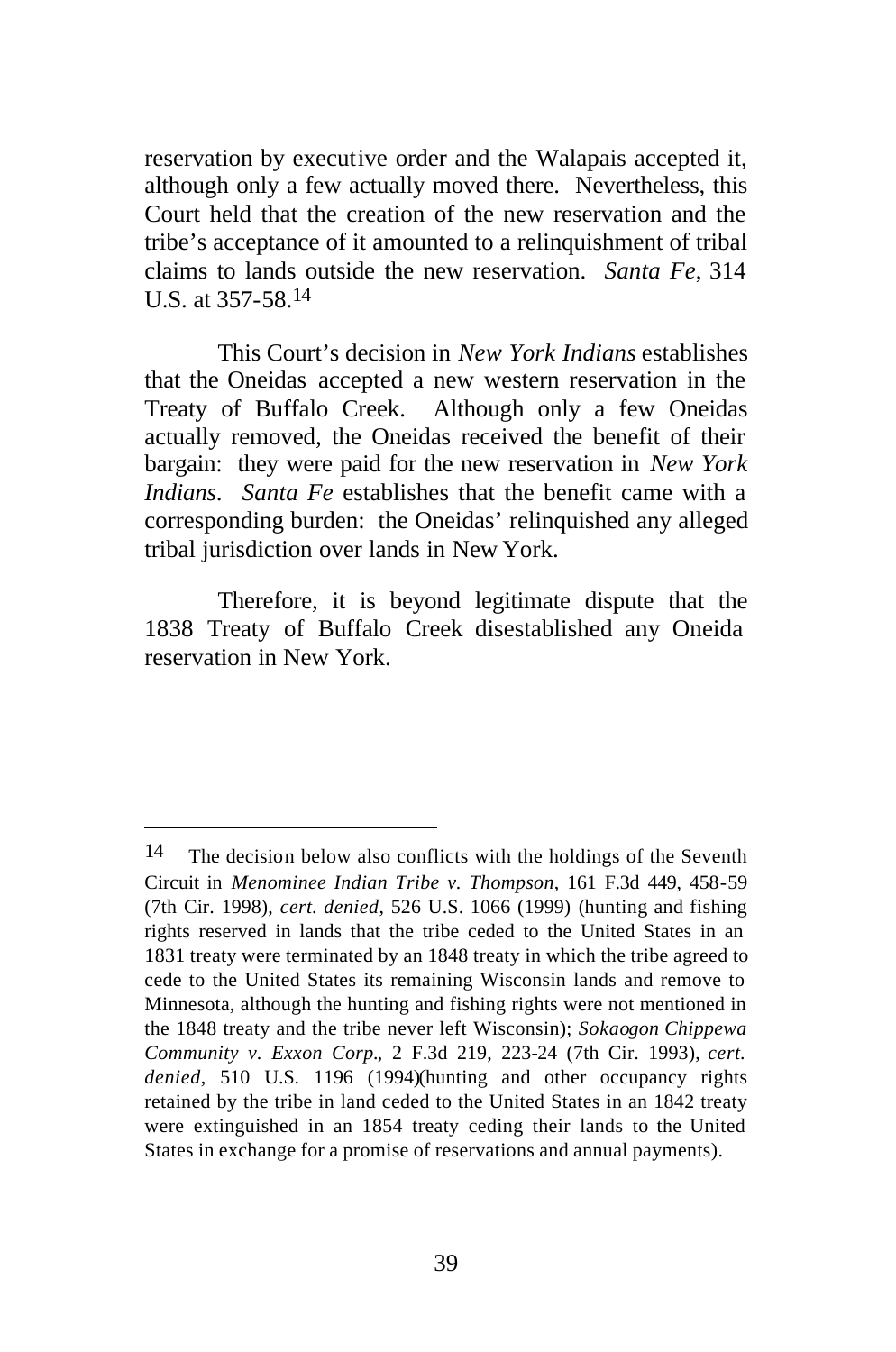### **III. INDIAN COUNTRY STATUS CEASES WHEN A TRIBE NO LONGER EXISTS**

A final reason why the judgment below must be reversed is that Indian country status ceases when a tribe no longer exists. Indian country includes reservations, dependent communities and allotments of Indian tribes. 18 U.S.C. § 1151. Once an Indian tribe no longer exists, Indian country status for the tribe's land ceases. To restore Indian country status if the tribe or a successor thereafter comes back into existence, an application must be made under the Indian Reorganization Act. The Second Circuit's holding to the contrary improperly expands the scope of Indian country.

The Indian Trade and Intercourse Act, 25 U.S.C. § 177, protects Indian country. 15 The Court of Appeals held that there is "no requirement in the law that a federally recognized tribe demonstrate its continuous existence in order to assert a claim to its reservation land." 337 F.3d at 165. That is illogical, circular and incorrect. Rather, the Oneida Indian Nation has no rights under the Indian Trade and Intercourse Act, 25 U.S.C. § 177, and no claim to historical reservation status for the Properties, unless the Oneida Indian Nation has been in continuous tribal existence since the Properties became subject to the Act. *Golden Hill Paugussett Tribe v. Weicker*, 39 F.3d 51, 56 (2d Cir. 1994) ("*Paugussett*"); *Mashpee Tribe v. Secretary of the Interior*, 820 F.2d 480 (1st Cir. 1987) (tribe may recover only if it shows that it was in continuous tribal existence and did not abandon tribal status from the time the land was alienated until the time of suit); *Mashpee Tribe v. Town of Mashpee*, 447 F. Supp. 940, 950 & n.7 (D. Mass. 1978), *aff'd*, 592 F.2d

<sup>15</sup> That is so whether the scope of the Indian Trade and Intercourse Act is limited to Indian country or is broader than Indian country.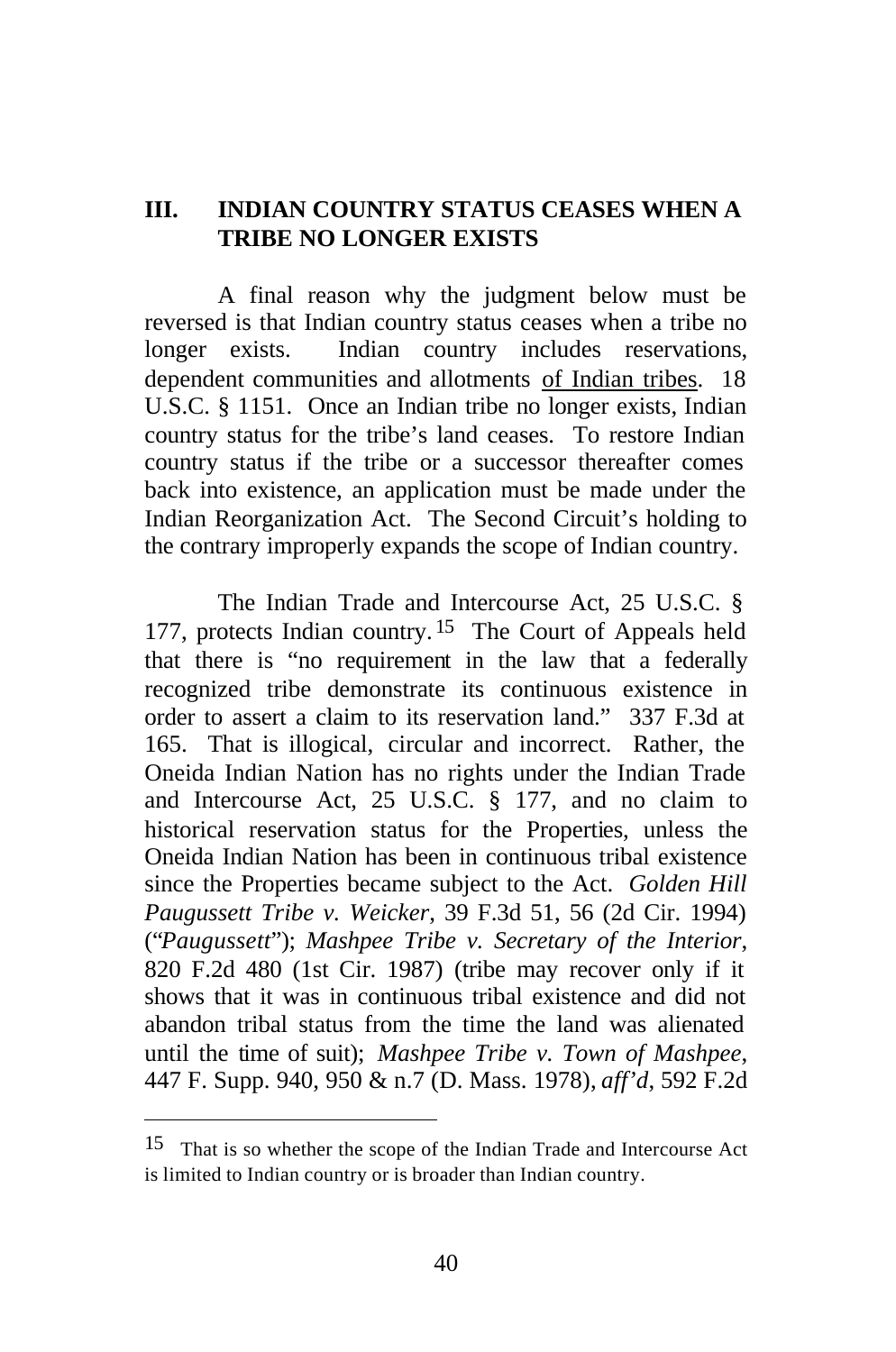575 (1st Cir. 1979).

The fact that Oneida Indian Nation is presently a federally recognized tribe is irrelevant to whether the land it currently owns is Indian country. "[T]ribal status for purposes of obtaining federal benefits is not necessarily the same as tribal status under the Indian Trade and Intercourse Act." *Paugussett*, 39 F.3d at 57. Thus, "[r]egardless of whether the BIA were to acknowledge [an Indian group] as a tribe for purposes of federal benefits, [the Indian group] must still turn to the district court for an ultimate judicial determination of its claim under the Indian Trade and Intercourse Act." *Id*. at 58.

The Second Circuit's logical fallacy is as follows: If there was a lapse in the Oneida Indian Nation's tribal status, Indian Trade and Intercourse Act coverage and Indian country status both terminate at the moment in time when that lapse begins. No other result is possible: How can land be Indian country if the tribe that previously owned or used it has ceased to exist? How can land be owned by an Indian tribe if the tribe has ceased to exist?

 Once Indian country status ends, or once the protection of the Indian Trade and Intercourse Act ceases, the land is then freely alienable, subject to state and local taxation; purchase by the tribe does not create an exemption to taxation unless the lands are restored to trust protection under § 465 of the Indian Reorganization Act. *Cass County, Minn. v. Leech Lake Band of Chippewa Indians*, 524 U.S. 103 (1998).

As Judge Van Graafeiland observed in dissent below, "authoritative sources" have explained the significance of tribal discontinuity on aboriginal rights.

• "Since original Indian title is dependent upon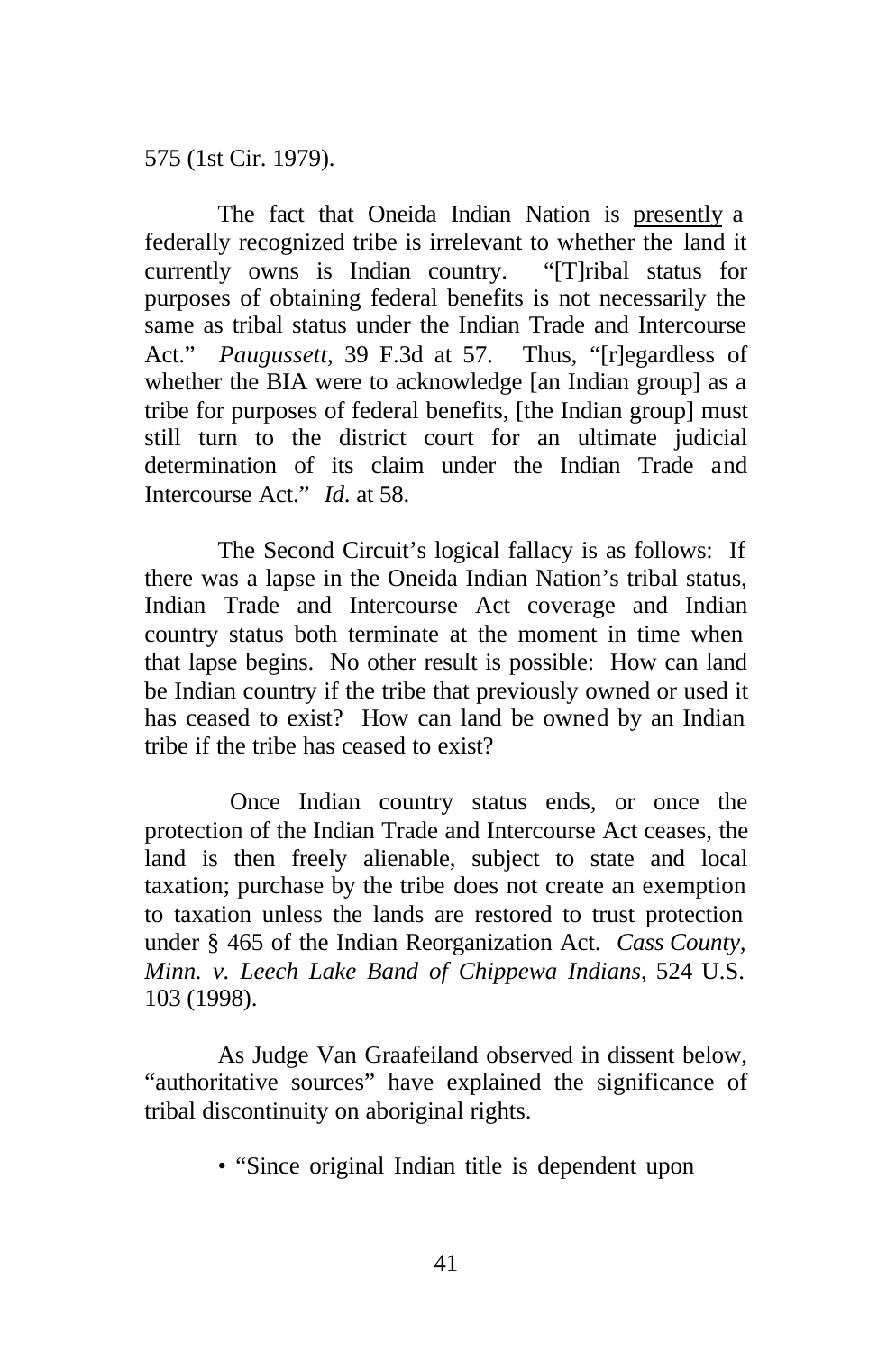proof of actual, continuous, and exclusive possession, proof of voluntary abandonment of an area by a tribe constitutes a defense to the aboriginal claim." Felix S. Cohen, *Federal Indian Law*, Ch. 9, Sec. A2a (1982 ed.).

• "The right of Indians to their occupancy is as sacred as that of the United States to the fee, but it is only a right of occupancy . . . The possession, when abandoned by the Indians, attaches itself to the fee without further grant." *United States v. Cook* , 86 U.S. 591, 593 (1873).

• "We think it entirely clear that this treaty did not convey a fee simple title to the Indians; that under it no tribe could claim more than a right to continued occupancy; and that when this was abandoned all legal right or interest which both tribe and its members had in the territory came to an end." *Williams v. City of Chicago,* 242 U.S. 434, 437-38 (1917).

• "To establish a *prima facie* case based on a violation of the [Nonintercourse] Act, a plaintiff must show that ... the trust relationship between the United States and the tribe has not been terminated *or abandoned.*" *Golden Hill Paugussett Tribe of Indians v. Weicker,* 39 F.3d 51, 56 (2d Cir.1994)(emphasis added).

• "Certainly individual Indians or portions of tribes may choose to give up tribal status.... If all or nearly all members of a tribe chose to abandon the tribe, then, it follows, the tribe would disappear." *Mashpee Tribe v. New Seabury Corp.,* 592 F.2d 575, 587 (1st Cir. 1979).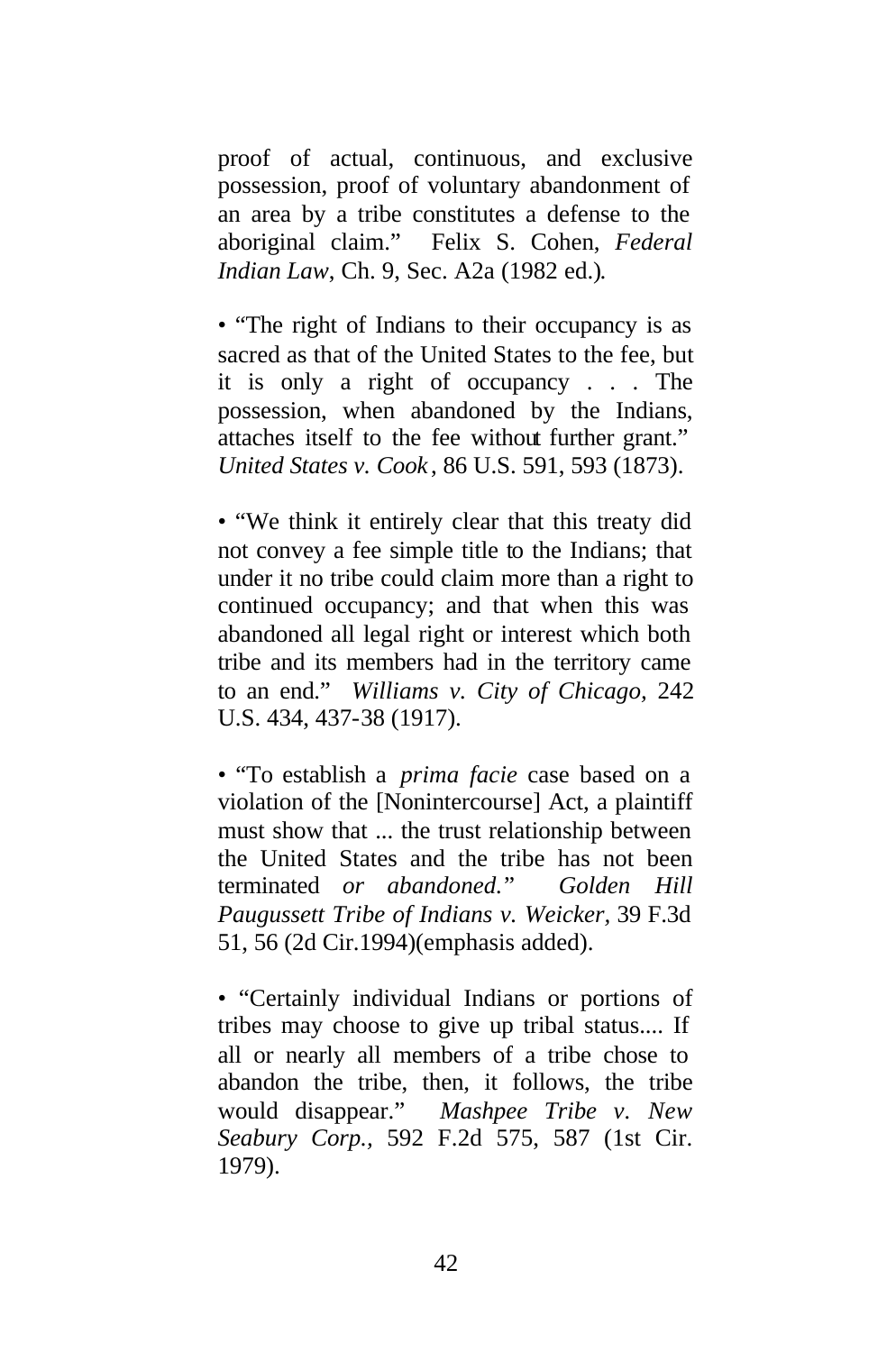• "By the treaty the Osages ceded and relinquished to the United States all of that reservation, and in consideration therefor the United States reserved, set apart, what later was known as the Kansas Reservation in which the Indians were given only the right of occupancy so long as they might choose to remain; and as already said they later chose to go elsewhere, which is a surrender and abandonment of the only right given to them by the treaty." *Shore v. Shell Petroleum Corp.,* 60 F.2d 1, 3 (10th Cir. 1932).

337 F.3d at 171-72.

The record below contained substantial evidence that the New York Oneidas ceased to exist for a substantial period of time:

> • 1877: "The Oneidal tribal government has ceased as to those who remained in [New York] state . . . [The designated chief's] sole authority consists in representing them in the receipt of an annuity.... They do not constitute a community by themselves, but their dwellings are interspersed with the habitations of the whites. In religion, in customs, in language, in everything but the color of their skins, they are identified with the rest of the population." *United States v. Elm,* 25 F. Cas. 1006, 1008 (N.D.N.Y. 1877).

> • 1891: "The Oneida Indians have no reservation.... [The few Oneidas that remain] are capable and thrifty farmers, and travelers passing through the county are unable to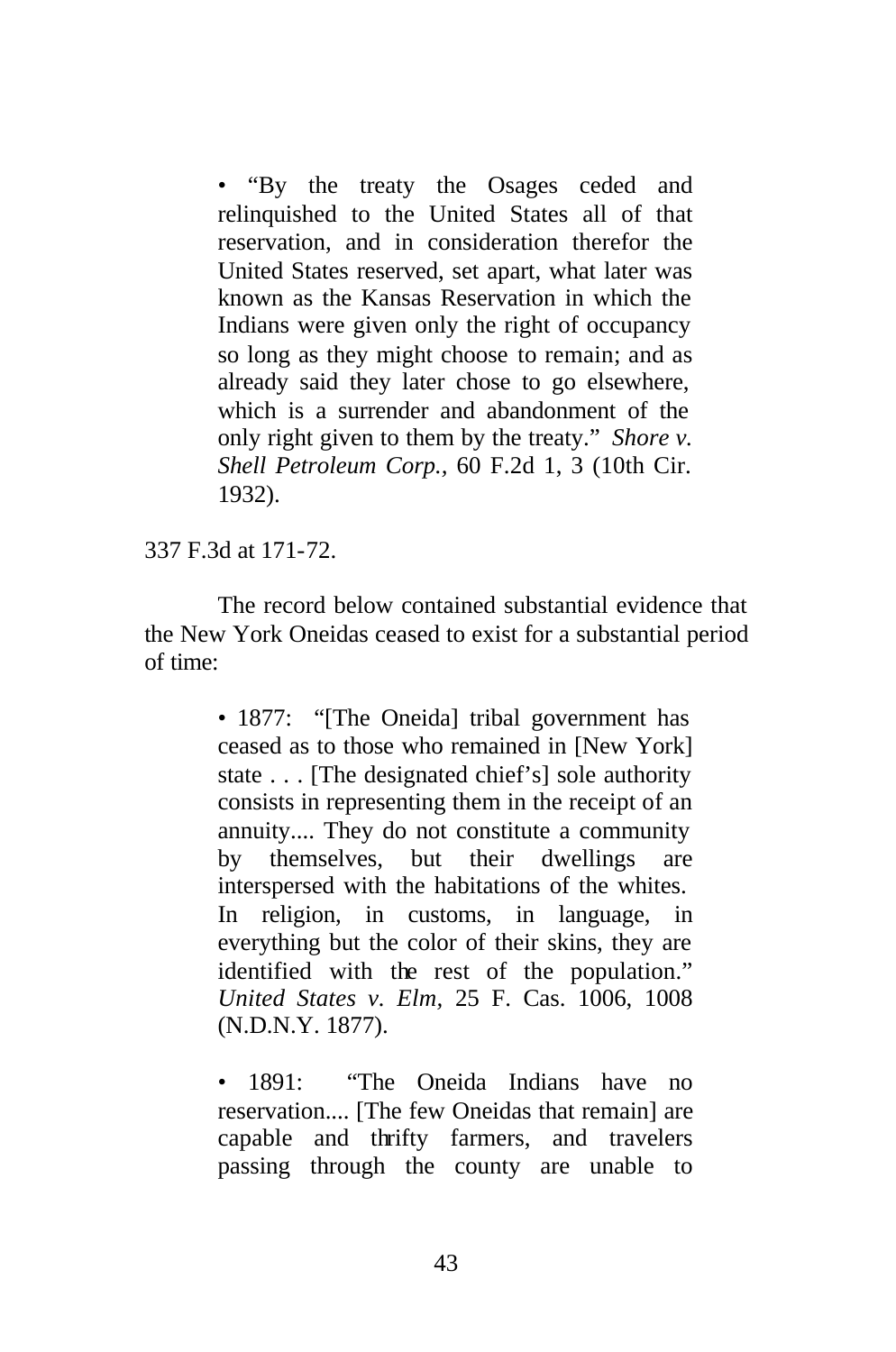distinguish in point of cultivation the Indian farms from those of the whites. The Oneida have no tribal relations, and are without chiefs or other officers." *1891 Annual Report of the Commissioner of Indian Affairs to the Secretary of the Interior.* CA 1228-31.

• The 1892 Census Map of New York depicts no Oneida reservation. CA 990-95,1221.

• 1893: "The Oneidas have no reservation. Most of that tribe removed to Wisconsin in 1846. The few who remained retained 350 acres of land in Oneida and Madison counties, near the village of Oneida. This land was divided in severalty among them and they were made citizens." *1893 Annual Report of the Commissioner of Indian Affairs to the Secretary of the Interior.* CA 1228-31.

• 1900: "The Cayuga and Oneida have no reservations. A few families of the latter reside among the whites in Oneida and Madison counties in the vicinity of the Oneida Reservation which was sold and broken up in 1846, when most of the Oneida removed to Wisconsin. What lands they have they own in fee simple, and the Oneida here are voters in the white elections. A considerable number of the Oneida live on the Onondaga Reservation." *1900 Annual Reports of the Department of the Interior.* CA 1232-39.

1901: "The Oneida have no reservation. Most of the tribe removed to Wisconsin in 1846. A few families are still living in Oneida and Madison counties, near the old Oneida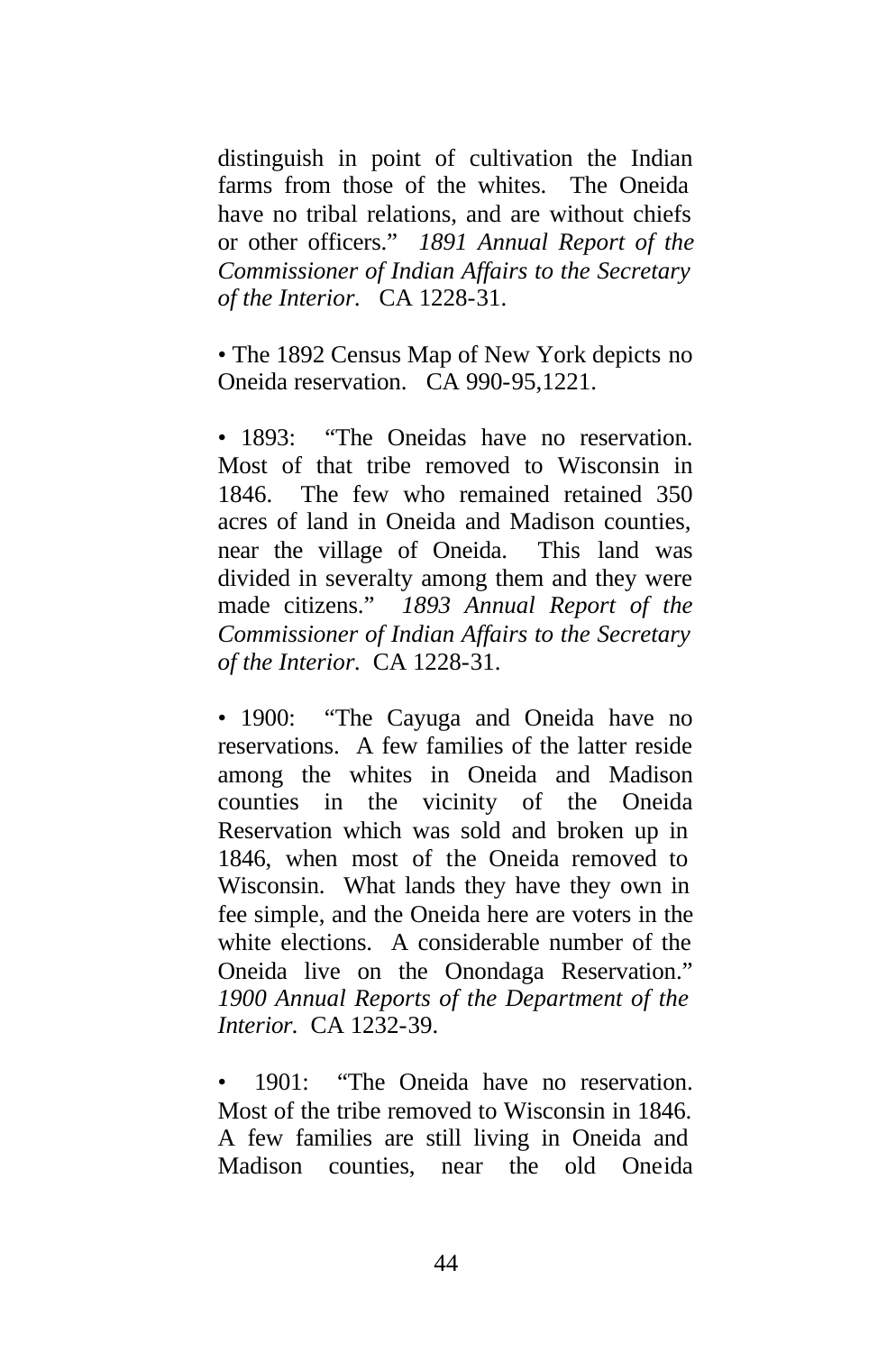Reservation and near the village of that name. They are citizens of New York and are entitled to vote at white elections.... At one time they owned several hundred acres of land, which they held in severalty, but they have sold most of it, and now have only a few small and scattered pieces." *1901 Annual Reports of the Department of the Interior.* CA 1232-39.

• 1906: "The New York Oneida have no reservation: in fact can hardly be said to maintain a tribal existence. About 100 of them have "squatted" on the Onondaga Reserve: so many of these have intermarried with the Onondaga as to preclude any probability of their removal.... About 120 of them are carried on the agency rolls as "Oneidas at Oneida" which is somewhat misleading, as in reality this roll is made up of scattered families residing in Oneida, Madison, Livingston, Genesee, Herkimer, and other counties of the State." *1906 Annual Report of the Department of the Interior.* CA 1240-41.

The non-existence of the New York Oneidas as a tribe persisted into the mid-twentieth century. For example, the record below also showed that in 1925, an Assistant Commission of Indian Affairs indicated in a letter that, as a tribe, the Oneidas are no longer known in the State of New York. (CA 1250.) Further, in the 1942 *Handbook of Federal Indian Law*, Cohen explains that the Oneidas are known no more in the State of New York. Felix S. Cohen, *Handbook of Federal Indian Law*, 416-17 (1942 ed.). (CA 1180-83.) Moreover, into the 1950's, in a Committee Report from the Senate Committee on Interior and Insular Affairs, the Committee acknowledged that the "Oneida and Cayuga Indians have no reservations." S. Rep. No. 1836, at 5 (1950).